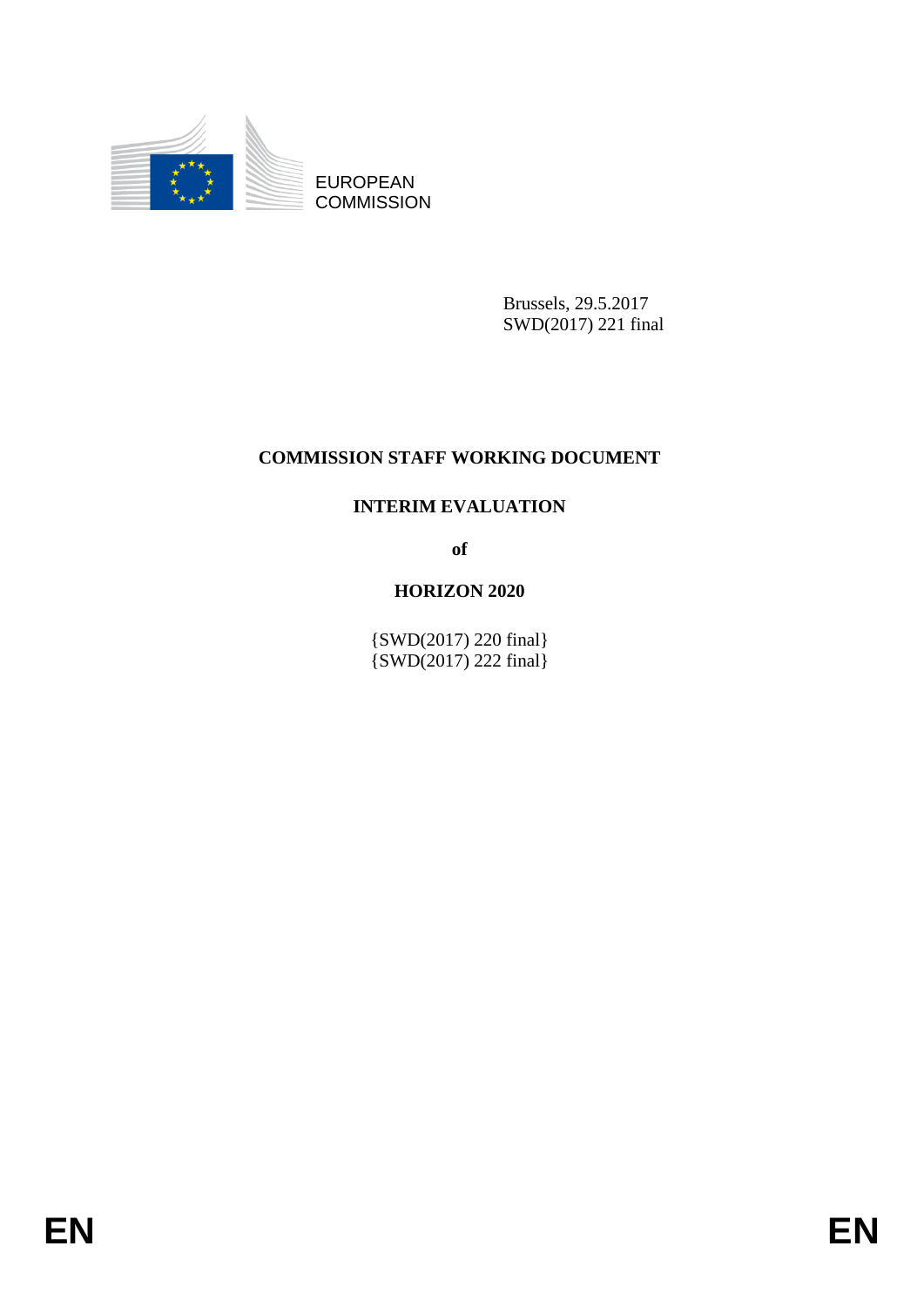# **1. INTRODUCTION**

# **Summary box: Key features of this evaluation**



- ❖ A legal requirement.
- Focused on the evaluation criteria of effectiveness, efficiency, relevance, coherence, EU added value.
- $\cdot$  Based on the analysis of a wide range of data sources contextualised with stakeholder consultation results.

The Horizon 2020 interim evaluation requires an assessment of the progress of the different parts of Horizon 2020 towards achieving its objectives, three years after its launch. This Staff Working Document summarises the main results of the evaluation, based on in-depth analyses which are available in the accompanying Staff Working Document on the In-depth Interim Evaluation of Horizon 2020 and the Annexes.

This interim evaluation covers the Horizon 2020 Specific Programme including the European Research Council with the exception of public-public partnerships (initiatives based on Article 185 of the Treaty), public-private partnerships (initiatives based on Article 187 of the Treaty), activities of the European Institute of Innovation and Technology, and the Euratom Framework Programme. While references are made to those initiatives in this evaluation, this is done without prejudice to the forthcoming separate dedicated interim evaluations of those initiatives.<sup>1</sup> Joint Research Centre direct actions are part of the European and Euratom Framework Programmes, but are evaluated separately.

# **2. BACKGROUND TO HORIZON 2020**

This Commission Staff Working Document presents the interim evaluation of Horizon 2020 the Framework Programme for Research and Innovation 2014-2020 -, in line with Article 32 of the Regulation 1291/2013 and the Commission's Better Regulation Guidelines<sup>2</sup>.

At the start of this document, it is useful to recall the key features of Horizon 2020, which should be kept in mind when reading the evidence gathered by the Interim Evaluation and summarised in this document.

# **Summary box: Key features of Horizon 2020**



 An EU research and innovation Framework Programme that is **truly unique** in the world in terms of budget (about EUR 80 billion, the largest Framework Programme budget ever, but still below 10% of all EU public expenditure on research and innovation), duration (7 years), budgetary framework stability, and scope (research plus innovation; grants as well as loans, equity, and procurement; broad top-down focus on grand societal challenges as well as

 $\overline{\phantom{a}}$ <sup>1</sup> The European Institute of Innovation and Technology, the Euratom Framework Programme and the Article 185 and 187 initiatives have a separate legal base and will be covered by self-standing interim evaluations in separate Staff Working Documents to be published in the second half of 2017.

<sup>&</sup>lt;sup>2</sup> More information here: [http://ec.europa.eu/smart-regulation/guidelines/toc\\_guide\\_en.htm](http://ec.europa.eu/smart-regulation/guidelines/toc_guide_en.htm)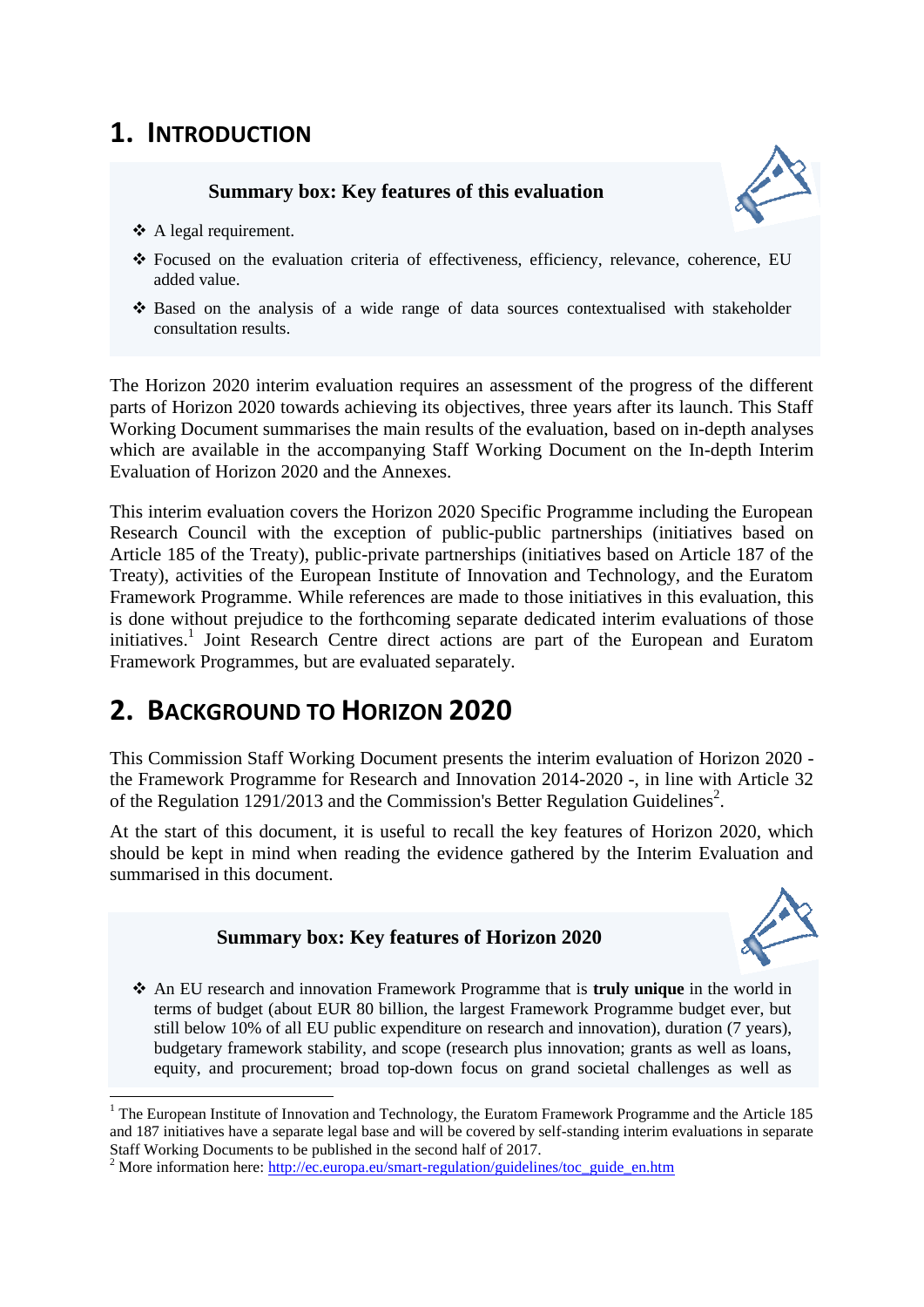bottom-up frontier research; cross-border, cross-sectoral, inter-disciplinary collaboration, mobility, coordination).

- Pursuing an ambitious **general objective** (building a society and economy based on knowledge and innovation).
- Pursuing a number of focused **specific objectives**, mainly: to strengthen the EU's science base; to boost the technological leadership and innovation capability in the private sector; and to address the contribution of research and innovation to tackling societal challenges.
- A **simple structure**, aligned with the specific objectives, comprising three pillars: 'Excellent science'; 'Industrial leadership'; 'Societal challenges'.
- With a built-in innovation and **impact orientation** (challenge-based approach; funding all the way from lab to market; enhanced involvement of business, in particular Small and Medium-sized Enterprises (SME); impact-oriented call texts; expected impact to be spelled out in proposals; impact looked at in evaluation; regular reporting and monitoring).
- $\cdot$  Inclusion of cross-cutting themes in societal challenges (e.g. Blue Growth/maritime<sup>3</sup>, circular economy, Internet of Things, Smart and Sustainable cities, Digital Security).
- **Radical simplification** (e.g. e-signatures, Participant Portal, single reimbursement rate, flat rate for indirect costs).
- Making in many respects a decisive positive break with past Framework Programmes (integration of research and innovation, accessibility, harmonisation).
- Allocation of funding through a **strategic programming process** and two-year work programmes.
- **Wide range of instruments** and actions.

**.** 

- **Excellence** as guiding principle and main evaluation and selection criterion (no geographical consideration except in the Spreading Excellence and Widening Participation part).
- Close Commission **monitoring** of implementation.

**Horizon 2020 is a European research and innovation Framework Programme that is truly unique in the world.** It has an ex-ante decided total indicative budget of about EUR 80 billion - the largest Framework Programme budget ever, but still below 10% of all EU public budget for research and innovation - and a duration of seven years, which means that it stands alone in the world in terms of scale, duration and budgetary framework stability.

Horizon 2020 also integrates, for the first time, research and innovation support into a single programme, which means that through a wide range of different instruments seamless funding can be provided all the way from basic research to deployment, from the laboratory to market<sup>4</sup>; it funds both programmed topics in a broad range of grand societal challenges as well as fully bottom-up frontier research; and it is heavily focused on cross-border, crosssectoral, inter-disciplinary research and innovation project level collaboration, researcher mobility, and programming coordination.

**In many respects, Horizon 2020 constitutes a break with the past.** Before Horizon 2020, EU funding for research, education and innovation was covered by separate European

 $3$  The focus area on Blue Growth and Maritime Research receives the second largest amount of funding under Societal Challenge 2.

<sup>&</sup>lt;sup>4</sup> It covers the scope of FP7, the innovation activities from the former Competitiveness and Innovation Framework Programme, as well as EU funding to the European Institute of Innovation and Technology.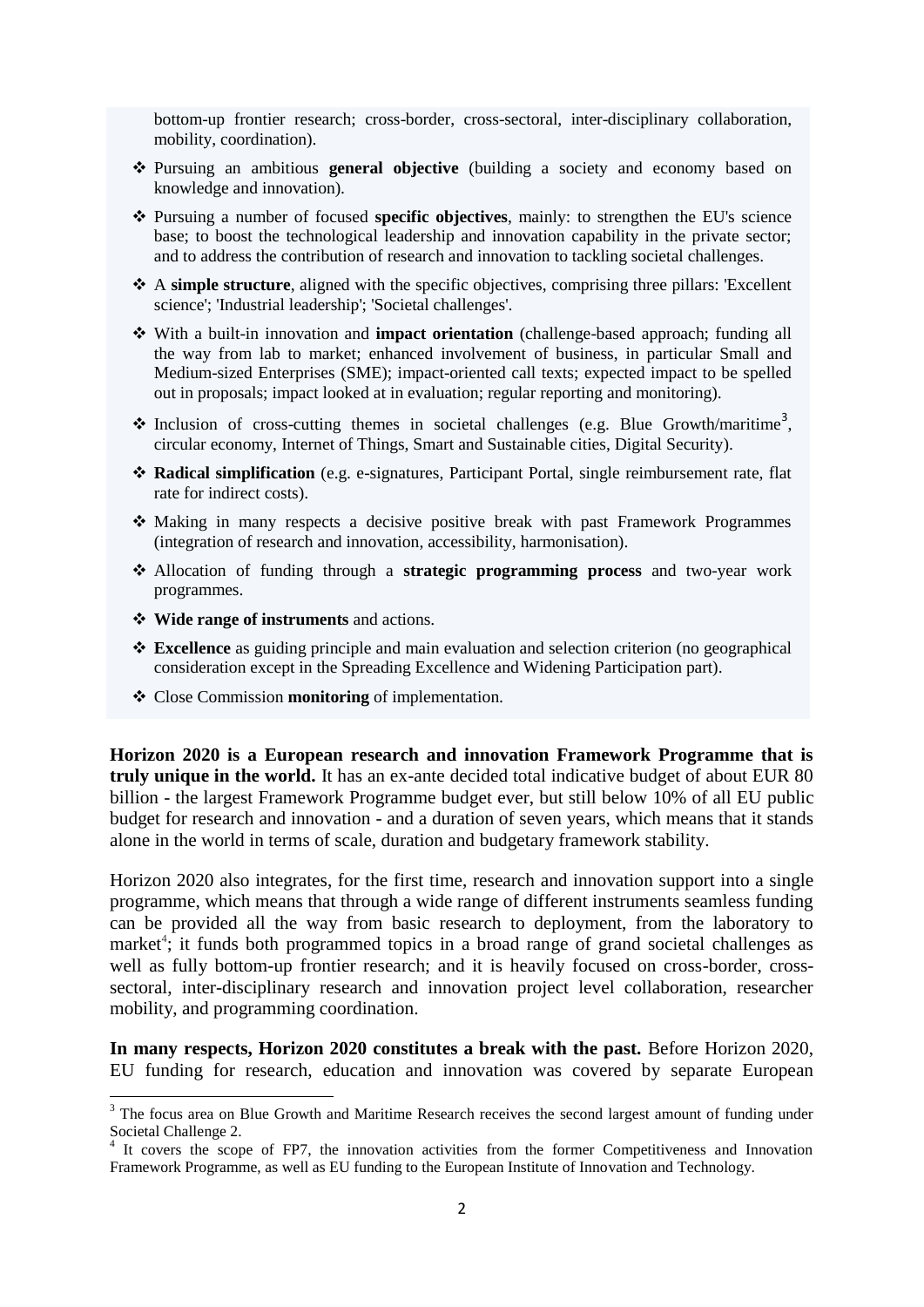programmes (the 7<sup>th</sup> European Framework Programme for Research, Technological Development and Demonstration Activities (FP7), the innovation-related part of the Competitiveness and Innovation Programme, and the European Institute of Innovation and Technology, with different rules and implementation modalities.

When Horizon 2020 was adopted, a single framework integrating research, education and innovation aspects for these programmes<sup>5</sup> was developed to deliver enhanced scientific, technological and innovation impacts that would translate into larger downstream economic, competiveness, social, environmental and EU policy impacts. SMEs were targeted to benefit in particular from administrative simplification and enhanced access to innovation finance.

**Far-reaching integration, simplification and harmonisation aimed to reduce costs for the Commission and for applicants.** Measures like the acceptance of e-signatures, and the introduction of a single access point via the Participant Portal, of a single reimbursement rate, and of a flat rate for indirect costs increased the accessibility of the Programme.

**Horizon 2020 pursues an ambitious general objective**. Based on the broad recognition that research and innovation are key for helping Europe move towards smart, sustainable and inclusive growth and for tackling urgent societal challenges, Horizon 2020's overall objective is to contribute to: building a society and economy based on knowledge and innovation across the Union; the implementation of the Europe 2020 strategy and other Union policies; and the achievement and functioning of the European Research Area.

It intends to do so notably by leveraging additional research, development and innovation funding across the European Union and by contributing to attaining research and development targets such as spending 3% of the Gross Domestic Product on research and development by 2020.

**Horizon 2020 pursues a number of focused specific objectives**. These objectives<sup>6</sup> reflect the key issues identified in the Horizon 2020 ex-ante impact assessment as needing to be addressed in order to remedy Europe's innovation gap: the need to strengthen the science base; the insufficient technological leadership and innovation capability in the private sector; and the insufficient contribution of research and innovation to tackling societal challenges and insufficient cross-border coordination.

**Horizon 2020 has a simpler structure compared to FP7 and it is aligned with the specific objectives comprising three pillars and two additional priorities, each involving a number of different actions**. The three pillars are 'Excellent science', 'Industrial leadership' and 'Societal challenges'. The two additional priorities are 'Spreading excellence and widening participation' and 'Science with and for society'. The Joint Research Centre and the European Institute of Innovation and Technology are also expected to contribute to the Horizon 2020 objectives and priorities.

**Horizon 2020 has a stronger built-in innovation and impact orientation than its predecessor FP7**. Horizon 2020 takes a challenge-based approach, which means that it defines the challenges to be addressed but leaves it to the researchers and innovators to come

**.** 

 $<sup>5</sup>$  A big part of the European action related to education is covered by ERASMUS+ and is thus outside the</sup> framework of Horizon 2020.

<sup>&</sup>lt;sup>6</sup> For an overview of the Horizon 2020 objectives, see Section 4.1 of the Staff Working Document on the indepth interim evaluation of Horizon 2020 and Sections 2 of each thematic annex.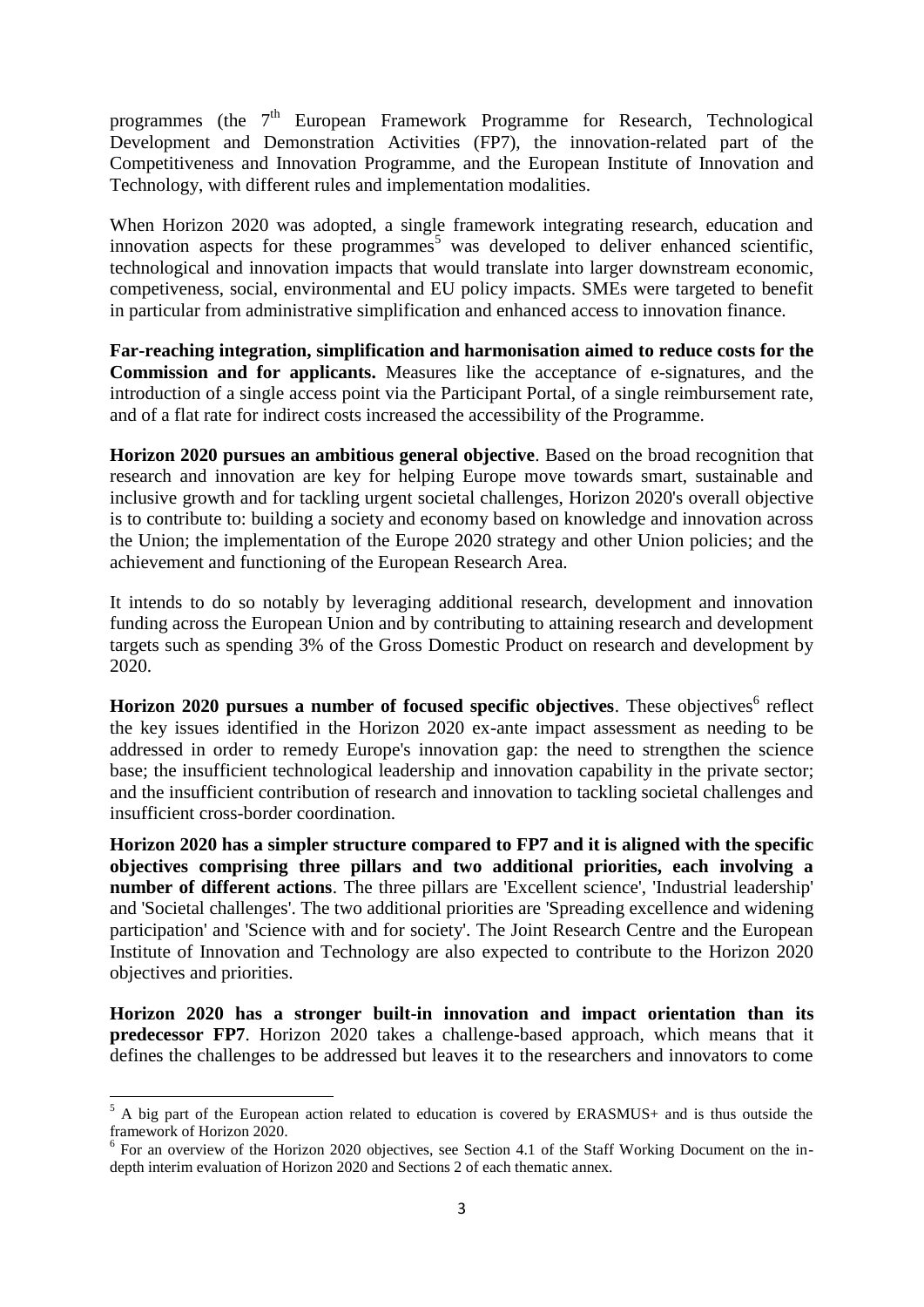up with the best solutions. For the first time, Horizon 2020 includes key performance indicators to measure the results and impacts of EU Framework Programmes. The Horizon 2020 Work Programmes also contain statements on expected impacts and proposals are expected to set out in detail how they propose to tackle the pre-specified challenge. Projects are expected to report regularly on progress towards achieving results and impacts.

Horizon 2020 provides seamless funding from fundamental research to deployment, from the laboratory to the market, with excellence as the core underlying principle. Unlike FP7, Horizon 2020 is based on a broad innovation concept, which is not limited to the development of new products, processes and services based on scientific and technological results but also incorporates the use of existing technologies in novel applications, and non-technological and social innovation. It includes activities closer to the market and end-users (e.g. proof-ofconcept, prototyping, testing, demonstrating, piloting, product validation, and market replication) and demand-side approaches. The 'Industrial leadership' and 'Societal challenges' pillars involve industry and SMEs and research and innovation at higher Technology Readiness Levels is supported.

**The detailed allocation of Horizon 2020 funding to calls is decided through a strategic programming process resulting in two-year Work Programmes**. These Work Programmes are prepared by the Commission in consultation with Member States and stakeholders and with input from advisory groups of experts.<sup>7</sup> In the case of the European Research Council, the Work Programme is established annually by an independent Scientific Council.

Each WP sets out the different funding opportunities available through calls for proposals and other actions such as public procurement. Each call for proposals contains topics and each topic describes the specific challenge to be addressed, the scope of the activities to be carried out, and the expected impacts to be achieved. Reacting to these calls for proposals and other actions, applicants submit as part of a competitive process project ideas that are evaluated by panels of independent experts. Grant agreements are concluded for selected proposals once all administrative and technical details are fixed. Operational and programme management tasks are to a large extent externalised to four Executive Agencies.

**Different types of instruments and actions are used to implement Horizon 2020**. It deploys new types of action: the SME Instrument, innovation actions $\delta$ , innovation procurement and inducement prizes.<sup>9</sup> The bulk of the budget is granted to collaborative research and innovation projects whereas single beneficiaries are supported through the European Research Council, Marie Skłodowska-Curie Actions and the SME Instrument. In the first years of the programme, a special form of collaborative projects was also piloted under the Fast Track to Innovation scheme, focusing on industrial actors and rapid turn-

**.** 

 $7$  For this purpose [19 Horizon 2020 Advisory Groups](http://ec.europa.eu/programmes/horizon2020/en/experts) have been set up as consultative bodies representing the broad constituency of stakeholders ranging from industry and research to representatives of civil society. Additional open and targeted consultation activities aim to obtain further views and contributions, including from the [Enterprise Policy Group,](http://ec.europa.eu/growth/about-us/) [European Innovation Partnerships](http://ec.europa.eu/research/innovation-union/index_en.cfm?pg=eip) and European Technology Platforms.

<sup>&</sup>lt;sup>8</sup> These actions focus on demonstrations, tests and activities close to applications. They are used for areas where the scientific and technology insights are available and the focus shifts to turning these into applications.

<sup>&</sup>lt;sup>9</sup> Prizes are a 'test-validate-scale' open innovation approach that brings together new-to-industry players and small players that may pursue more radically new concepts than large, institutionalized contestants. Inducement prizes offer an incentive by mobilising new talents and engaging new solver communities around a specific challenge. Inducement prizes are awarded upon the achievement of the target set, solving the challenge defined.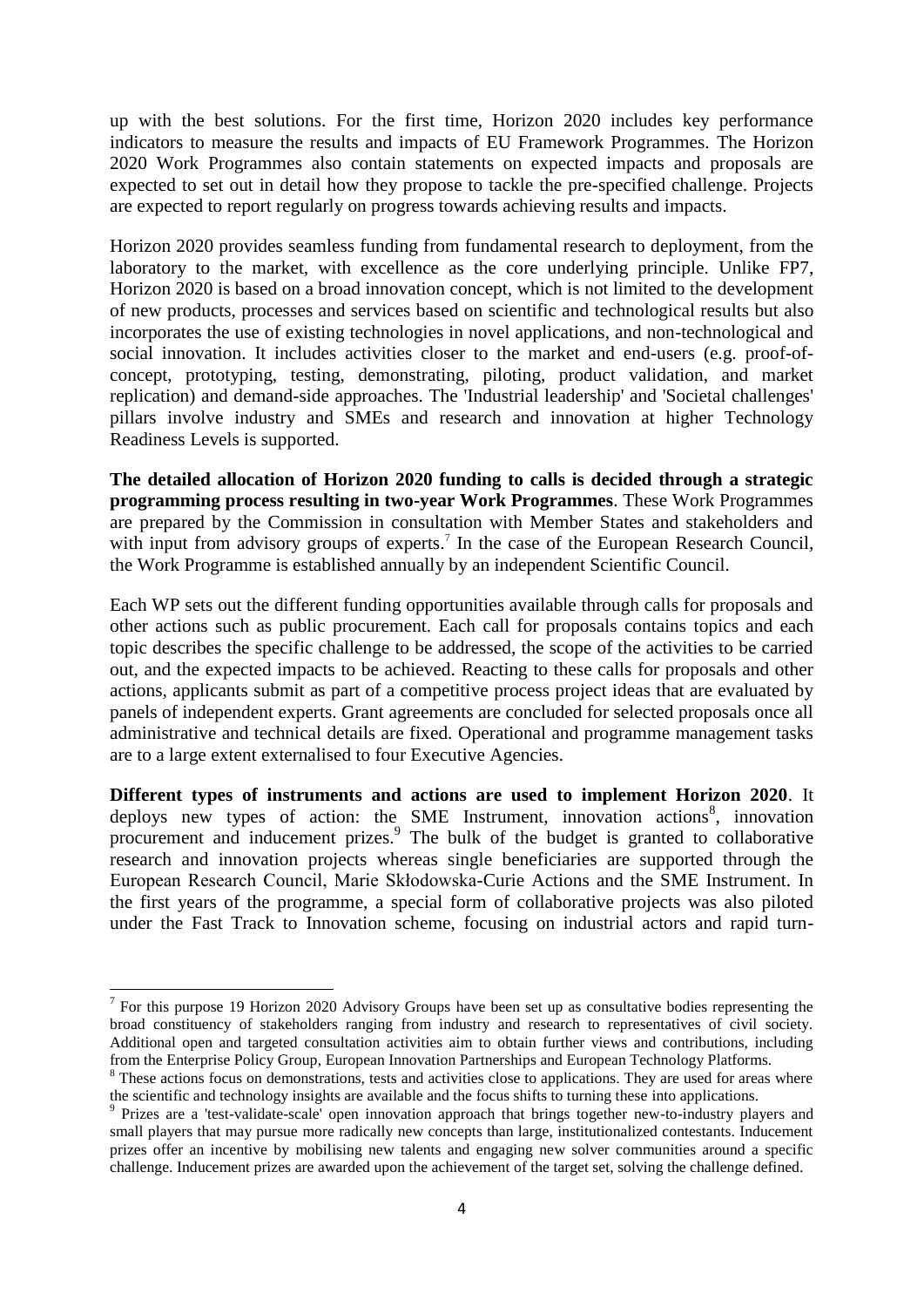around. Moreover, the Commission undertakes direct research and innovation activities through its Joint Research Centre.

**The management of the programme is mainly entrusted to Executive Agencies.** Continuing the trend of externalising programme implementation to Executive Agencies that began under FP7, four Executive Agencies are responsible for operational and programme management tasks across most of the programme.<sup>10</sup> For specific parts of the programme, programme management is carried out by different types of partnerships, with the private sector (Public-Private Partnerships) and the public sector (Public-Public Partnerships).<sup>11</sup>

**Excellence is the main guiding principle for selecting projects to be supported throughout the programme together with impact and the quality of implementation**. Geographical origin criteria are not used, except for the 'Spreading Excellence and Widening Participation' part.

**The Commission monitors the implementation of Horizon 2020 through annual monitoring reports<sup>12</sup>, based on Horizon 2020's key performance indicators listed in the legal base**. <sup>13</sup> The fact that for the first time these Key Performance Indicators are identified prior to the start of the Framework Programme is a significant development compared to previous Framework Programmes. In addition, the legal base indicates a list of 14 crosscutting issues that need to be closely monitored in the Horizon 2020 implementation.<sup>14</sup>.

# **3. EVALUATION QUESTIONS**

**.** 

In accordance with the Commission's Better Regulation Guidelines<sup>15</sup>, the Horizon 2020 interim evaluation addresses evaluation questions under each of the sections, which are structured around five evaluation criteria:

- **Relevance:** assessment of whether the original objectives of Horizon 2020 are still relevant and how well they still match the current needs and problems;
- **Efficiency:** the relationship between the resources used by Horizon 2020 and the changes it is generating;
- **Effectiveness:** how successful Horizon 2020 has been in achieving or progressing towards its objectives;

 $10$  Executive Agency for Small and Medium-sized Enterprises (EASME), European Research Council Executive Agency (ERCEA), Innovation and Networks Executive Agency (INEA); Research Executive Agency (REA).

 $11$  Support is also provided for coordination actions, studies, expert groups, conferences, as well as the dissemination and exploitation of results, including specific actions to underpin R&I policy initiatives (e.g. Policy Support Facility, Belmont Forum, Innovation Deals). There is also support to communication measures, including to the public at large.

<sup>12</sup> [https://ec.europa.eu/research/evaluations/index\\_en.cfm?pg=monitoring](https://ec.europa.eu/research/evaluations/index_en.cfm?pg=monitoring)

<sup>13</sup> [https://ec.europa.eu/programmes/horizon2020/en/news/horizon-2020-indicators-assessing-results-and-impact](https://ec.europa.eu/programmes/horizon2020/en/news/horizon-2020-indicators-assessing-results-and-impact-horizon)**[horizon](https://ec.europa.eu/programmes/horizon2020/en/news/horizon-2020-indicators-assessing-results-and-impact-horizon)** 

 $\frac{14}{14}$  An overview of the results of the key indicators of Horizon 2020 benchmarked against FP7 can be found in Figure 8 of the Staff Working Document on the in-depth interim evaluation and in Annex 1 Part D to this Staff Working Document.

<sup>&</sup>lt;sup>15</sup> More information here: [http://ec.europa.eu/smart-regulation/guidelines/toc\\_guide\\_en.htm.](http://ec.europa.eu/smart-regulation/guidelines/toc_guide_en.htm) The Interim Evaluation of Horizon 2020 also covers an evaluation of the issues mentioned in Article 32 of the Regulation 1291/201315 (cross-cutting issues, an in-depth assessment of public-private partnerships including the Joint Technology Initiatives, the Fast Track to Innovation pilot, and the funding model of Horizon 2020)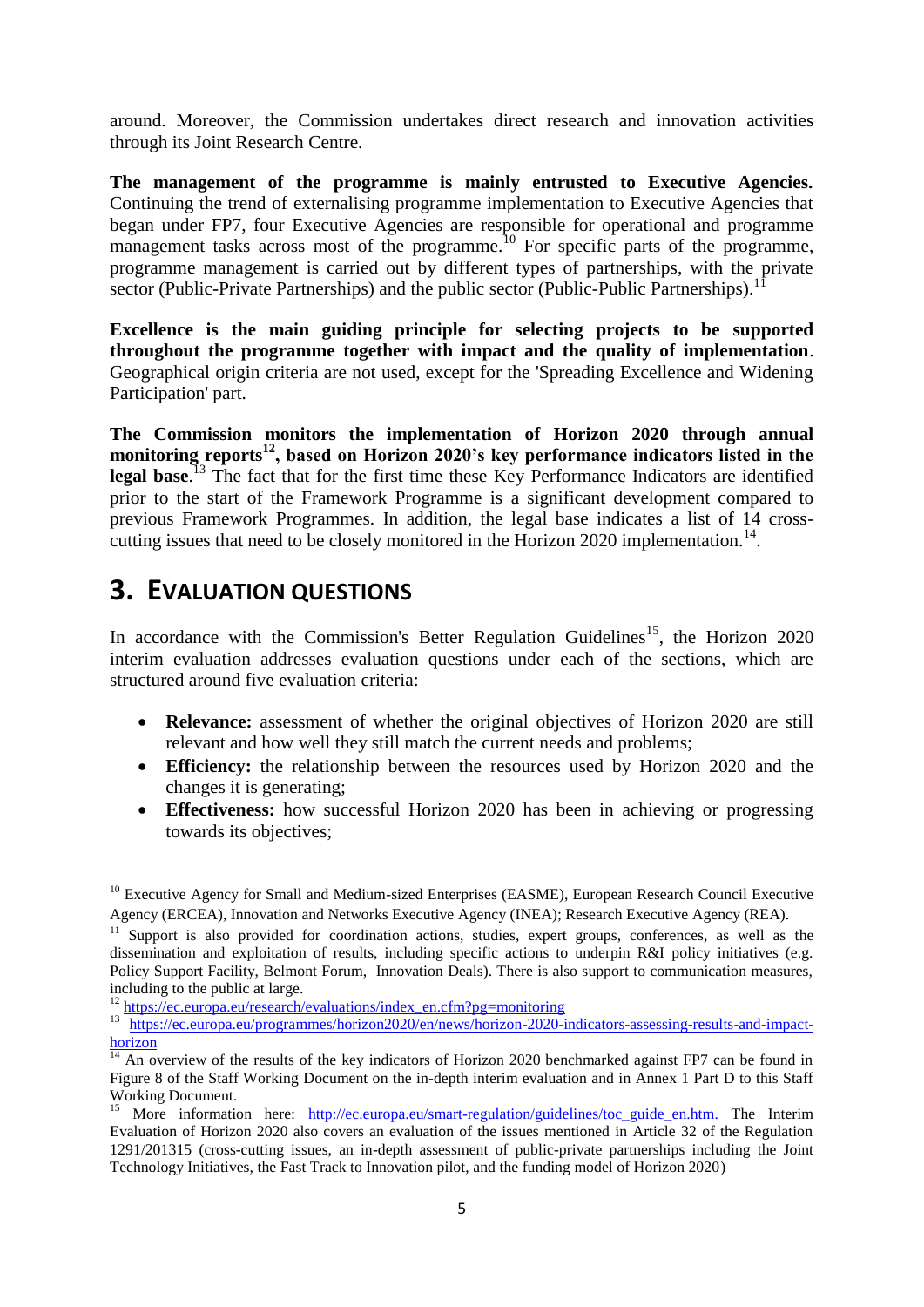- **Coherence:** how well or not the different actions work together, internally and with other EU interventions/policies;
- **EU added value:** assessment of the value resulting from Horizon 2020 that is additional to the value that could result from interventions which would be carried out at regional or national levels.

# **4. METHOD**

 $\overline{a}$ 

The evaluation is based on the triangulation of a wide range of data sources contextualised with results from stakeholder consultations. This section summarises the main methods used for this interim evaluation. A complete overview of the methods used can be found in Annex 1, section C.

## **Summary box: Data sources used for this evaluation**



- Horizon 2020 monitoring reports, statistical data from the Commission's internal IT Tools, Eurostat/OECD data;
- In-depth analyses carried out by responsible Commission services often with support from external expert groups, studies and/or dedicated beneficiary surveys – on specific Horizon 2020 objectives ('thematic assessments'), cross-cutting issues, the funding model, and various Horizon 2020 instruments/actions (Article 185/187 initiatives, Fast Track to Innovation, SME Instrument and European Institute of Innovation and Technology) (see Annexes);
- External horizontal studies covering the entire Horizon 2020 programme on publications and networking based on Scopus data ('Elsevier study'), and on EU Added Value and economic impact ('PPMI study'), which includes a counterfactual analysis and macroeconomic modelling, as well as work of an Expert Group on Evaluation Methodologies providing inputs on the relevance of the programme using text- and data mining tools;
- Analyses from other EU institutions, such as the Council Conclusions on the FP7 ex-post Evaluation, opinions and reports on the interim evaluation from the European Parliament, the European Economic and Social Committee and the Committee of Regions, relevant Court of Auditors reports.

# **Summary box: Stakeholder consultations used in this evaluation**



- Annual surveys of National Contact Points launched in the context of the Horizon 2020 Annual Monitoring reports (415 replies in 2016, 33.2% of target group);
- A survey on the impact of the simplification measures introduced in Horizon 2020 targeting participants in ongoing Horizon 2020 projects (4,125 replies, 10% of target group) and all types of stakeholders (595 replies);
- A Call for Ideas launched within the context of preparations for a possible European Innovation Council (over 1,000 replies, 183 supporting documents);
- $\div$  The stakeholder consultation on the Interim Evaluation of Horizon 2020, (close to 3,500 replies; over 300 position papers).<sup>16</sup>

<sup>&</sup>lt;sup>16</sup> A full analysis of the stakeholder consultation (both the questionnaire and the position papers) is provided in Annex 1 Part B. Input received from stakeholders, including in position papers, is summarised in blue boxes throughout this Staff Working Document.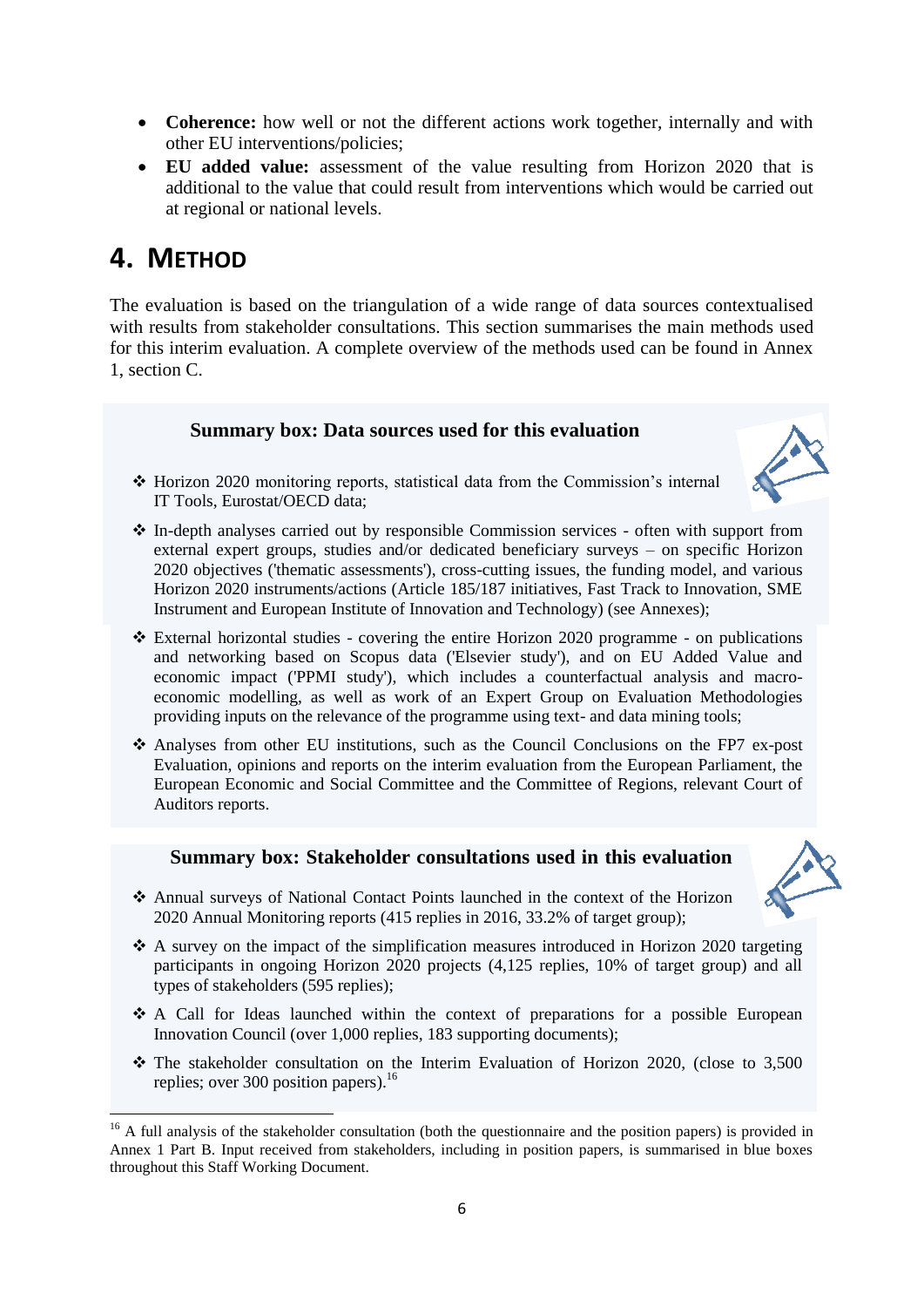

This interim evaluation has been coordinated by the Evaluation Unit of the Commission's Directorate-General for Research & Innovation with the support of other Commission Services via working and inter-service groups. Work started in 2016 based on Terms of Reference formally adopted by the Commission after a vote by the Member States' Programme Committee.<sup>17</sup>

# **5. LIMITATIONS AND CHALLENGES OF THIS EVALUATION**

This section summarises the key limitations and challenges that characterise this interim evaluation and contextualise its results. A complete overview of the limitations and challenges of this interim evaluation can be found in Annex 1 section C.

## **Summary box: Key challenges and limitations of this evaluation**



 $\div$  It is too early to discuss the impact of Horizon 2020. The overwhelming majority of Horizon 2020 outputs, results and impacts has not yet materialised as most of the projects to be funded have not been selected and started yet. Projects already started have not had the time yet to produce the full set of outputs, results and impacts, in line with the usual and widely acknowledged long time lags in research and innovation. Only 11,000 projects have started, of which only 10% were completed so far.

- Research and innovation programmes are notoriously difficult to evaluate because the pathways to impact are not linear.
- $\div$  It is difficult to capture all direct and indirect results and impacts of a comprehensive programme like Horizon 2020, which operates in a multi-faceted policy context, raising the challenge of the attribution of the changes observed.
- $\hat{\mathbf{v}}$  The Horizon 2020 interim evaluation has been confronted with data availability, measurability and reliability challenges and by the lack of a full-fledged indicator system to track progress towards (societal) impact.

**<sup>.</sup>**  $17$  C(2016)5546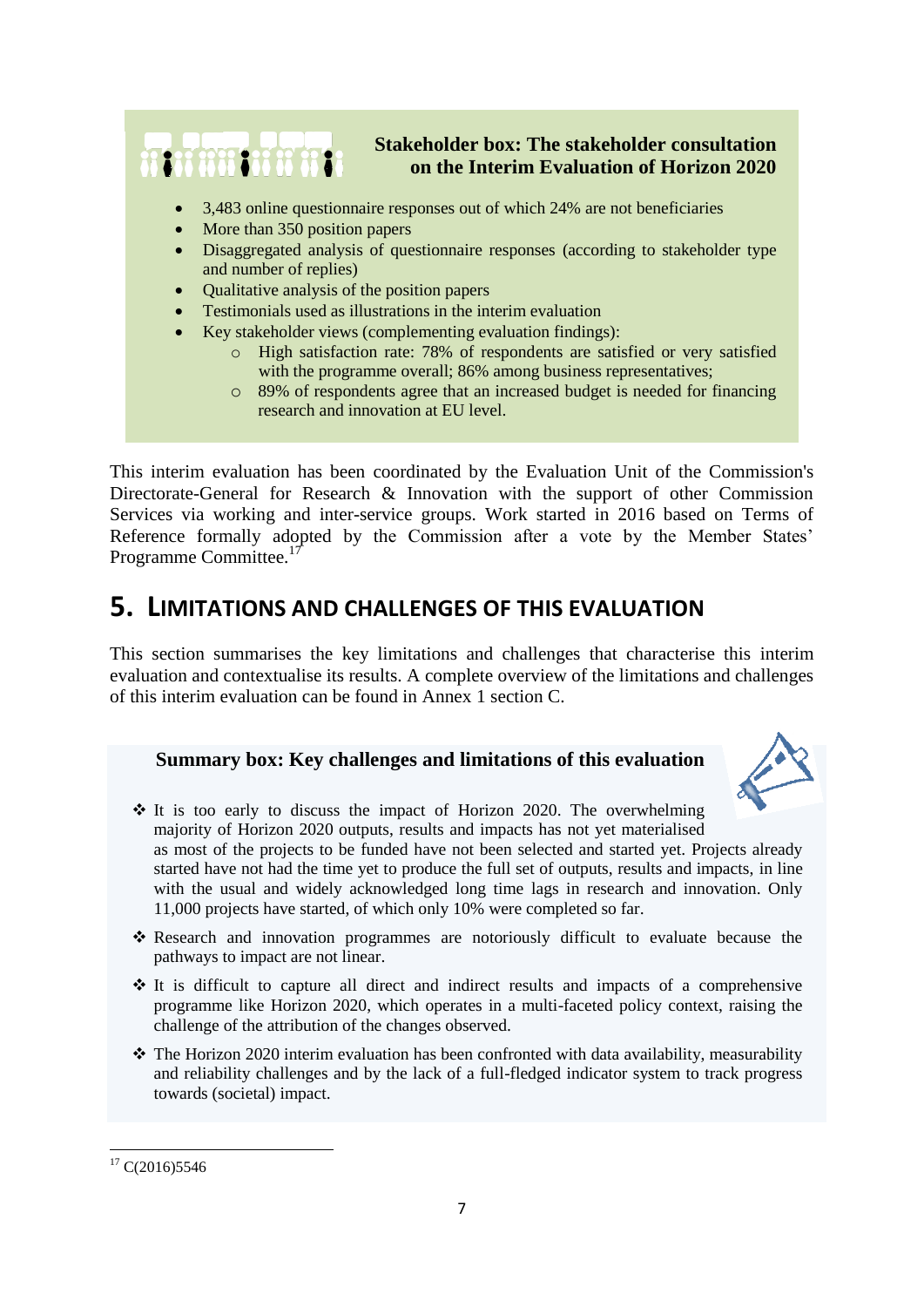As Horizon 2020 is unique in terms of budget, duration and scope,this interim evaluation has used FP7 as a benchmark when possible and instructive.<sup>18</sup>

**It is too early to discuss the impact of Horizon 2020. The overwhelming majority of Horizon 2020 outputs, results and impacts has not yet materialised.** This evaluation was carried out after only three years of this seven year programme. Less than 10% of all the projects signed had finished by the time of this evaluation (shorter and smaller projects from the SME Instrument and the European Research Council's Proof of Concept, totalling only 0.6% of budget committed so far). Most projects did not have the time yet to produce the full range of anticipated results and impacts because of the substantial period of time it takes to produce scientific publications, patents, prototypes, demonstrators, etc., in line with the usual and widely acknowledge time lags in research and innovation.

Concretely this means that it is too early to carry out a full 'effectiveness' assessment, i.e. an analysis of progress towards achieving the objectives. The emphasis in the 'effectiveness' assessment will therefore necessarily be on expectations based on Horizon 2020 design features, first outputs and results (publications, patents and the like), and 'expected results and impacts'. On the other hand, much more can already be said on relevance, coherence, European added value, and efficiency (mostly on the inputs parts since the effects can only be estimated so far).

**Research and innovation programmes are notoriously difficult to evaluate**. The causal relation between research and innovation investment on the one hand and impact on the other hand is often indirect, and difficult to identify, measure, demonstrate and attribute. It is difficult to identify and describe all potential mechanisms to transfer research and innovation results to society. Each research and innovation field and industry is specific in how output is created and channelled to the end user. The identification of all end users who benefit from the research and innovation outputs can be difficult and/or costly, especially in the case of basic research. Basic research may have an impact in several dimensions, not all of which might be easily identified.

It is easier to identify and measure intended effects than unintended ones. As a result of spillovers, impacts could be partially the result of research performed abroad instead of local research investments, or the result of research carried out in other sectors. At the same time, some of the impacts, whether intended or unintended, may be achieved in other sectors, or other regions or countries, than the ones intended. Different research and innovation investments may have different time lags in having an impact on society. Research and innovation outputs, e.g. improved skills, may contribute to a set of different impacts, and therefore it may be difficult to identify them all in order to evaluate the contribution of the specific output, let alone that one of the research and innovation investment.

**It is difficult to capture all direct and indirect results and impacts of a comprehensive programme like Horizon 2020, which operates in a multi-faceted policy context, raising the challenge of the attribution of the changes observed.** The main reason is that a largescale programme like Horizon produces a wide range of direct as well as indirect results, impacts and spill-overs that are not easy to capture no matter how wide the evaluation net is cast, or are not quantifiable. Also, the research and innovation performance of countries is

1

<sup>&</sup>lt;sup>18</sup> See Figure 8 of the In-depth Interim Evaluation of Horizon 2020 for an overview of the key benchmark indicators used.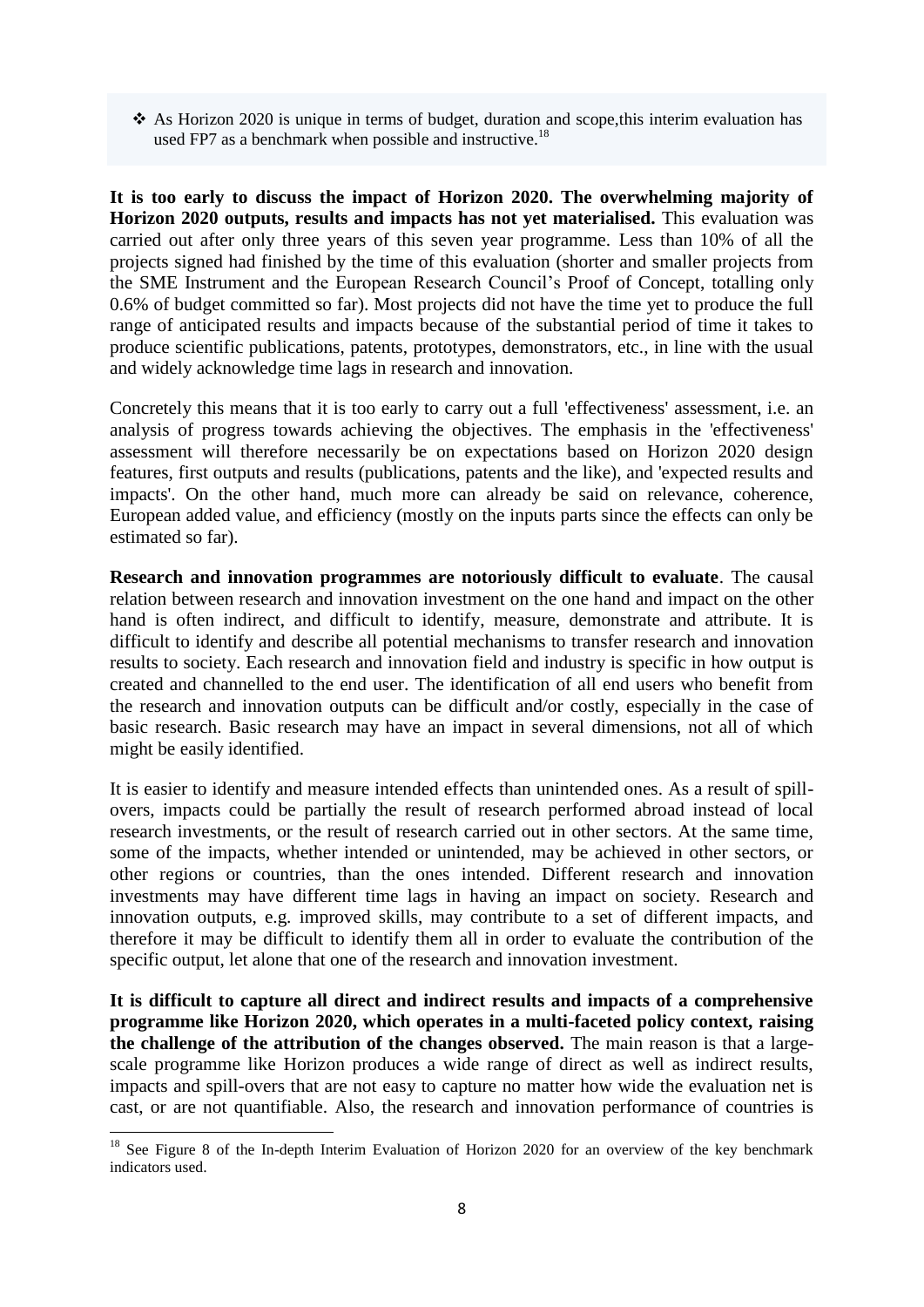influenced by many other factors than Horizon 2020 only. The performance of Horizon 2020 should thus be seen in the context of its role in the wider research and innovation support system in particular taking into account the fact that Horizon 2020 accounts for about 10% of total public allocations and outlays for research and innovation in the EU as regards its positioning against (and impact on) the national and regional policy initiatives.

**The Horizon 2020 interim evaluation has been confronted with data availability, measurability and reliability challenges and by the lack of a full-fledged indicator system to track progress towards (societal) impact.** These relate to the fact that most Horizon 2020 indicators focus on inputs and results (publications, patents, prototypes) rather than impact (changes in CO2 emissions, health, security); are collected for one specific programme part only rather than the whole programme or have to be aggregated from uncoordinated data sources; or are not always fully reliable as data on publications and patents, for instance, are mostly based on self-reporting by project coordinators.

The programme's intervention logic also had to be reconstructed since the one of the impact assessment did not cover all changes made to the proposal during the co-decision procedure and lacked specificity on how to assess progress towards impact.

To overcome/mitigate these limitations, the interim evaluation is transparent in indicating its data sources and all underlying data sources will be made publicly available. Conclusions have been drawn based on the systematic triangulation of evidence from various data sources. All evaluation results have been thoroughly checked against input from stakeholders. Furthermore, both short and long term areas for improvement have been identified in order to overcome these limitations and challenges for the future.<sup>19</sup>

# **6. STATE OF PLAY OF HORIZON 2020'S IMPLEMENTATION**

Horizon 2020 has only been implemented for 3 full years. This has nevertheless already resulted in large numbers of proposals and supported projects. This section summarises the key implementation data. A detailed overview of the implementation state of play can be found in section 5 of the In-depth Interim Evaluation of Horizon 2020 and Annex 1, part D.

## **Summary box: Key features of Horizon 2020's implementation**



- $\triangle$  Over 100,000 eligible proposals received so far.
- $\div$  EUR 20.4 billion just about one fourth of the total Horizon 2020 budget allocated to 11,108 signed grants so far.
- Higher education, research and private sector organisations as well as SMEs as main beneficiaries so far.
- Three quarters of funding going to instruments supporting collaborative research and innovation so far.
- Participants from 131 different countries so far.

**<sup>.</sup>** <sup>19</sup> See section 12.1 of the In-depth Interim Evaluation of Horizon 2020.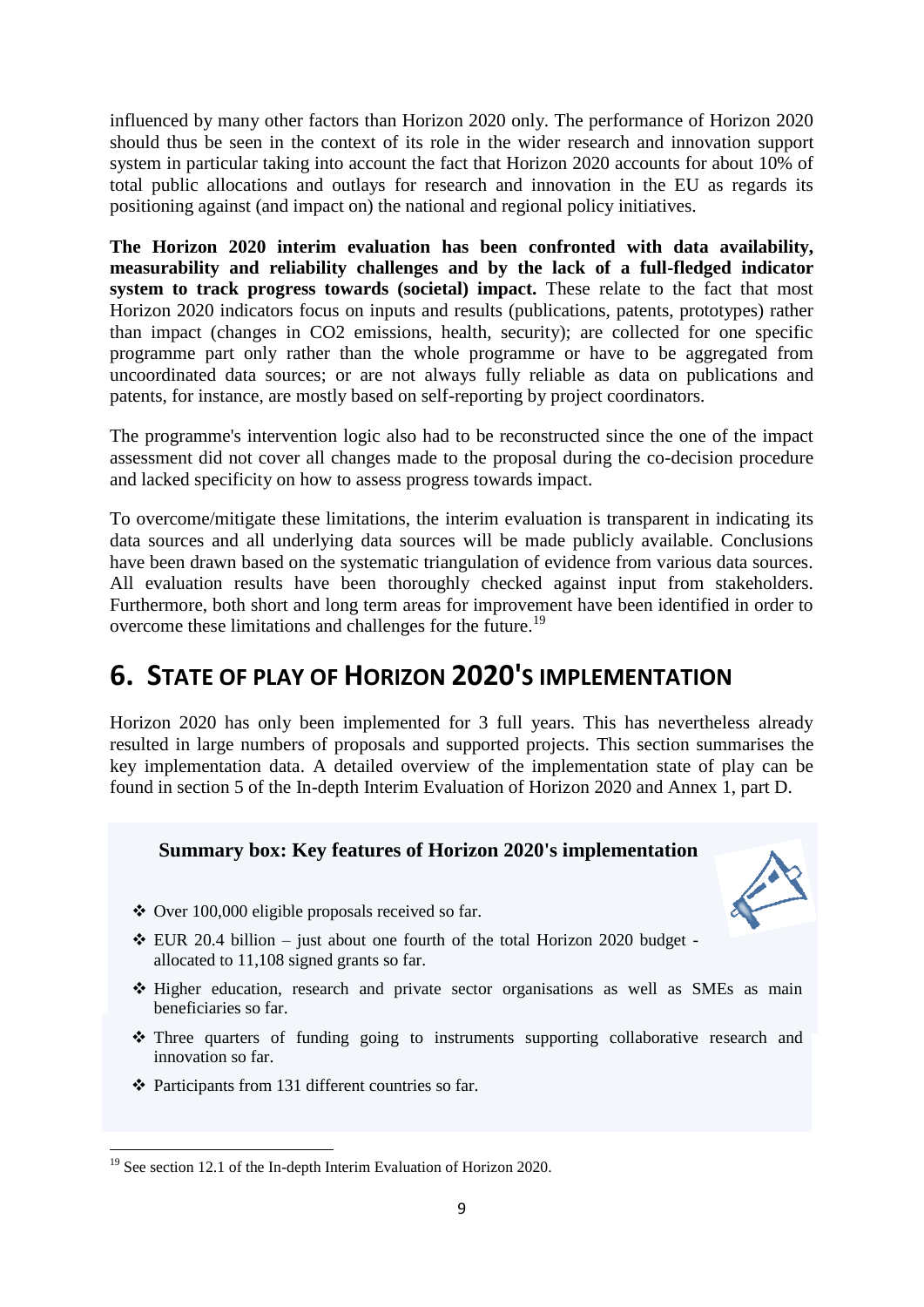**As of 1 January 2017, over 100,000 proposals had been received, EUR 20.4 billion – just about one fourth of the total Horizon 2020 budget - had been allocated to 11,108 signed**  grants.<sup>20</sup> EUR 7.5 billion had been allocated to 'Excellent science' (36.8%), EUR 4.5 billion to 'Industrial leadership' (22%), EUR 7.4 billion to 'Societal challenges' (36.3%) and EUR 944.1 million to additional priorities. Within 'Societal challenges', 'Secure, clean and efficient energy' received 8.6% of Horizon 2020 funding, 'Health, demographic change and wellbeing' 7.6% and 'Smart, green and integrated transport' 7%. The challenge 'Secure societies' so far received 2.3% of overall Horizon 2020 funding.

**The main beneficiaries of Horizon 2020 are higher education and research organisations, which together received 64.9% of the funding;** the private sector received 27.7%, and public authorities and other types of organisations 7.3%.

**Approximately 75% of all funding so far went to instruments supporting collaborative research and innovation**<sup>21</sup> bringing many organisations across countries together. 25% of funding went to single beneficiaries<sup>22</sup> to support excellent science through European Research Council grants, for instance, or research and innovation projects for SMEs.

**In the first three years of programme implementation, participants from 131 different countries (including 87 third countries) received funding from Horizon 2020.** Participants in EU-28 countries received 92.9% of the funding, participants from Germany and the UK being the most frequent. Participants from Associated countries received 6.5% of all funding, participants from Israel and Norway being the most frequent, and participants from third countries received 0.6% of all funding, participants from the USA and South Africa being the most frequent.

# **7. HOW RELEVANT HAS HORIZON 2020 BEEN SO FAR?**

This question aims to determine whether the original objectives of Horizon 2020 as defined in its impact assessment are still relevant and how well they still match the current needs and problems of stakeholders. It also addresses the question of the flexibility of the programme against new scientific and socio-economic developments. This section summarises the key findings on relevance. The supporting evidence for the key findings can be found in section 6 of the In-depth Interim Evaluation of Horizon 2020; specific assessments of the relevance of each individual Horizon 2020 programme part can be found in Annex 2.<sup>23</sup>

**<sup>.</sup>**  $^{20}$  Including EUR 0.5 billion in grants under Euratom.

<sup>&</sup>lt;sup>21</sup> E.g. Research and Innovation Actions, Innovation Actions, Marie Skłodowska-Curie Actions International Training Network, and Coordination and Support Actions.

 $22$  E.g. Grants under the European Research Council or the SME Instrument.

<sup>&</sup>lt;sup>23</sup> See sections 3 of Annex 2 Part  $A - R$ .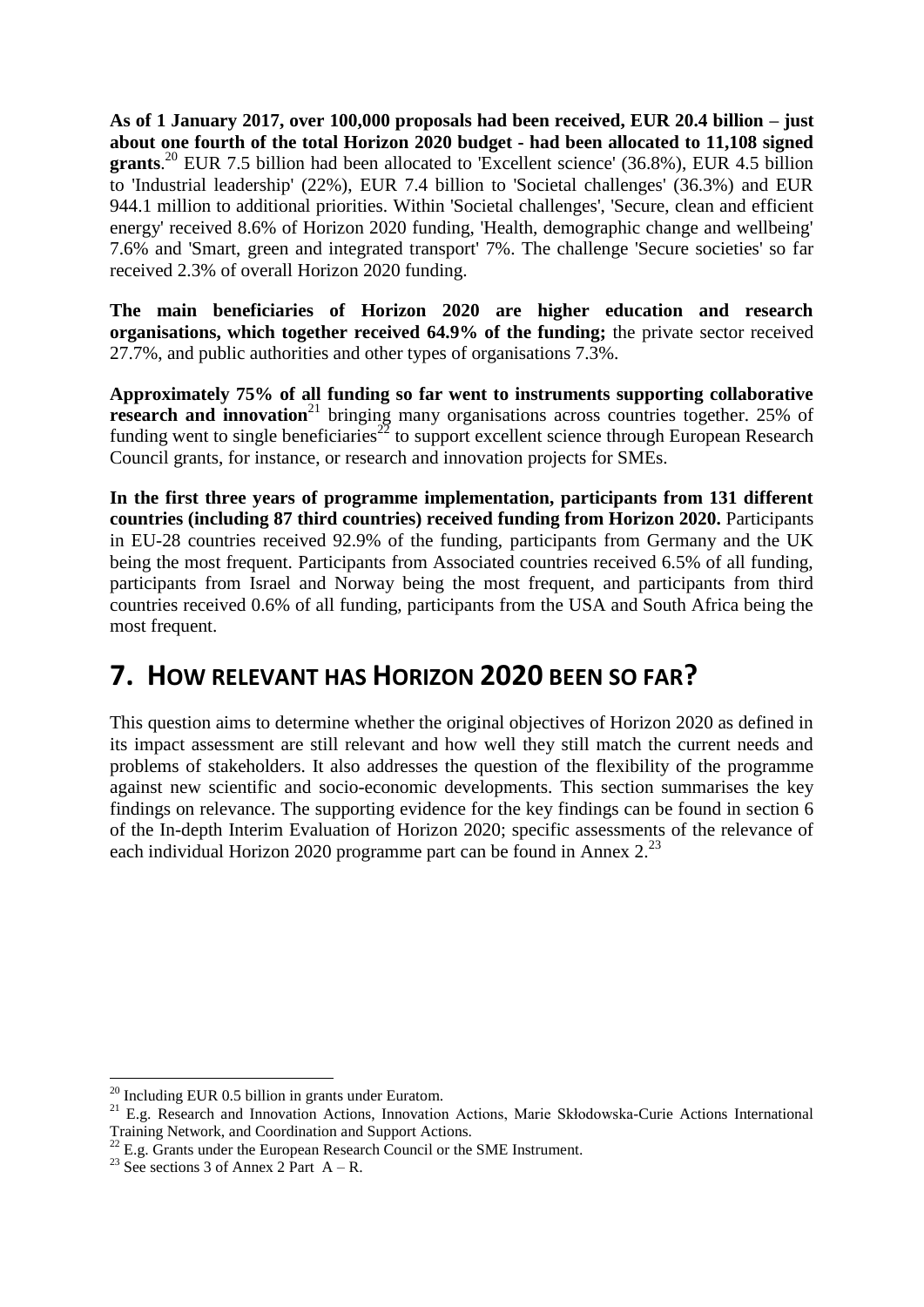## **Summary box: Key conclusions on relevance**



- Horizon 2020's original rationale for intervention and objectives remain largely valid.
- Closing the innovation gap and maintaining industrial leadership remains valid key objectives for the EU and Horizon 2020. The importance of supporting breakthrough, market-creating innovation is now more clearly recognised than when designing Horizon 2020.
- $\div$  Further strengthening the EU's science base is as necessary as ever and remains a valid Horizon 2020 objective.
- The societal challenges identified when conceiving Horizon 2020 still exist and are valid continued priorities for the EU and Horizon 2020.
- The continued relevance of Horizon 2020 also lies in its contribution to the achievement of a wide range of EU and global objectives such as the Sustainable Development Goals.
- Horizon 2020 has been flexible enough to support research on urgent new needs (e.g. Ebola and Zika outbreaks, migration) as well as new, promising science and research.
- Emerging priorities and new developments still need to be scouted continuously and the right balance has to be found between being too prescriptive or not prescriptive enough.
- $\cdot$  The strategic programming process improved the intelligence-base underpinning programming choices though stakeholders call for even greater transparency.
- The high application rate, including from newcomers, also shows the relevance and attractiveness of Horizon 2020 for stakeholders.
- \* Stakeholders' substantial reasons for participating illustrate the relevance of Horizon 2020.
- The wider public's understanding of the benefits of publicly supported research and innovation and the involvement of civil society in Horizon 2020 can be further improved.

**Horizon 2020's original rationale for intervention and objectives remain largely valid** as the challenges identified at programme launch still exist.

**Closing the innovation gap and maintaining industrial leadership remains valid key objectives for the EU and Horizon 2020. The importance of supporting breakthrough, market-creating innovation is now more clearly recognised than when conceiving Horizon 2020**. Investing in research and innovation remains a precondition for Europe's competitiveness and achieving many of the key EU policy objectives. The EU currently underinvests in research and innovation. The level of R&D expenditure in the EU-28 lies at 2.03% in 2015, which is still below the 3% target of the Europe 2020 Strategy. In spite of some improvements, the 'innovation gap' identified at programme launch still exists. The EU-28 continues to be less innovative than key competitors, but performance differences have become smaller. $^{24}$ 

In particular, Europe still displays a structural gap in R&D investments (public and private), and in the uptake of innovations, which are key to improving productivity growth and spurring the creation of new jobs. Relative to the USA, the EU lags far behind in high tech sectors and is home to fewer young companies that have grown into world-leading innovators. It is now more clearly recognised that such companies play a key role in bringing about the

**<sup>.</sup>**  $24$  See section 6.1.1. of the In-depth Interim Evaluation of Horizon 2020.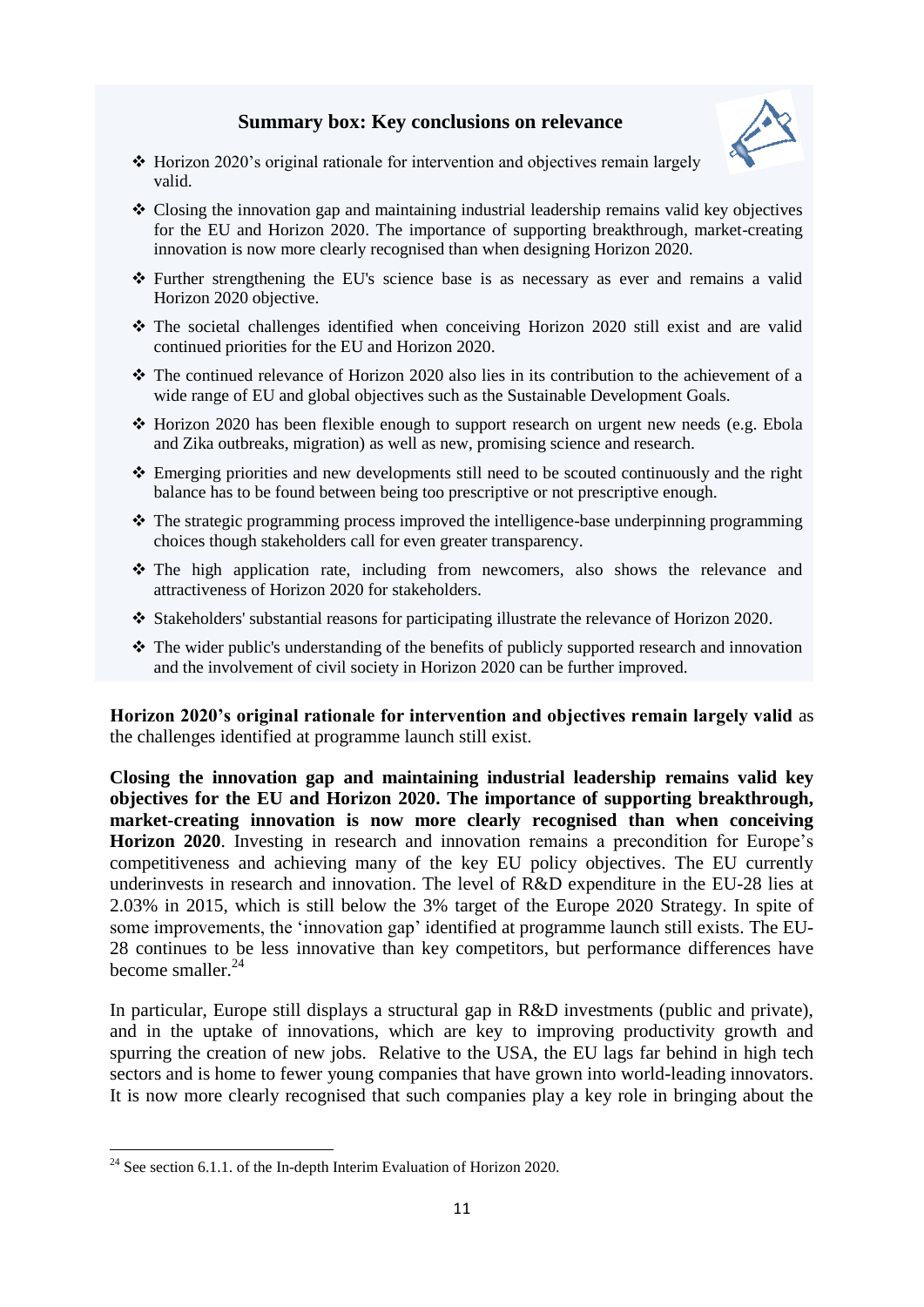necessary breakthrough, market-creating innovation. In addition, patent applications are declining in many EU countries.. 25

**Further strengthening the EU's science base is as necessary as ever and remains a valid Horizon 2020 objective**. The EU's public sector research system is large and diverse and remains the largest producer of knowledge in the world, having a strong educational. However, it still has to catch up in terms of the production of highly influential research with, relative to its size, comparatively few centres of excellence that stand out at world level and with large areas of average and poor performance. Between 2005 and 2014, the EU-28 caught up with the USA in terms of the share of top 1% most highly cited publications, each accounting for about 40% of the world's top-cited publications, but China's scientific production is on the rise.

**The societal challenges identified when designing Horizon 2020 still exist and are valid continued priorities for the EU and Horizon 2020**. The Societal Challenges identified at programme launch remain valid in the present socio-economic context and are reinforced by the Sustainable Development Goals/COP21-22 framework. There is also a clear scientific rationale for investing in research and innovation to address these Goals.

**The relevance of Horizon 2020 also lies in its contribution to the achievement of a wide range of EU and global objectives**. Strengthening Europe's science base, boosting industrial leadership, addressing societal challenges and cooperating internationally remain instrumental for achieving many of the current key EU and international policy objectives. Evidence collected within the thematic assessments overall shows that Horizon 2020 remains an important mechanism for supporting and delivering on the current set of EU policy objectives.

Even if preceding the Juncker Commission priorities (from 2014) and the "3Os" put forward by the research and innovation Commissioner (in 2015) - which call for open science, open innovation and openness to the world - Horizon 2020 is highly relevant, contributing and delivering on these Commission priorities. International obligations such as the implementation the SDGs have further increased Horizon 2020's relevance since investing in research and innovation has been recognised as essential for achieving this $^{26}$ . A text mining approach by an independent expert group also concludes that Horizon 2020 is very much in line with EU and international priorities. $\frac{2}{3}$ 

**Horizon 2020 has been flexible enough to support research on urgent new needs (e.g. Ebola and Zika outbreaks, migration) as well as new, promising science and research**. The bottom-up, open and non-prescriptive nature of most of the actions supported under the 'Excellent science' pillar for adapting flexibly as needs arose,channelling funds to new and promising research areas, including on multidisciplinary research. Conversely, biennial programming under the 'Societal challenges' pillar may at times be too rigid to integrate swiftly new and "urgent" topics dictated by disruptive and counter-intuitive technologies and business models that cannot be anticipated over any length of time.<sup>28</sup>

**.** 

<sup>&</sup>lt;sup>25</sup> See section 6.1.1. of the In-depth Interim Evaluation of Horizon 2020.

 $^{26}$  Investment in R&I is also recognised as an important aspect of EU's comprehensive response to harnessing globalisation, COM(2017) 240.

<sup>27</sup> For more information on this expert group, see Annex 1 Part C.

<sup>&</sup>lt;sup>28</sup> See section 6.2 of the In-depth Interim Evaluation of Horizon 2020.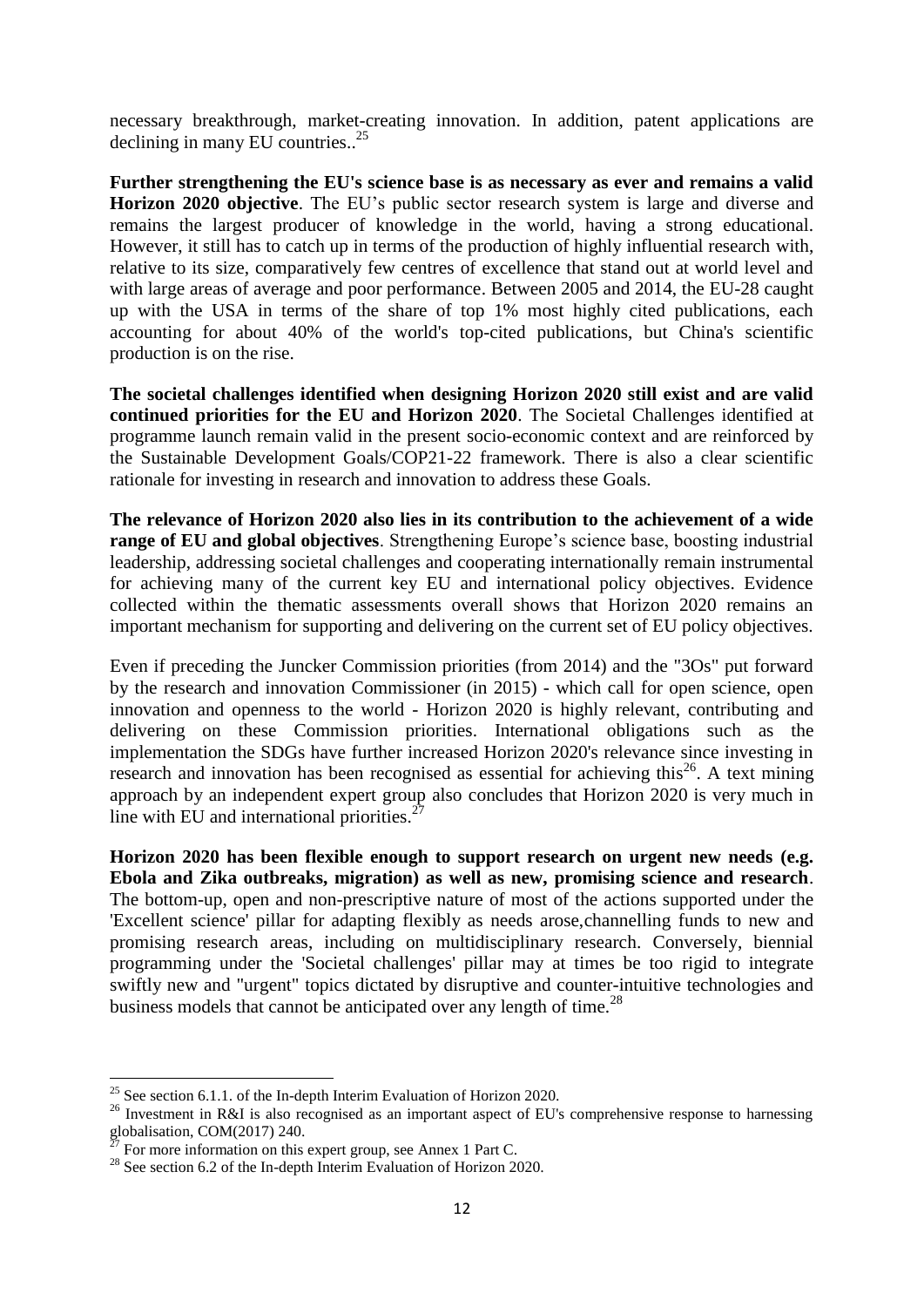A text mining approach by an independent expert group also concludes that Horizon 2020 takes into account subsequent technological and scientific advances to a high degree. Grantees funded through the European Research Council work in 25 of 28 independently identified key research fronts. According to the results of a keyword-based content analysis of their abstracts, an important number of FET projects focus on technologies that are expected to have significant potential to drive economic impact and disruption by 2025.



thematic coverage of Horizon 2020 is flexible enough to cope with changing circumstances, 12.4% fully disagreeing. Non-governmental organisations tend to disagree more than any other category of respondents.

93% of consultation respondents also agree at least to some extent that Horizon 2020 supports the latest developments in research and innovation at the national/European and international level, the most positive being businesses and public authorities and the most negative being non-governmental organisations.

**Emerging priorities and new developments need to be scouted continuously and the right balance has to be found between being too prescriptive or not prescriptive enough.** Evolutions of the socio-technological framework (incl. digitisation, servitisation,, data revolution, social conflict, violence and security concerns, emerging epidemics, SDGs) are expected to profoundly impact the Horizon 2020 context in the coming years, calling for a constant review of priorities and scouting of developments. A right balance is also to be found between being too prescriptive or not prescriptive enough, depending on the pillars and areas. There is also scope for ensuring a stronger strategic alignment of basic/fundamental research with future needs.

## **Example box: Horizon 2020's quick reaction to the outbreaks of Ebola in 2014 and Zika in 2015**

**.** 



The outbreak of Ebola in West Africa was the major international public health emergency of the past few years. Horizon 2020 promptly supported urgent research on Ebola by launching – for the first time – two fast-track procedures completed in a very short timeframe.<sup>29</sup>

Funding was mobilised despite not being foreseen in the Work Programme. In parallel, IMI (a Public-Private Partnership between the EU and the European Federation of Pharmaceutical Industries and Associations) launched a call in record time taking into consideration the dual nature of IMI. This very significant Horizon 2020 response of EUR 140 million leveraged, in turn, a further EUR 101 million from the European pharmaceutical industry.

 $29$  While following all Horizon 2020 rules as the Financial Regulation foresees the possibility to award grants without a call for proposals in exceptional and duly substantiated emergencies. This procedure was planned during September 2014, with results announced and projects launched in October. The IMI-Ebola+ call was launched on 6 November, with results announced mid-January 2015.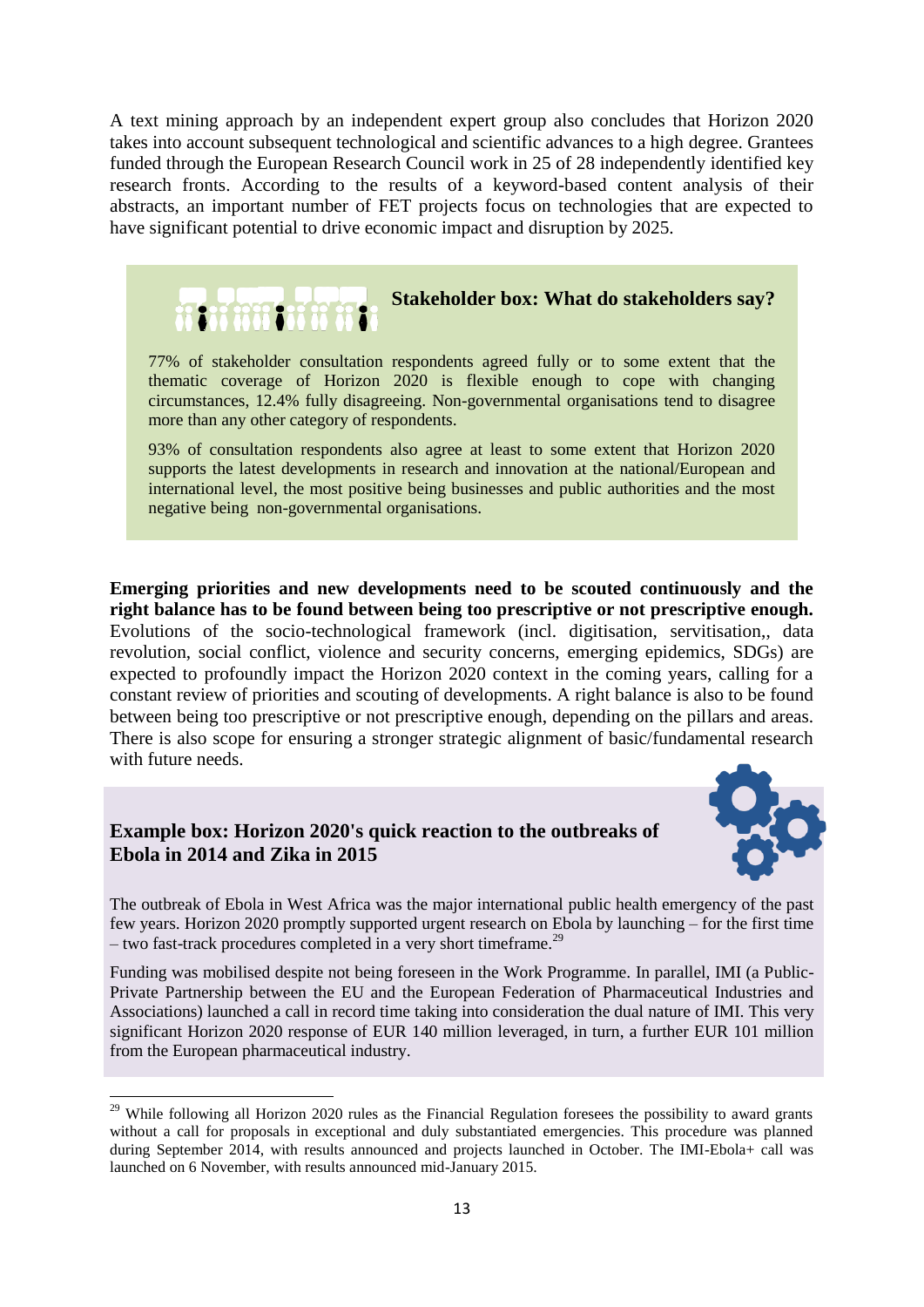Horizon 2020-funded Ebola actions have supported the development of all three leading Ebola vaccine candidates, developed diagnostic tests and produced critical new knowledge about the virus itself. In spite of the enormous challenges, the research was done timely and with due respect to all Horizon  $2020$  and international ethical standards<sup>30</sup>. These actions have placed the EU second only to the US Government in terms of commitments made<sup>31</sup>. The Commission has also strived to coordinate other Ebola research funders by establishing frameworks for cooperation to enable a swift and effective global research response in future outbreaks.

Horizon 2020 has taken the lead in establishing the Global Research Collaboration for Infectious Disease Preparedness (GloPID-R) that links together research funders, the scientific community, industry, patient groups and public health actors. Its goal is build up the research capacity so that an effective research response can be launched within 48 hours of an outbreak. It was tested with the Zika outbreak in Latin America in 2015, when an emergency call for research on Zika was published, in coordination with other funders of preparedness research. Overall, Horizon 2020 allocated EUR 30 million to address the urgent Zika research gaps and EUR 15 million for research on Zika vaccines and for infrastructures for mosquito research.

**The strategic programming process works, though stakeholders call for even greater transparency**. Compared to FP7, the involvement of stakeholders in programme design has increased. Thematic assessments highlight that, compared to FP7, the strategic programming process has improved the intelligence base underpinning programming choices and has helped better define the focus of the programme in line with stakeholder needs. However, the transparency in the Work Programme formulation process, the participation of stakeholders/citizens in the agenda-setting and the ease of finding the right call are areas for improvement.<sup>32</sup>

**The high application rate, including from newcomers, also shows the relevance and attractiveness of Horizon 2020**. The relevance of Horizon 2020 is illustrated by the high demand for programming funds.<sup>33</sup> More than 100,000 proposals have been submitted so far; more than 33,000 per year, compared to 20,000 in FP7. The increased interest is evident throughout the programme but especially in the SME instrument, which has generated more than 30,000 proposals (only 5,000 in the 'Research for the benefit of SMEs' programme under FP7).

The private sector demonstrates an increased interest based on the share of total applications (37.4% in Horizon 2020 against 26.2% in FP7). 29.5% of the applications came from newcomers to the programme: 28,551 new SMEs (out of 46,034 new companies), 3,024 new higher and secondary education institutions, 2,464 new research organisations, 2,815 new public bodies, and 4,309 'Other' organisations. The thematic assessments highlight, however, that the involvement of some participants/stakeholder groups can be superficial –with organisations being involved only to meet programme requirements<sup>34</sup>.

**Stakeholders' substantial reasons for participating illustrate the importance and relevance of Horizon 2020**. Stakeholder consultation results highlight three main reasons for

**.** 

<sup>30</sup> <https://www.ncbi.nlm.nih.gov/pmc/articles/PMC5240928/>

<sup>31</sup> https://www.ncbi.nlm.nih.gov/pmc/articles/PMC5112007/

 $32$  See sub-sections 3 of Annex 2 Parts A – R.

 $33$  The In-depth Interim Evaluation assesses this issue further and concludes that this is not due to a substitution of decreased national funds, see section 8.2.2.3.

 $34$  See section 6.3.3 of the In-depth Interim Evaluation of Horizon 2020.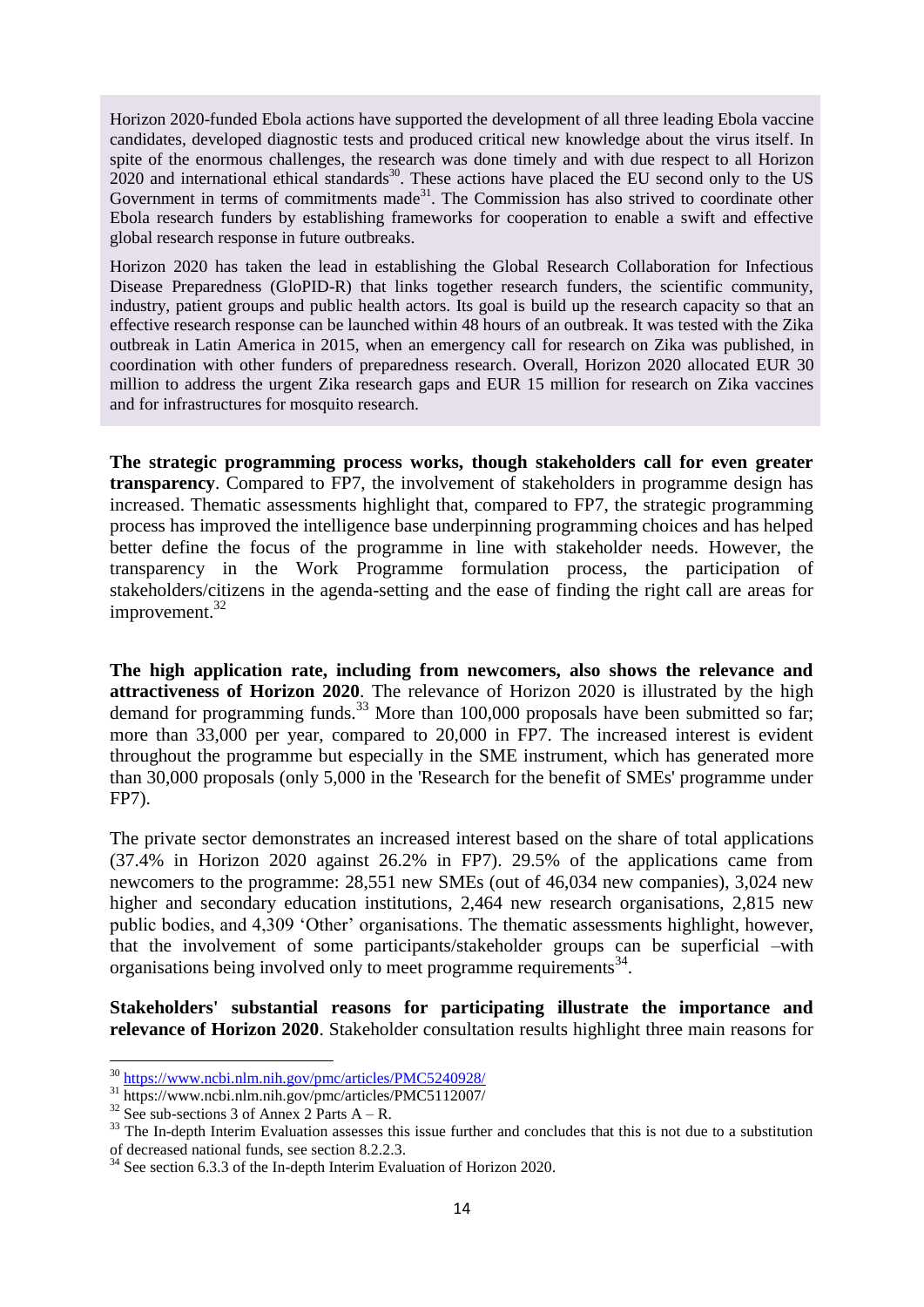participating in Horizon 2020: financial support; access to new knowledge and know-how; unique opportunities for collaboration with European or international partners and for contacts

with key players that were often the best in their field. Respondents value the opportunities to strengthen partnerships inside existing networks as much as the ability to meet new partners or build new networks. Interdisciplinary work and the opportunity to work with other types of actors also stand out.

As regards the forms of funding, 76% of stakeholder consultation respondents agreed that grants for collaborative projects are 'fully' or 'largely' relevant to their needs, while 49% agree for grants for single beneficiary projects. The other forms of support (co-fund, prizes, financial instruments and public procurement) were less well known to the respondents. 7.5% of the consultation respondents who did not participate in Horizon 2020 underline that they lacked an adequate type of financial support and 14.6% mentioned that the programme lacked a relevant area for their needs.

**The wider public's understanding of the benefits of publicly supported research and innovation and the involvement of citizen and/or civil society in Horizon 2020 can be further improved**. Innovations resulting from Horizon 2020 are likely to benefit all types of stakeholders – including citizens - and have the capacity to address several of Europe's most pressing societal challenges, from climate change to improved civil security. There is, however, a gap in society in the understanding of the benefits of publicly-funded research.

Moreover, research can be brought closer to the public. There is strong support for the involvement of civil society in Horizon 2020. Responsible Research and Innovation<sup>35</sup> is a cross-cutting issue in Horizon 2020, which aims to encourage societal actors to work together during the whole research and innovation process to better align research and innovation with the values, needs and expectations of society. An external study found that the participation of civil society organisations increased slightly compared to FP7 (2.3% in Horizon 2020 compared to 1.4% in FP7). This contrasts with the monitoring data, which suggest that 11% of Horizon 2020 projects are relevant for responsible research and innovation. However, it is unclear to what extent citizens, civil society organisations and other societal actors really contribute to the co-creation of scientific agendas and scientific content in those projects. In fact, a network analysis shows that civil society organisations that do participate generally take on non-core roles in project consortia and rarely coordinate.

1

 $35$  Responsible research and innovation is promoted via: public engagement, open access, gender, ethics, science education, and integrated actions that promote institutional change.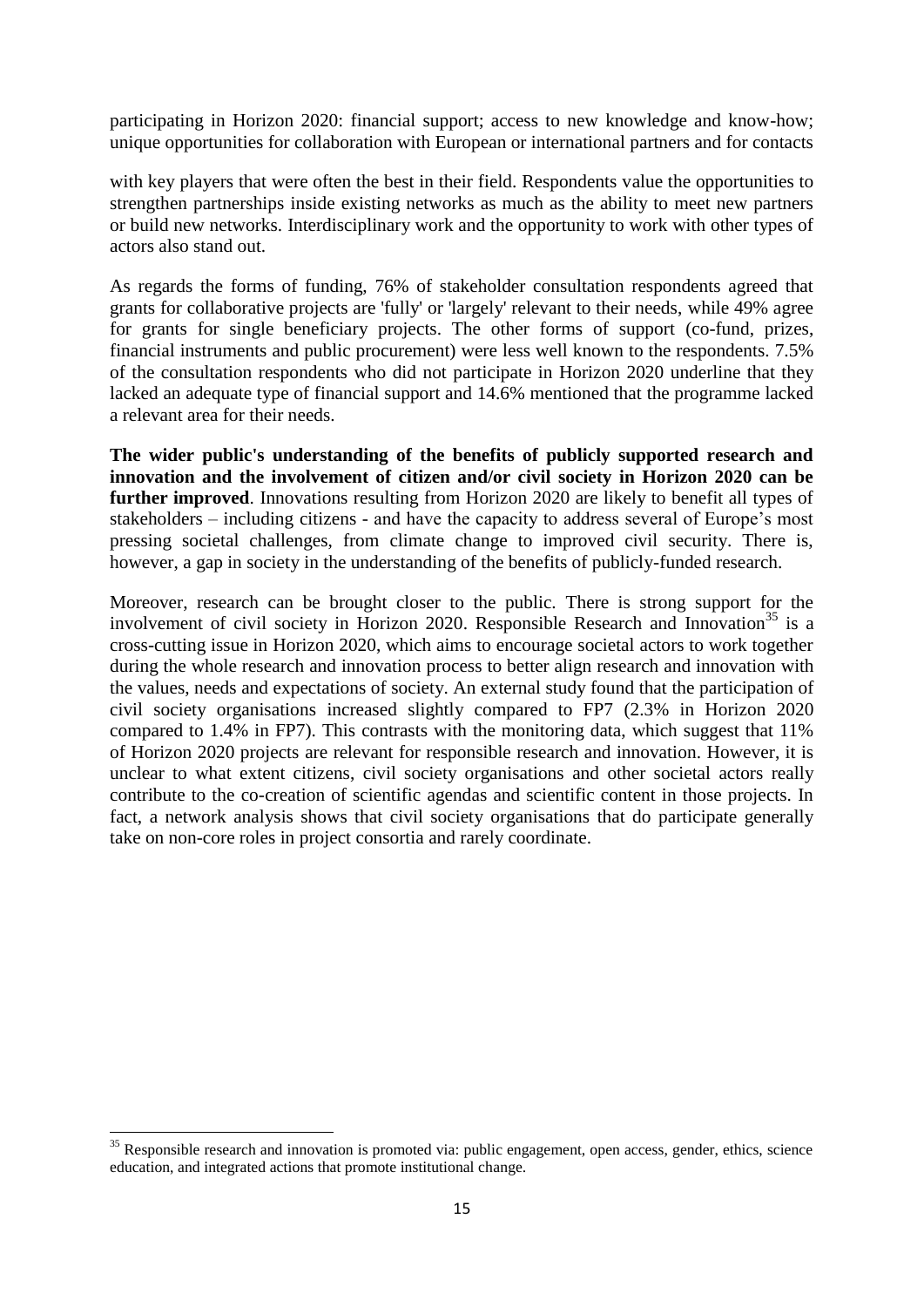## **Stakeholder box: What do stakeholders say?**

86% of stakeholder consultation respondents agreed fully or to some extent that Horizon 2020 priorities address the main citizens' needs, whereas 5% judge that it is not the case at all. The most negative respondents are non-governmental organisations.

The involvement of non-governmental organisations and civil society organisations still appears to be low. 48.5% of respondents agree that an increased involvement of citizen in priority setting is needed to further maximize the socio-economic impact of the EU framework programme for research and innovation whereas 37.9% disagree (13.6% don't know).

The most positive are the non-governmental organisations. An overwhelming majority of representatives of civil society organisations surveyed by the European Economic and Social Committee (81%) either agree or strongly agree that civil society organisations should be involved in Horizon 2020 project consortia.

# **8. HOW EFFICIENT HAS HORIZON 2020 BEEN SO FAR?**

This question aims to consider the relation between the inputs of the programme (i.e. resources, budget, selection processes) and the outputs and impacts achieved by the programme. Since this is a mid-term review of the programme, the assessment mainly refers to the efficiency of the programme management (e.g. grant management, proposal evaluation) and implementation processes (e.g. selection and participation patterns). This makes it possible to shed light on whether the way in which the programme is managed is likely to influence positively or negatively the outputs that will be generated. This section summarises the key findings on efficiency. The underlying evidence for the key findings can be found in section 7 of the In-depth Interim Evaluation of Horizon 2020; specific assessments of the efficiency of individual Horizon 2020 programme parts can be found in the thematic annexes  $(Annex 1).$ <sup>36</sup>

# **Summary box: Key conclusions on efficiency**



- Horizon 2020 is generally expected to be at least as cost-effective as FP7 if the most recent macro-economic projections materialise.
- Compared to FP7, Horizon 2020's efficiency is positively influenced by the extensive externalisation of programme implementation to new management modes including Executive Agencies.
- $\div$  Horizon 2020's efficiency has been enhanced compared to FP7 through the creation of a Common Support Centre ensuring the harmonised implementation of Horizon 2020's rules for participation across the different actors implementing the programme.
- $\div$  Horizon 2020's efficiency has been improved compared to FP7 through the large-scale simplification of the rules of participation, to the satisfaction of stakeholders.
- In particular Horizon 2020's funding model has been greatly simplified compared to FP7.

**REARTH OF REA** 

**<sup>.</sup>** <sup>36</sup> See sub-ections 5 of Annex 2 Parts  $A - R$ .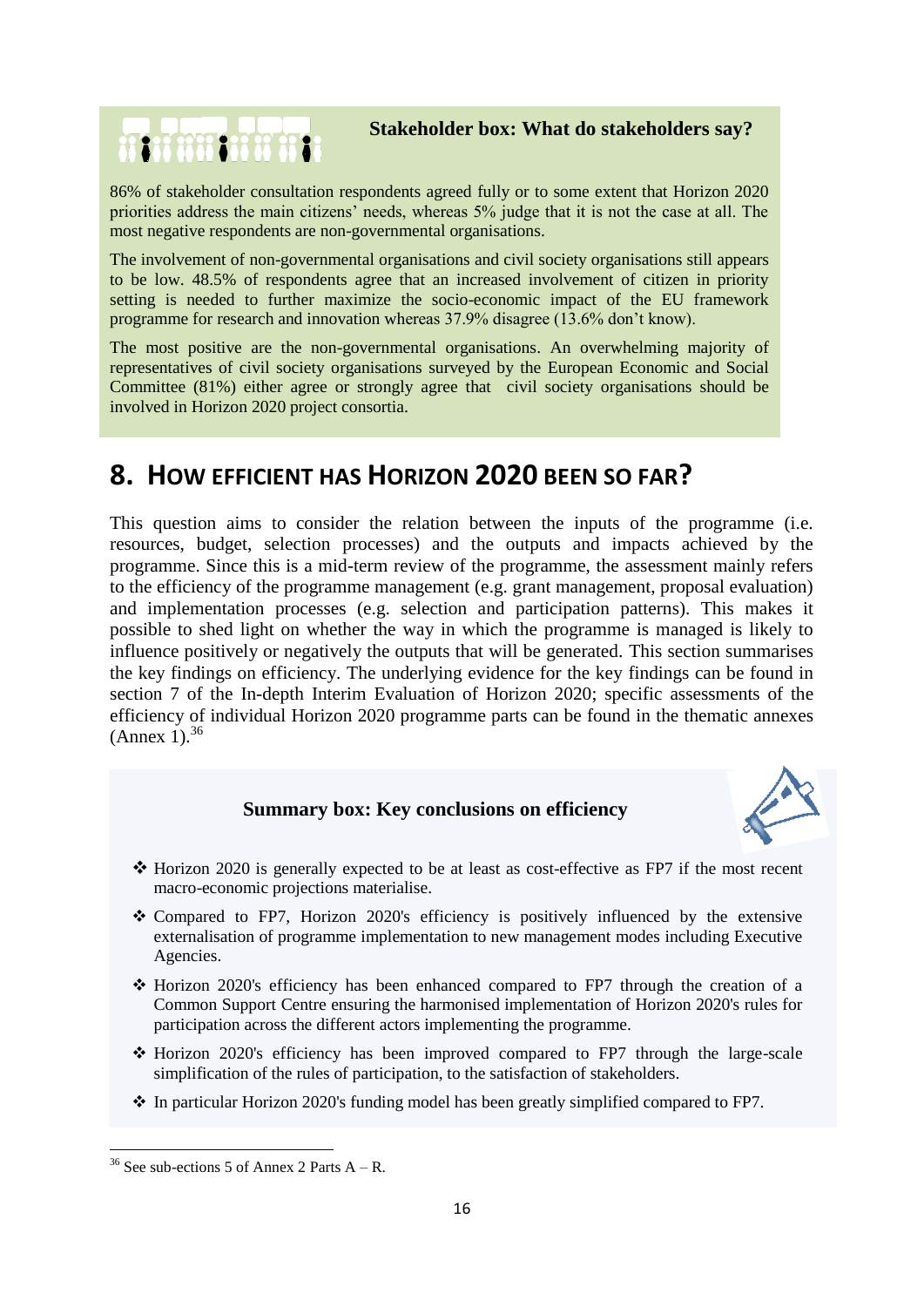- Simplification is never finished it is a continuous endeavour.
- ◆ Horizon 2020 suffers from underfunding resulting in large-scale oversubscription, much larger than under FP7, which constitutes a waste of resources for applicants and a loss of high quality research for Europe.
- $\cdot$  The proposal evaluation process is generally highly regarded but some aspects such as the feedback to applicants could be improved.
- $\triangle$  For successful applicants, benefits are estimated to largely outweigh costs.
- Horizon 2020 funding reaches a wide range of stakeholders and newcomers. Broadening participation is a point of attention across Horizon 2020.
- $\div$  Horizon 2020 promotes intensive collaboration between different types of organisations and scientific disciplines.
- $\cdot$  Horizon 2020 allocates its funding across economic sectors in a balanced manner.
- Horizon 2020 is open to the world and has a broad international outreach but international cooperation can be further intensified.

**Horizon 2020 is generally expected to be at least as cost-effective as FP7.** Based on the macro-economic modelling exercise, using projections up to 2030, the estimated internal rate of return of Horizon 2020 is 30% (in line with scientific literature estimations). EUR 19.9 billion (27%) of the Horizon 2020 budget has been spent on grants during the first three years of programme implementation. Implementation data for other, non-grant based instruments under the programme is currently not tracked in a comparable or centralised way to make an overall assessment.

**Horizon 2020's efficiency has been increased compared to FP7 through the extensive externalisation of programme implementation to new management modes including Executive Agencies**. Further externalisation increased cost-efficiency compared to FP7 since the most resource-intensive parts (i.e. actions with a high number of grants, 60% of the budget) were outsourced to New Management Modes such as Executive Agencies. There is evidence that this resulted in increased administrative efficiency. Currently, Horizon 2020's level of administrative expenditure stays below the level observed in FP7 and below the target of 5% of the overall budget (administrative expenditure is maximum 3.6% in the Executive Agencies).  $37$ 

**Horizon 2020's efficiency has been enhanced compared to FP7 through the creation of a Common Support Centre ensuring the harmonised implementation of Horizon 2020's rules of participation across the different actors implementing the programme.** A single Common Support Centre has been created that in a horizontal manner provides consolidated legal, audit, business process, IT and knowledge exploitation and dissemination services for all actors implementing Horizon 2020.

**Horizon 2020's efficiency has been improved compared to FP7 through the large-scale simplification, including the rules of participation, to the satisfaction of stakeholders**. The simplification of participation rules decreased costs for participating stakeholders. The simplification effort has dramatically reduced the time-to-grant, which is now 192 days on



**<sup>.</sup>**  $37$  For the detailed assessment, see Section M of Annex 2.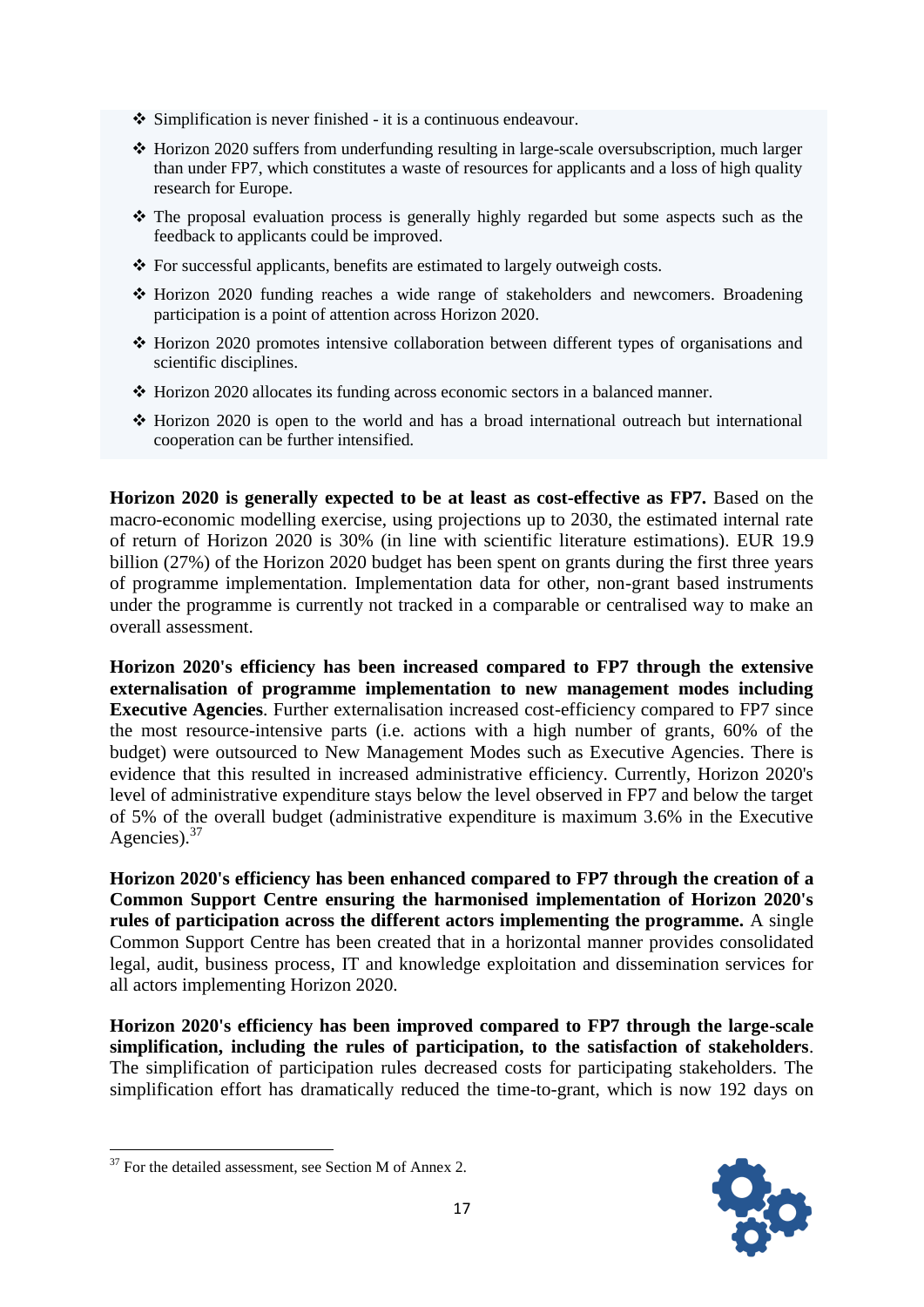average, a decrease by more than 100 days compared to FP7. Horizon 2020's simplification has been welcomed overwhelmingly by stakeholders, as demonstrated in the box below.

#### **Example box: Results from the dedicated survey of beneficiaries on simplification**

Of those respondents with experience in FP7 and Horizon 2020 who expressed an opinion, 75% confirmed that, overall, the processes in H2020 are much simpler than in FP7. Only 20% indicated that they know other funding programmes that are simpler than Horizon 2020. About 90% considered the e-signature and the Participant Portal beneficial, 85% considered the 8 month time to grant target to be beneficial, 71% considered the single reimbursement rate and the single flat rate for indirect costs beneficial, and 69% considered the 'no negotiation' approach beneficial.

**In particular Horizon 2020's funding model has been greatly simplified compared to FP7**. The new funding model has mobilised and satisfied stakeholders. It is much simpler than the one used in FP7. In particular, the single reimbursement rate in a project and the single flat rate for indirect costs have been welcomed by a great majority of stakeholders. They can be assumed to have contributed to the attractiveness of Horizon 2020 as reflected in application statistics.

While a direct comparison of funding levels is not possible, estimations show that the average real funding level in Horizon 2020 remains at 70%, the same as in FP7. The new funding model has thus, overall, had positive effects on stakeholder appreciation, time-to-grant and attractiveness while not impacting significantly the level of co-funding brought into the projects.

**Simplification is never finished, it is a continuous endeavour**. Throughout the implementation of Horizon 2020, the Commission has continued to assess the scope for further simplification. One possible area for improvement is the broader acceptance of beneficiaries' usual accounting practices. Stakeholders indicate that there are still too many instances where they have to collect data and information specifically to meet obligations for their Horizon 2020 grants, in parallel to their usual accounting systems. This concerns in particular the obligations on staff time recording, the accounting for depreciation of equipment and for internally provided consumables and services, the handling of personnel costs outside closed financial years, and some accounting detail for beneficiaries outside the Euro zone.

The Commission has already reacted to these concerns and adapted the Horizon 2020 model grant agreements accordingly. Another area for improvement concerns the unintended effects of the additional remuneration scheme with the EUR 8,000 cap. Opportunities for further simplification will also open with the revision of the EU Financial Regulation and the Commission initiative on Budget Focused on Results. The Commission proposal for the revision of the Financial Regulation provides for better conditions for the use of simplified forms of funding (unit costs, flat rates, lump sums).

**Horizon 2020 suffers from underfunding resulting in large-scale oversubscription, much**  larger than in FP7. Compared to FP7, Horizon 2020 has experienced a significant increase in the number of proposals submitted per year (34,025 per year or a 75.9% increase if compared to FP7). This has led to oversubscription and a drop in success rates from 18.5% in FP7 to 11.6% in Horizon 2020, making some parts of the Programme strongly underfunded, notably Societal Challenge 6, Science With And For Society, Marie Skłodowska-Curie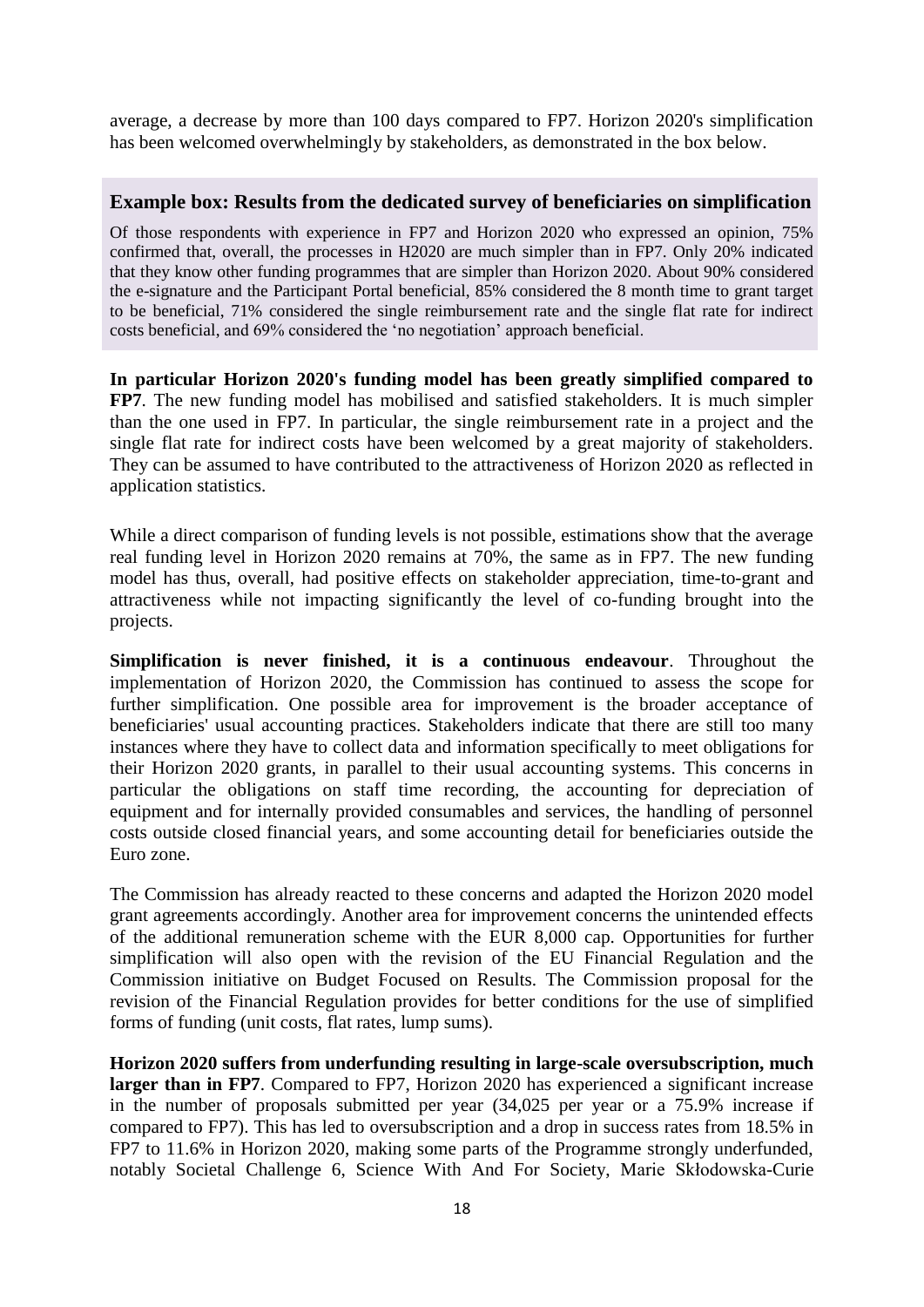Actions and the Fast Track to Innovation Pilot where less than 20% of the high quality proposals (i.e. those meeting evaluation thresholds) were retained for funding (for Future and Emerging Technologies, less than 10%). Overall, Horizon 2020 would have needed over EUR 60 billion of additional funds to support all proposals which scored above the quality threshold in the proposal evaluation process (which represent 44.7% of total eligible proposals).

**Oversubscription leads to wasted resources for applicants and a loss of excellent research for Europe**. The total cost of preparing proposals has been estimated to amount to roughly EUR 636 million a year, which, given the low success rates, is a waste of resources for applicants. Because of budget constraints, projects already judged to be excellent by independent expert evaluators cannot be funded, which is a loss for Europe.

**The proposal evaluation process is generally highly regarded but some aspects could be improved**. The thematic assessments point to a need for improvement with respect to the currently suboptimal level of feedback provided by evaluators to applicants, a trade-off between speed and quality of the evaluation reports in the face of large increases in numbers of applications. This was also reflected in the results of the stakeholder consultation: 34% judged that the quality of feedback from evaluators is 'poor' or 'very poor'. Stakeholders noted that feedback is not detailed enough and varies greatly from one evaluation panel to another.

**For successful applicants, expected benefits outweigh costs**. Despite the low success rate, the costs borne by different stakeholder groups for proposal submission, and concerns about the quality of feedback received from proposal evaluation, costs for participating stakeholders seems to be proportionate given the expected benefits of participation, which go beyond the financial contribution received.

**Horizon 2020 funding reaches a wide range of stakeholders and newcomers**. Overall participants come from no less than 131 countries. More than half of the organisations participating in Horizon 2020 did not participate in FP7 and almost half of them are SMEs. These newcomers received 14% of the total budget so far. A concentration of funding in terms of participants and geographical representations can be observed, which is explained by the focus on excellence of Horizon 2020.

Overall, in Horizon 2020, the Top 100 beneficiaries receive 32.9% of the total funding (1.7 percentage points lower than in FP7). The concentration is strongest for universities and research organisations and lowest for the private sector. Beneficiaries from the UK, Germany, Spain, Italy and France received 59.4% of the overall funding.

**Broadening participation is a point of attention across Horizon 2020**. This takes different forms, going from an in-depth analysis of the involvement of specific beneficiary groups in Horizon 2020 actions, to specific actions such as Coordination and Support Actions, establishing Memoranda of Understanding with relevant stakeholders and multipliers, or targeted awareness raising events.

**The extent of current EU-13 participation in Horizon 2020 is broadly reflecting the size of the population, the number of researchers, or the scale of R&D investment**. Though some themes register a better participation of countries with a lower research and innovation performance than others, and better than in FP7, it is still quite low and only slowly improving. There are noticeable performance differences and heterogeneity among the EU-13 countries and across Horizon 2020 programme parts. Participants from EU-13 countries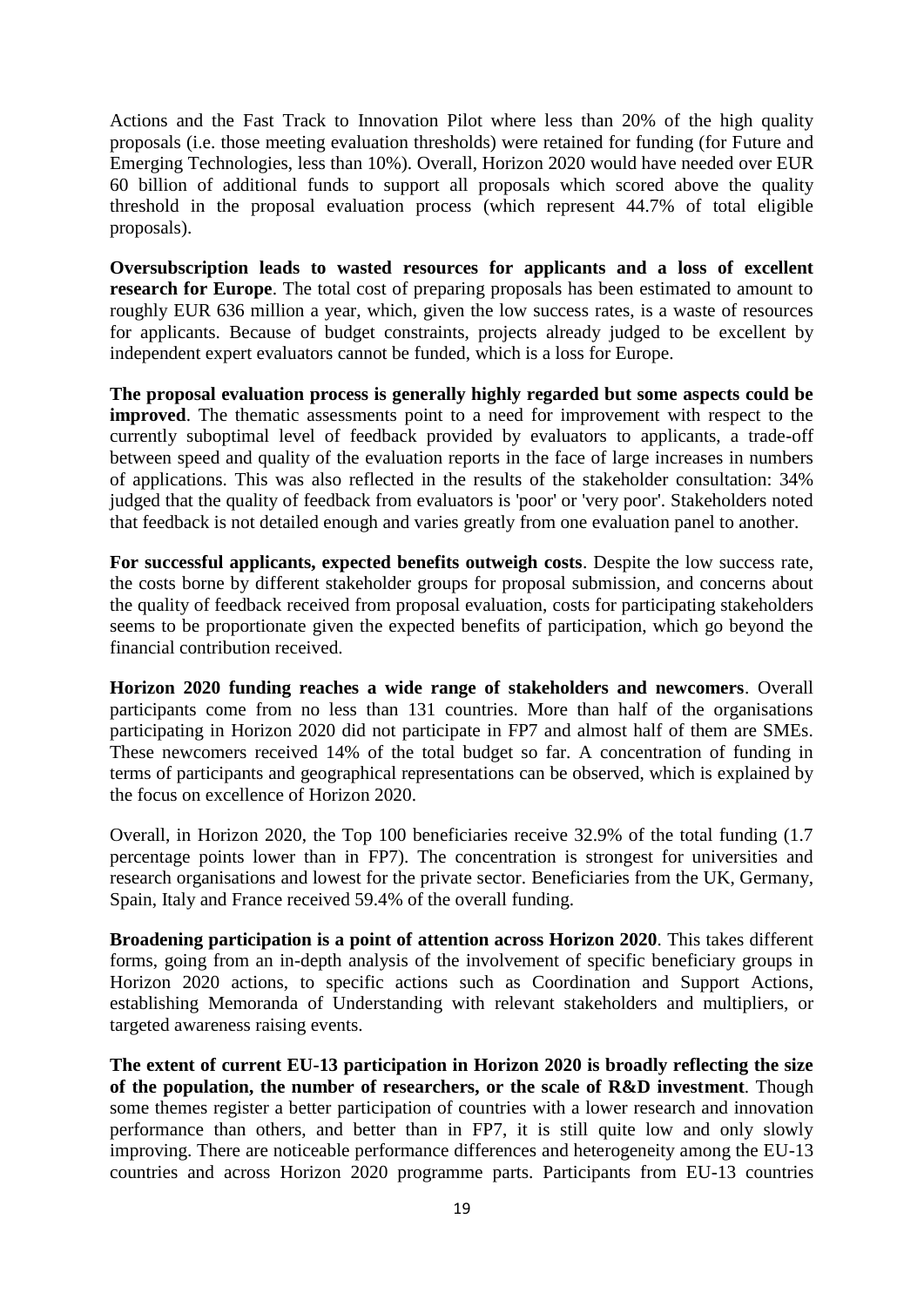represent 8.5% of the participations in Horizon 2020 and receive 4.4% of the overall funding (4.2% in FP7). Researchers in a number of EU-13 countries, e.g. Slovenia and Estonia, are in spite of an overall lower Horizon 2020 contribution outperforming the EU-15 average, taking into account the size of the population, the number of researchers and national investments in research and innovation.

Researchers based in Cyprus and Hungary also receive more grants from the European Research Council than would be expected based on national research investment. This points to heterogeneity in the EU-13 and widening groupings. In terms of project size, EU-13 countries participate more in larger projects (i.e. projects above EUR 5 million), but coordinate more often small projects (i.e. projects below EUR 200,000).

## **Example box: Widening participation instruments**



The **Teaming** action (associating advanced research institutions to other institutions, agencies or regions for the creation or upgrade of existing centres of excellence) is a new feature under Horizon 2020. It is meant to provide new opportunities to the parties

involved, with real prospects for growth through tapping into new collaboration and development patterns, including the establishment of new scientific networks, links with local clusters and opening up access to new markets. This will offer national and local research new possibilities for exploitation and value creation and boost the innovation potential of thecountries involved.

**Twinning** aims to strengthen a defined field of research in a knowledge institution through linking with at least two internationally-leading counterparts in Europe.

The **ERA Chairs** scheme provides support for universities and other research institutions to attract and maintain high quality human resources and implement the structural changes necessary to achieve excellence on a sustainable basis.

**Horizon 2020 promotes intensive collaboration between different types of organisations and scientific disciplines**. The main collaborations in Horizon 2020 occur between the higher education sector and private firms (2,355 collaborative projects), the higher education sector and research organisations (2,289 collaborative projects) and between the private-for-profit sector and research organisations (2,169 collaborative projects). Horizon 2020 projects are supporting networks crossing scientific disciplines.

**Horizon 2020 allocates its funding across economic sectors in a balanced manner**. The amount of grants awarded to each sector is roughly proportionate to the number of companies in that sector - indicating that the Horizon 2020 allocation is not sector-specific: 80% of total grants to Horizon 2020 companies go to the three biggest sectors: 35% to Manufacturing, 30% to Professional, Scientific and Technical Activities, and 16% to the sector of Information and Communication Technologies. SMEs account for more than 75% of all Horizon 2020 companies in terms of employees and receive almost 60% of the EC contribution to the private sector.

**Horizon 2020 has a broad international outreach but international cooperation can be further intensified**. In total, applicants from 188 countries have applied and participants from 131 countries have been funded. There is a greater level of investment in multilateral initiatives compared to FP7. Yet the mainstreaming of international cooperation across Horizon 2020 did not lead to a transversal increase of international participation across the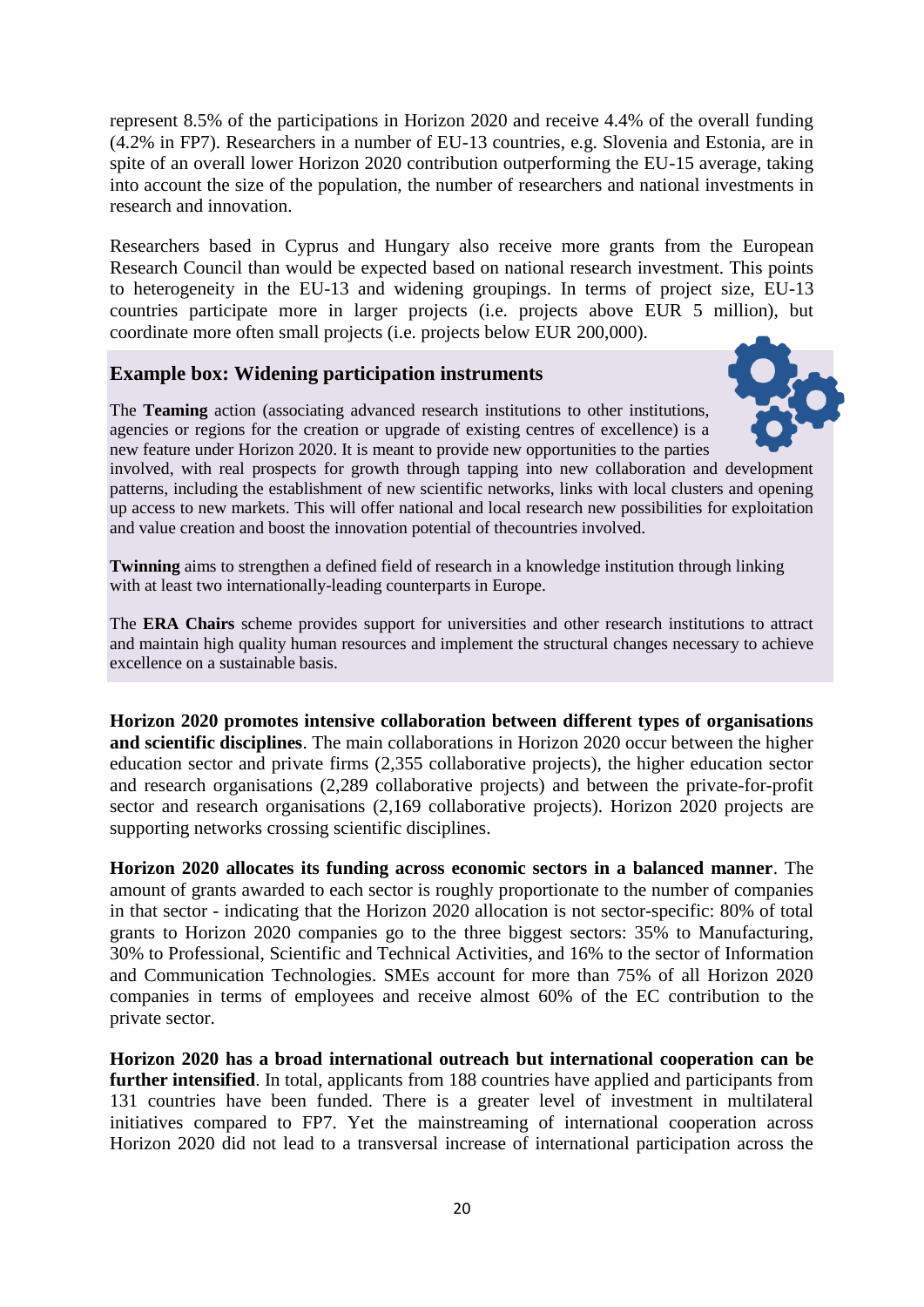programme. The decrease in participation of international partners in Horizon 2020 is a cause for concern.

The main reasons are that, contrary to FP7, Brazil, Russia, India, China and Mexico are no longer automatically eligible for EU funding, very few topics are mandating international partners so far, and recent conflicts and socio-political developments in neighbourhood countries have led to uncertainties. Third countries represent 2.5% of the participations and 0.8% of the funding in internationally open collaborative projects (compared to 4.3% and 1.8% respectively in FP7) and 3.9% of beneficiary or partner organisation participations (compared to 5.3% in FP7). Amongst countries that are not automatically eligible for funding from Horizon 2020, the most active in terms of participations are the USA, China, Canada, Australia and Brazil as compared to USA, Russia, China, Brazil and Australia under FP7. Nine of these countries have established co-funding mechanisms to provide funding to their participants in Horizon 2020 projects.

So far, projects resulting from joint/coordinated calls in Horizon 2020 have similar participations and EU contribution as in the corresponding period of FP7. Projects under public-private partnerships have either no or very few international participants (except for the Innovative Medicines Initiative) whereas public-public partnerships show a stronger international participation, with the third-country participation share in ERA-NETs at around 5% and the European and Developing Countries Clinical Trials Partnership featuring the participation of 14 African countries.

There is also a greater level of investment in multilateral initiatives compared to FP7. In health-related initiatives, around EUR 114 million were invested in 2014-2015, with matching investments of around EUR 532 million from partners in third countries. In activities related to climate action and the environment such as the 'Belmont Forum', the Group on Earth Observation and the Intergovernmental Panel on Climate Change, the Horizon 2020 contribution is close to EUR 200 million, while the total investment by all partners is estimated to be around three to four times this amount. Another example relevant in the context is the developing international maritime research, notably across the Atlantic (Galway Declaration).

In terms of associations to Horizon 2020, there are now 16 countries that have signed an association agreement.<sup>38</sup> Some countries (Switzerland, Norway, Iceland, Israel and the Faroe Islands) have long-standing participation in the EU Framework Programmes and a very strong performance. For the others (e.g. countries from the European Neighbourhood like Armenia, Georgia, Moldova, Tunisia and Ukraine) the association has contributed to the integration of their research and innovation systems in the European Research Area even though several still lack the national capacity needed to fully benefit from their association.

# **9. HOW EFFECTIVE HAS HORIZON 2020 BEEN SO FAR?**

1

This question aims to provide an insight into whether Horizon 2020 is on track to meet its objectives. This section summarises the key findings on effectiveness though a synthetic overview of the overall progress being made according to key expected impacts, which are not mutually exclusive and cover in each case the whole programme**:** scientific impact,

 $38$  Of these, 12 since the start of the programme and 4 in 2015 and 2016, including Switzerland, which was partially associated until the end of 2016 and is now associated to all parts of Horizon 2020.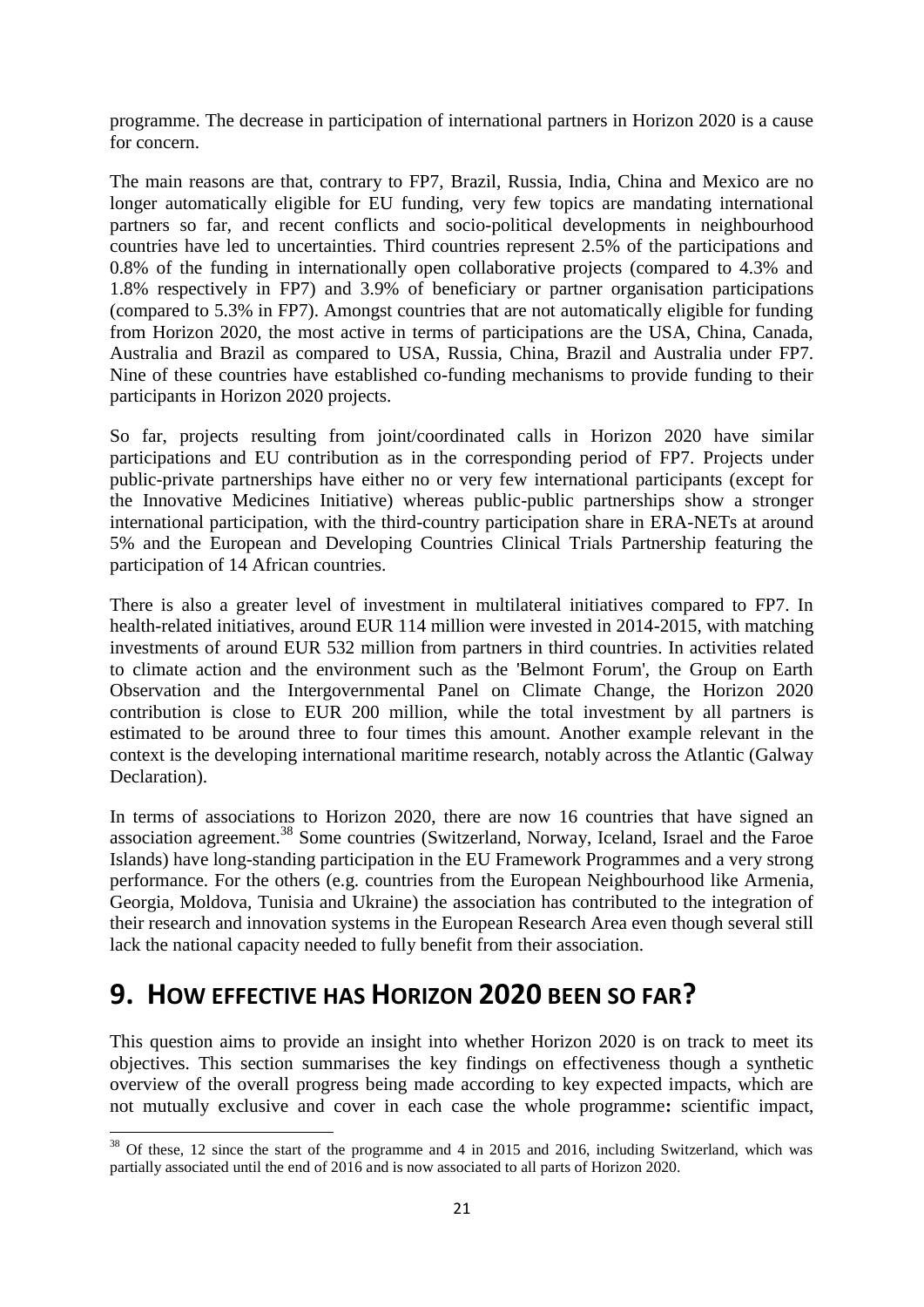innovation/economic impact and societal impact. The underpinning evidence for the key findings can be found in section 8 of the In-depth Interim Evaluation of Horizon 2020. Specific assessments of the effectiveness of individual Horizon 2020 programme parts can be found in the thematic annexes (Annex 1).<sup>39</sup>

## **9.1. Progress towards achieving scientific impact**

As already mentioned, excellence is the main guiding principle in Horizon 2020, and all actions across all pillars are expected to contribute towards achieving scientific impact. It is expected that Horizon 2020 will contribute greatly to reinforcing Europe's scientific excellence; to improving cross-border and cross-sector coordination and integrating research and innovation efforts; and to enabling the emergence of new technologies or fields of science in the EU.

These changes are expected to result from the strengthening of research and innovation capabilities, scientific excellence and reputation (human capital development, reinforcement of EU research infrastructures, advancement of knowledge, publications and databases, scientific quality, reputation and scientific breakthroughs) and from an improved integration of research and innovation efforts (cross-sectoral, cross-border and interdisciplinary collaboration). Progress on these strands is expected to support the consolidation of the European Research Area.

As regards the continuous effort to build up research and innovation capacities across the EU-28, the FP7 Capacities programme aimed specifically at developing the potential of EU-13 countries to participate to a larger extent in the programme. Horizon 2020 includes a legal mandate to maximise synergies with the European Structural and Investment Funds and developed a specific programme part dedicated to 'Spreading Excellence and Widening Participation', in addition to making it a cross-cutting issue in the whole programme. The objective is to ensure that participants from all EU countries are able to take part in the programme through a reinforcement of the excellence base and policy frameworks that are more conducive to research and innovation.

# **Summary box: Key conclusions on the progress towards achieving scientific impact**



- Horizon 2020 is making progress towards delivering scientific impacts through the reinforcement of research and innovation capabilities, scientific excellence and reputation and through the integration of research and innovation efforts.
- \* Horizon 2020 succeeds in attracting and involving the EU's and world's best research institutions and researchers.
- In particular the European Research Council and Marie Skłodowska-Curie Actions, and Future and Emerging Technologies but also other Horizon 2020 parts, train large numbers of researchers and contribute to Europe's human capital development, which in turns makes EU an attractive destination for excellent researchers worldwide.
- Pan-European research infrastructures supported by Horizon 2020 already contribute to Europe's excellent science with tools, materials and data accessible from across the EU and by supporting the mobility and training of researchers.

**<sup>.</sup>** <sup>39</sup> See sub-sections 4 of Annex 2 Parts  $A - R$ .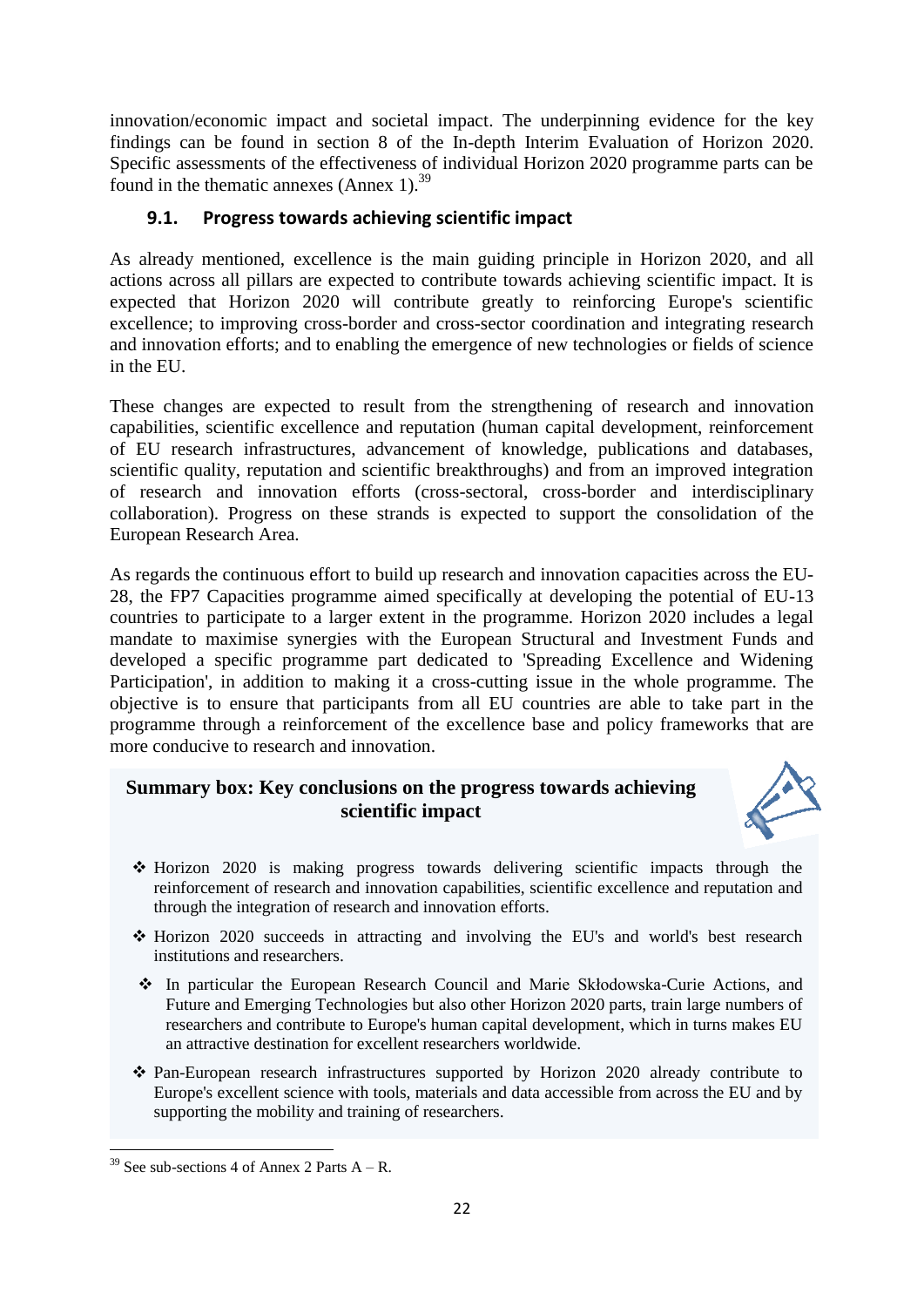- Horizon 2020 has already succeeded in generating, and can legitimately be expected to continue to generate, a very large number of scientific publications and data.
- $\cdot \cdot$  These are already to a large extent, but not yet fully, openly accessible to the wider scientific community and public.
- \* The first scientific publications resulting from Horizon 2020 are world class.
- $\triangle$  Horizon 2020 is supporting projects with the potential to generate a large number of scientific breakthroughs.
- Horizon 2020 builds cross-sectoral, inter-disciplinary, intra- and extra-European research and innovation networks.
- $\div$  Horizon 2020 is also making progress, albeit slowly, on spreading excellence in Europe.
- Stakeholders largely agree that Horizon 2020 produces excellent science.
- $\cdot$  A substantial majority of stakeholders (64.7%) agreed fully or to a large extent that Horizon 2020 helps spread excellence and widen participation.

**Horizon 2020 succeeds in attracting and involving the EU's and world's best research institutions**. For instance, all EU top universities take part in Horizon 2020 as well as more than half of non-EU top universities. Almost all European research institutions in the list of the World's 25 Most Innovative Research Institutions take part in Horizon 2020, as do a third of the ones not based in the EU.

**Horizon 2020 succeeds in attracting and involving the EU's and world's best researchers**. Horizon 2020 has, for instance, supported a substantial number of Nobel Prize winners: 6 through the European Research Council, 8 through Marie Skłodowska-Curie Actions, and 10 through Future and Emerging Technologies, including several benefitting from different instruments. As of December 2016, grantees of the European Research Council had been the recipients of 526 major prizes, awards and other forms of recognition. As an illustration, the 2016 Nobel Prize in Chemistry - Prof. Ben Feringa – was awarded European Research Council Advanced Grants in 2008 and 2015.

**Horizon 2020 involves and trains a very large number of EU-based researchers**. An external study estimates, for instance, that no less than 300,000-340,000 researchers in the EU are fully or partly involved in EU-funded research activities. Horizon 2020 contributes greatly to the development of those researchers' capabilities and Europe's human capital. This is done through all supported activities but particularly the European Research Council, Marie Skłodowska-Curie Actions and Future and Emerging Technologies.

Marie Skłodowska-Curie Actions are attracting and retaining excellent researchers in Europe, with more than 140 nationalities funded since 2014. Around one in four Marie Skłodowska-Curie Actions fellows are researchers from countries outside the EU Member States or Associated Countries and 9,000 researchers per year are undertaking international mobility under Marie Skłodowska-Curie Actions. Out of 3,200 Marie Skłodowska-Curie Actions grants (with 7,200 partners) to train researchers, 470 actions engage a total of 1,060 company labs and other commercial organisations.

No less than 23% of the PhDs and post-docs in European Research Council teams are from outside Europe. Over the course of the 6,500 currently running European Research Council projects, around 28,000 PhDs and postdocs will be part of the teams. There is also evidence of the longer term impacts of European Research Council grants on careers, on training highly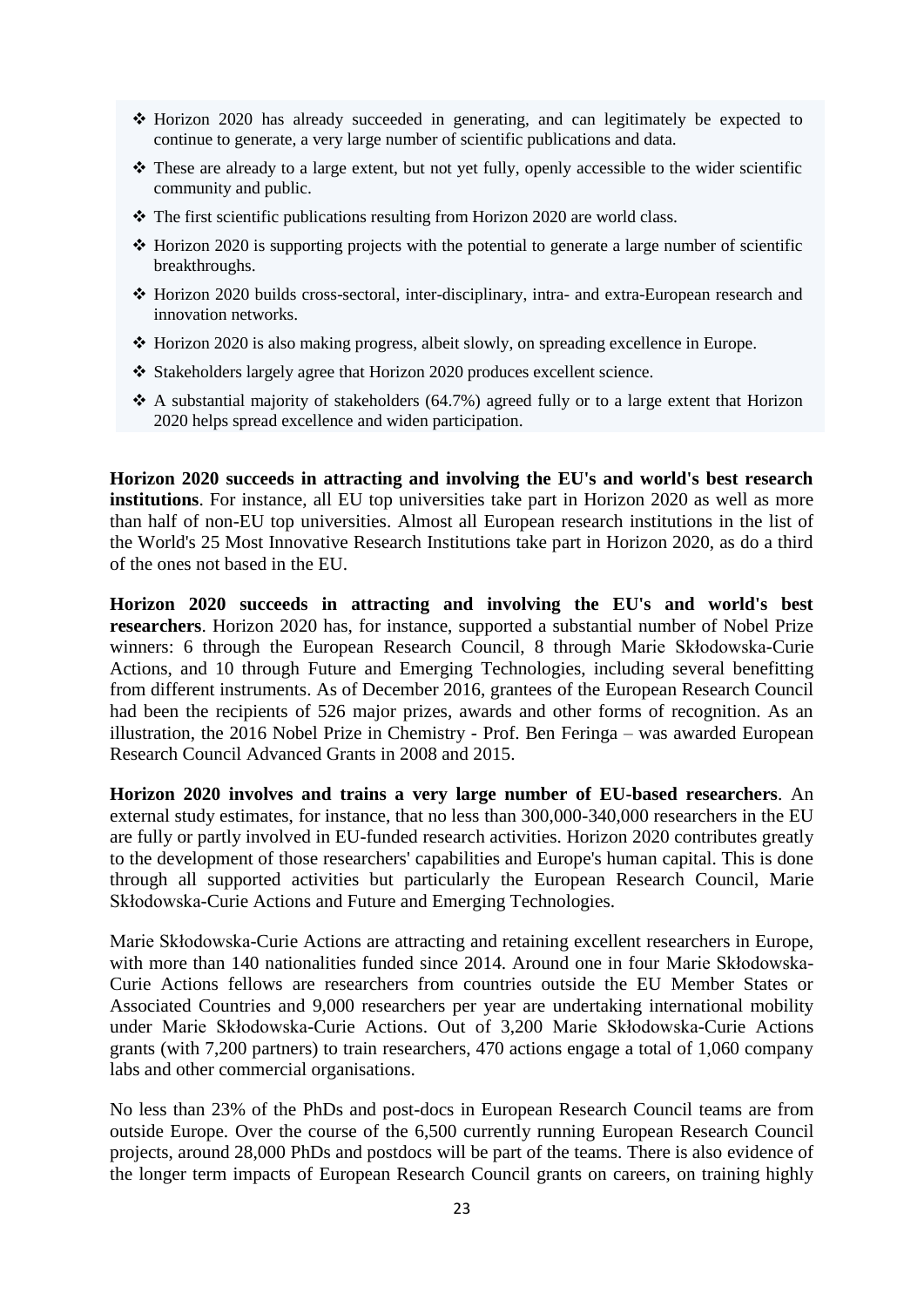skilled postdocs and PhDs, on raising the global visibility and prestige of European research, and on national research systems through its benchmarking effect. The prestige of hosting European Research Council grant-holders and the accompanying 'stamp of excellence' are also intensifying competition between Europe's universities and other research organisations to offer the most attractive conditions for top researchers and to increase investment in research capacity and excellence.

The Future and Emerging Technologies programme has so far 1,278 participations of researchers in world-class research teams pursuing grand interdisciplinary scientific and technological challenges. The range of topics addressed is very broad, e.g. Artificial Intelligence for creativity, robots inspired by living creatures; artificial limbs that can feel as well as move; understanding financial crises and global epidemics; unbreakable cryptography, artificial photosynthesis, quantum technologies, the human brain, new materials like graphene, nanotechnologies, and next-generation computing.

**Pan-European research infrastructures supported by Horizon 2020 contribute greatly to Europe's excellent science with tools, materials and data accessible from across the EU and by supporting the mobility and training of researchers**. 29 EU infrastructures have reached the implementation phase. Another 21 are being developed. Thirteen new Pan-European research facilities have been based on the new legal framework for the European Research Infrastructure Consortium. 365 national research infrastructures have been made accessible to all researchers in Europe and beyond, out of a target of 900 by the end of Horizon 2020.

Pan-European e-infrastructures support the networked provision of computing infrastructure and the development of major data-driven research infrastructures. A single open European space for online research, where researchers enjoy leading-edge, ubiquitous and reliable services and open access to e-Science environments, is being created through the federation of e-infrastructure resources at regional, national, institutional and European level realising the European Open Science Cloud vision put forward in the European Cloud Initiative.<sup>40</sup> The development of distributed European infrastructures and networked infrastructures has been transformative and stimulated scientific communities across Europe into cooperation – creating a solid basis of EU-level research. 35 e-Infrastructure grants have integrated, federated and/or consolidated e-infrastructure services into strong pan-European e-Infrastructures that will form the nucleus of the European Open Science Cloud and enable the creation of new forms of science.

# **Example box: ELIXIR-EXCELERATE<sup>41</sup> , a Horizon 2020 infrastructure project**



Project Type: INFRADEV; budget: 19 M€; duration: September 2015/August 2019

The project is aiming at accelerating the implementation and early operation of ELIXIR, the European life science Infrastructure for Biological Information, identified by ESFRI and the European Council as one of the three Europe's priority research infrastructures. With 41 partners in 17 countries this grant coordinates and enhances existing resources into a world-leading data service for academia and industry, grow bioinformatics capacity and competence across Europe, and complete the management

1

 $^{40}$  European Cloud Initiative - Building a competitive data and knowledge economy in Europe, COM(2016) 178

<sup>41</sup> <https://www.elixir-europe.org/news/elixir-accelerates-major-horizon-2020-funding>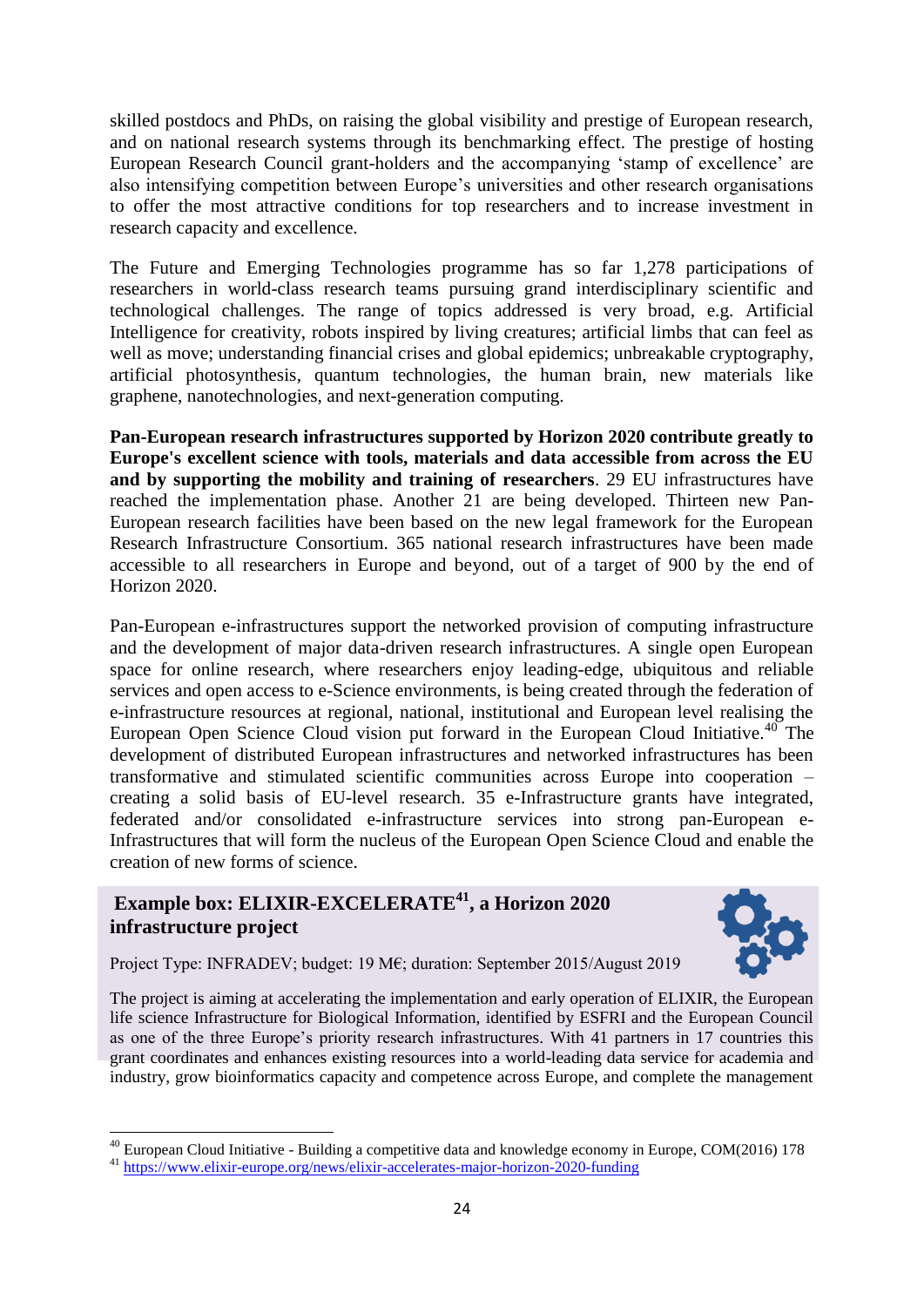processes needed for a large distributed infrastructure. Four use cases: rare diseases, human data, plant genotype-phenotype and marine metagenomics, will help best tuning the services.

**Horizon 2020 builds cross-sectoral, inter-disciplinary, intra- and extra-European research and innovation networks**. Across the programme, more than one publication out of five (21.5%) so far is based on cooperation between academic and private organisations. The involvement of industry (including SMEs) in Research Infrastructures activities is still limited but a number of targeted actions have been launched to increase the involvement of industry, in particular as regard the supply of high tech components.

Interdisciplinarity is promoted throughout Horizon 2020 in order to develop solutions going beyond the scope of a single discipline or area of research practice. The share of Horizon 2020 publications that are inter-disciplinary is relatively high (7.5%) and slightly higher than in FP7. The EU-13 produce significantly more inter-disciplinary publications than the EU-15 and the share of the EU-13 of Horizon 2020 inter-disciplinary publications has doubled compared to FP7.

An analysis of co-publications shows that, compared to FP7, cross-border scientific networks are widening within the EU-28 to include smaller countries while networks at international level are decreasing, which is a cause for concern. Supporting the 'Open to the World' character of the programme, Horizon 2020 publications including authors from associated and third countries score up to over three times better in terms of citation impact than the world average. The most frequent co-publications occur between the EU-28 group, the USA, Japan, Canada, China, Russia and Switzerland, just as in FP7. In addition, in FP7, many countries collaborated in publications with only one other EU-28 Member State, and this has so far also been the case for Horizon 2020. However, under FP7, many non-EU countries also had extensive links with other non-EU countries, whereas under Horizon 2020 this link is currently only observed with the USA.

**Horizon 2020 has already succeeded in generating, and can legitimately be expected to continue to generate, a very large number of scientific publications and data.** By 1 January 2017, Horizon 2020 projects had already produced 8,246 publications, about half of them peer-reviewed. The number of publications is expected to increase substantially in the years to come**<sup>42</sup>** .

**These publications and data are already to a large extent but not yet fully openly accessible to the wider scientific community and public.** Horizon 2020 aims at providing as much as possible open access to the publications and data resulting from EU funded research to the wider scientific community and public. The OpenAire database indicates that 65.2% of Horizon 2020 publications are in open-access and 65.4% of the projects covered by the Open Data pilot make scientific data accessible and re-usable. Furthermore, outside the areas covered by the pilot, a further 11.9% of projects participate on a voluntary (opt-in) basis.

**The first scientific publications resulting from Horizon 2020 are world class**. A preliminary assessment of the field-weighted citation impact of the 4,043 peer-reviewed

**.** 

 $42$  Data related to indicators on publications are self-reported by beneficiaries during and at the end of the projects, usually between 12 and 18 months from the projects'start date. There is a time-lag between the start of the project and the delivery of first scientific results. Based on the experience of FP7, the number of publications per year tends to increase significantly after the first three years of the programme and reaches its peak at its end.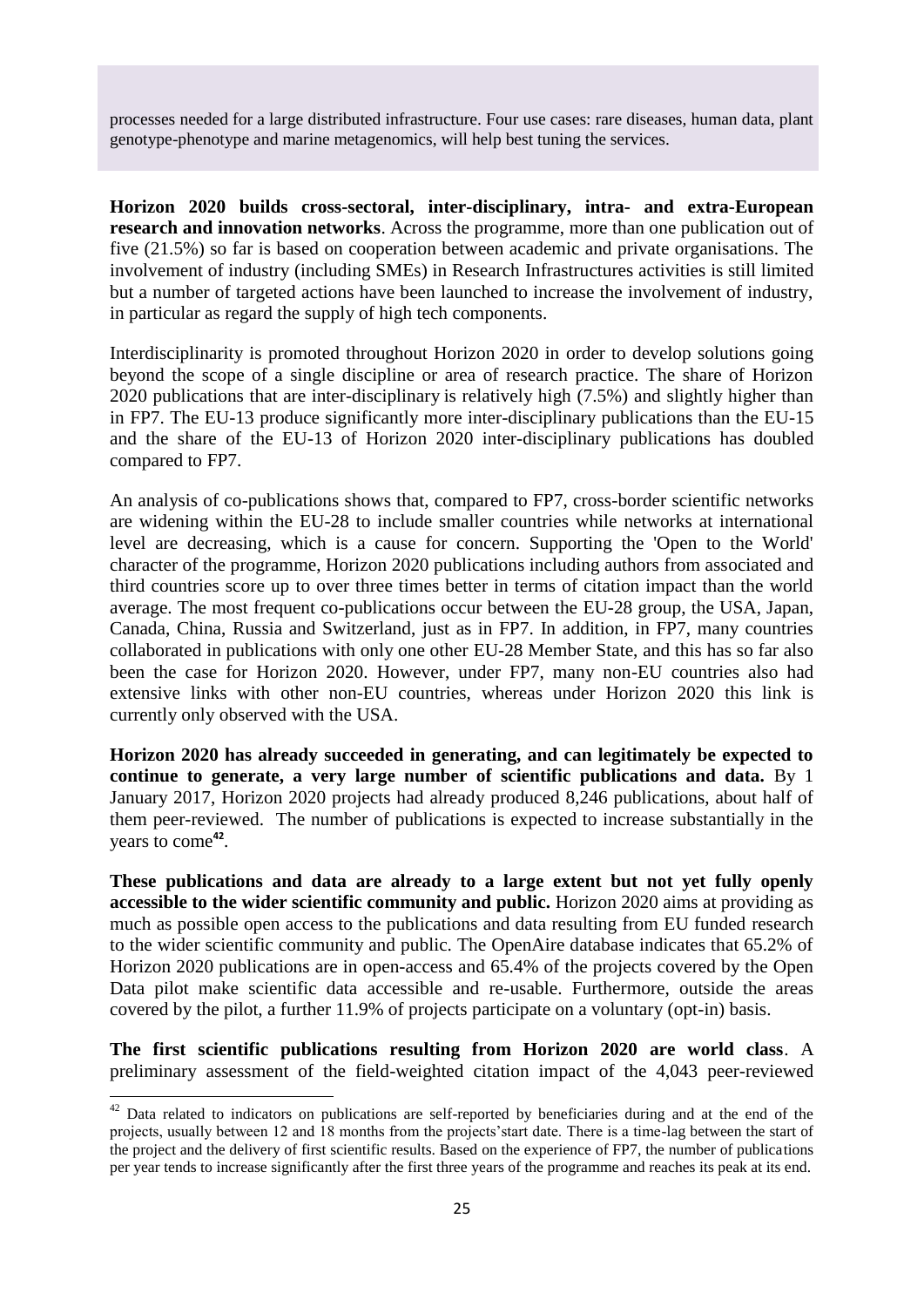Horizon 2020 publications so far confirms what was also observed for FP7: Horizon 2020 publications are cited twice as often as an average publication at world level. Horizon 2020 publications including authors from associated and third countries have three times more citation impact compared to the world average. 664 peer-reviewed publications in the database so far result from European Research Council funding. 7% of European Research Council publications so far (973, since its creation in 2007) are among the top 1% highly cited in the world by field, year of publication and type of publication compared with just 1.7% of all publications with a European author.<sup>43</sup>

**Horizon 2020 is supporting projects with the potential to generate a large number of scientific breakthroughs**. It is too early to identify major scientific breakthroughs for Horizon 2020 projects but a qualitative analysis of projects funded by the European Research Council since its creation in 2007 has established that 71% of them achieved a scientific breakthrough or major scientific advance. Four European Research Council grantees have been awarded the Fields Medal after being funded by the European Research Council. Horizon 2020 beneficiaries have also contributed to major scientific findings, including the Higgs Boson, the detection of gravitational waves, and the discovery of a planetary system composed of seven Earth-like worlds located relatively close to Earth. Projects funded under Future and Emerging Technologies also have a great potential to underpin new disruptive technologies leading to radically new markets and applications, in particular the Future and Emerging Technologies Flagships (Human Brain Project and Graphene). Major breakthroughs in information and communication technologies can also be expected from the Future and Emerging Technologies programme.<sup>44</sup>

#### **Example box: Results of the Graphene FET Flagship**

The Graphene Flagship, which was launched in 2013 and will span over 10 years, is one of Europe's biggest ever funded research initiatives. It consists of an academic-industrial consortium of more than 150 partners in over 20 European

countries. It covers the entire value chain, from materials production to components and system integration, and aims at developing applications in areas such as flexible electronics, printed electronics, 5G mobile technologies, batteries, aerospace, medical applications, filtration and automotive.

A recent breakthrough of the Flagship is the first fully functional microprocessor made from graphenelike materials that is a first step toward ultra-thin, flexible devices and holds promise for integrating computational power into everyday objects and surfaces. Another breakthrough is the development of graphene-based neural probes to examine brain activity in high resolution, which can help to better understand diseases such as epilepsy and disorders that affect brain function and motor control, as well as to improve neuroprosthetics by enabling control of artificial limbs. Additional promising results include highly efficient solar cells and ultrahigh sensitivity graphene infrared detectors (key for security screening).

**<sup>.</sup>** <sup>43</sup> See section 8.1 of the In-depth Interim Evaluation of Horizon 2020 for underpinning evidence.

<sup>&</sup>lt;sup>44</sup> For supporting evidence see section 8.1.1.4 of the In-depth Interim Evaluation of Horizon 2020 as well as Part A Annex 2.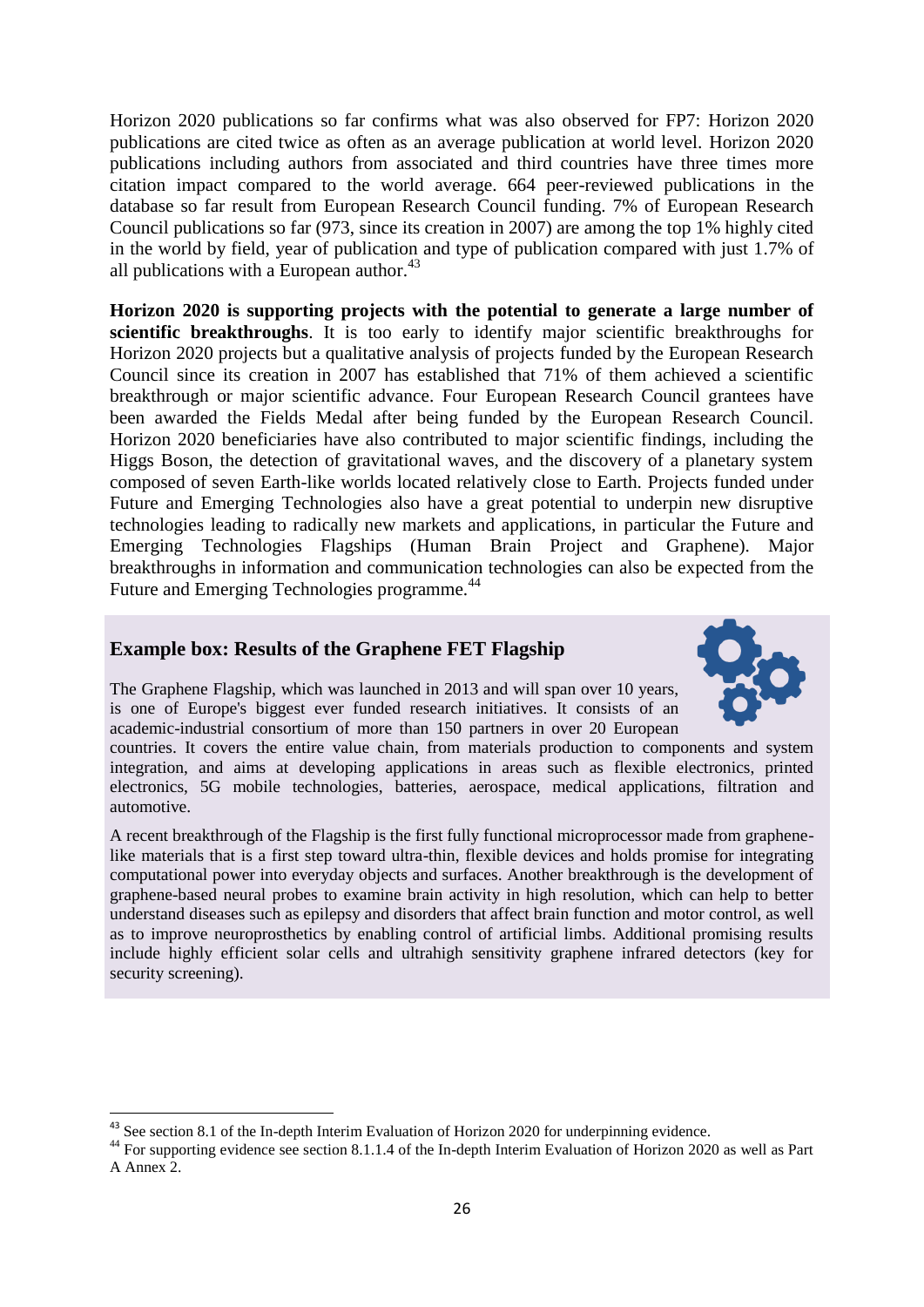# **Example box: Result of project funded by the European Research Council amongst top ten physics discoveries of last decade**

The European Research Council's grantee Leo Kouwenhoven recently proved the existence of the "Majorana fermion", a particle theorised in the 1930s. Detecting Majorana's particles is not only exciting for particle physicists; thanks to their

properties they could prove useful as stable "quantum bits" of information that could make quantum computers a reality.

In October 2015, the result of Prof. Kouwenhoven's team was listed among the top 10 physics discoveries of the last 10 years by Nature Physics. The properties of the Majorana fermions could bring us one step closer to the much-talked-about high-speed quantum computers. In theory, the nature of the particles that can simultaneously be their own opposite could become a building block for quantum information processing and transmission.

Leo Kouwenhoven received an European Research Council Synergy Grant in 2012 together with Lieven Vandersypen and Carlo Beenakker to further work on bridging the gap between science and engineering in the field of quantum computing.45 Microsoft has recently hired four leaders in the field of quantum computing, including Leo Kouwenhoven, who will now build a Microsoft lab on the Delft campus. 46



 $\overline{a}$ 

# **Stakeholder box: What do stakeholders say?**

Stakeholders largely agree that Horizon 2020 produces excellent science. 75% of stakeholder consultation respondents think that Horizon 2020 is fully or to a large extent helping foster excellent science. Research organisations and academia are above average in favour of the statement, while business recognises "to a large extent" that Horizon 2020 is helping to foster excellence science.

**Horizon 2020 is also making progress, albeit slowly, on spreading excellence in Europe.** It stimulates national reform of the research and innovation system and leverages higher and better research and innovation investments across Europe while always maintaining 'excellence' as the cornerstone objective and evaluation criterion. Dedicated Teaming, Twinning and ERA Chairs actions under the programme part 'Spreading Excellence and Widening Participation', as well as Policy Support Facility activities, contribute greatly to the strengthening of research and innovation institutions in the EU-13, in the process producing important structuring effects at national level and synergies with other EU programmes. With regard to Teaming phase 1, Twinning and ERA Chairs, 112 projects contribute to the 'Spreading Excellence and Widening Participation' objectives in the 19 Widening countries. Out of a total of EUR 254 million allocated, 73% of the funding went to partners from countries with a lower research and innovation performance.

The number of projects currently under implementation varies among countries, Portugal, Estonia, Poland and Cyprus being most successful in terms of participation. The Teaming action has attracted a lot of attention at political level, submitted proposals being either



<sup>45</sup>[http://www.tnw.tudelft.nl/fileadmin/Faculteit/TNW/Actueel/Nieuws/Archief\\_2013/07\\_juli\\_2013/Mourik\\_Zuo\\_](http://www.tnw.tudelft.nl/fileadmin/Faculteit/TNW/Actueel/Nieuws/Archief_2013/07_juli_2013/Mourik_Zuo_copy_ENG.pdf) [copy\\_ENG.pdf](http://www.tnw.tudelft.nl/fileadmin/Faculteit/TNW/Actueel/Nieuws/Archief_2013/07_juli_2013/Mourik_Zuo_copy_ENG.pdf)

<sup>46</sup> <http://www.nature.com/news/quantum-computers-ready-to-leap-out-of-the-lab-in-2017-1.21239>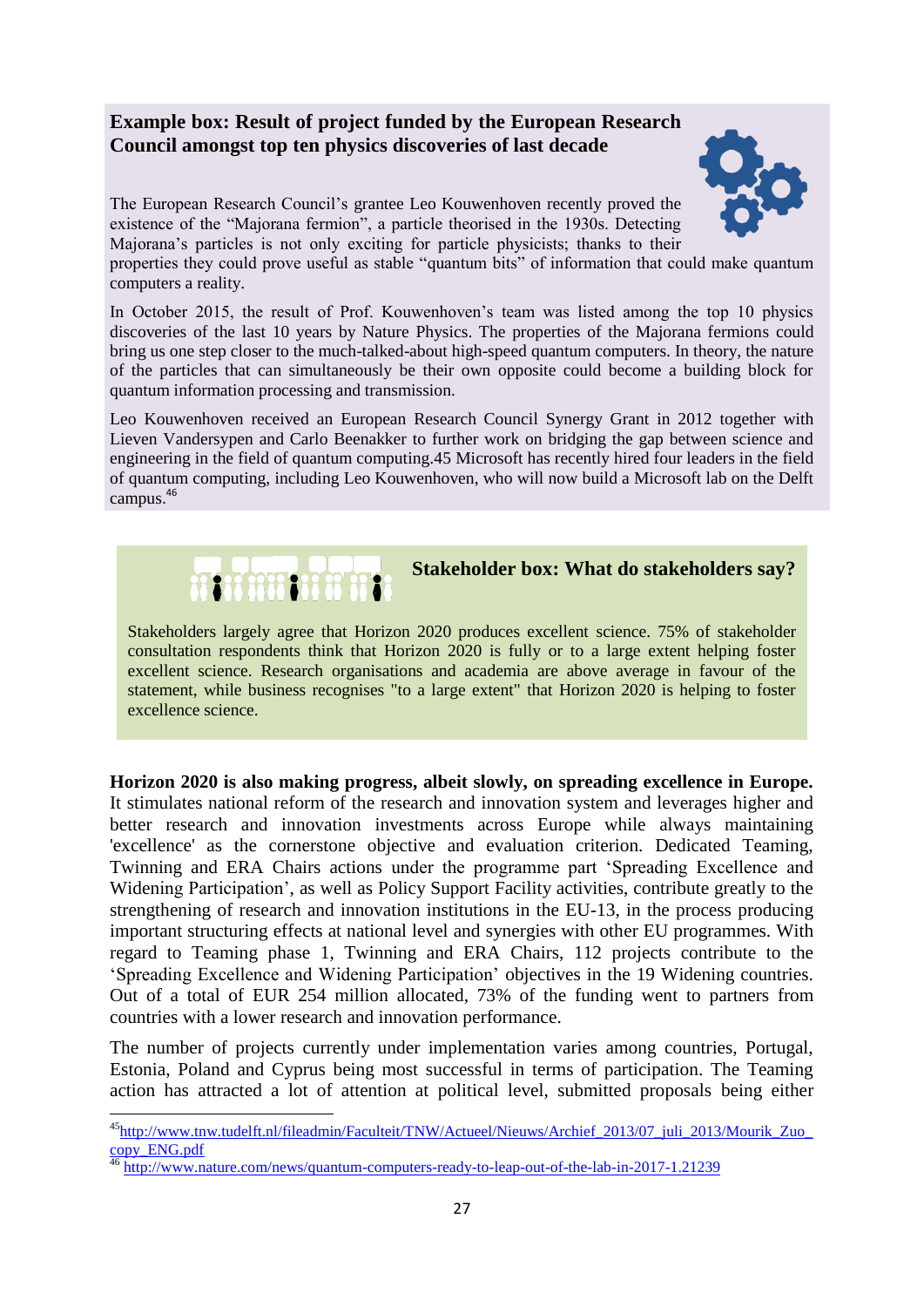coordinated or supported financially by national or regional authorities. In several countries (e.g. Poland), national competitions were held by relevant Ministries in order to identify the best proposals to face the intense competition at the European level – a first in the history of Framework Programmes. Also, countries took the initiative of linking the actions with their Operational Programmes in European Structural and Investment Funds (e.g. Poland, Czech Republic). In a complementary way, with the aim of strengthening framework conditions, the Policy Support Facility (on-demand advice to policy makers on national research and innovation systems) has so far provided support to eleven countries.

# **Example box: SUPREME, Horizon 2020 twinning project for Polish energy infrastructure**<sup>47</sup>



EU Contribution: EUR 1.047.551 ; Start date: 01/11/2015

The transition from fossil fuels to renewable and sustainable energy sources has become the European Union's top developmental priority, with low-performing countries in Central Europe facing the most urgent need.

As the region's largest country, Poland's continuing economic progress has not come without significant costs; due to its history in electricity production, in 2009 it had the highest rate of production by coal of any EU member state. This makes Poland Europe's third largest polluter in terms of damage to society, home to six of Europe's 30 most damaging power-plants, and to be among Europe's worst for public exposure to harmful pollution. At the same time it is experiencing rises in domestic electricity demand twice the EU average. This makes Poland the most urgent nation in the EU with regards to the need for immediate conversion to renewable energy systems and resources.

However, unlike traditional power facilities, energy produced by RES often produces unpredictable and variable outputs related to weather, season, and geographical location. While Polish research now has expertise in many of the technologies needed for energy transition, it lacks critical knowledge in modelling, planning, integrating, and managing large scale renewable energy systems in a flexible and effective manner.

The SUPREME project twins one of Poland's best energy research centres, the Instytut Maszyn Przeplywowych Im Roberta Szewalskiego Polskiej Akademii Nauk with needed expertise in Denmark (Aalborg University), the Netherlands (University Twente), and Austria (the European Sustainable Energy Innovation Alliance).

Focusing on needed knowledge transfer in integrating energy technologies, the project's wellformulated mix of extended staff exchanges, joint work, Summer Schools, and other events will create a long-lasting and effective partnership that will have a very significant impact on Poland's energy systems infrastructure.



# **BOOK Stakeholder box: What do stakeholders say?**

A substantial majority of stakeholders (64.7%) agree fully or to a large extent that Horizon 2020 helps spread excellence and widen participation. The share is similar for EU-15 and EU-13 respondents, but respondents from third countries (72.3%) and associated countries (67%) are even more positive. The most positive types of stakeholders are SMEs and individuals whereas the least positive are NGO.

**<sup>.</sup>** <sup>47</sup> [http://cordis.europa.eu/project/rcn/200260\\_en.html](http://cordis.europa.eu/project/rcn/200260_en.html)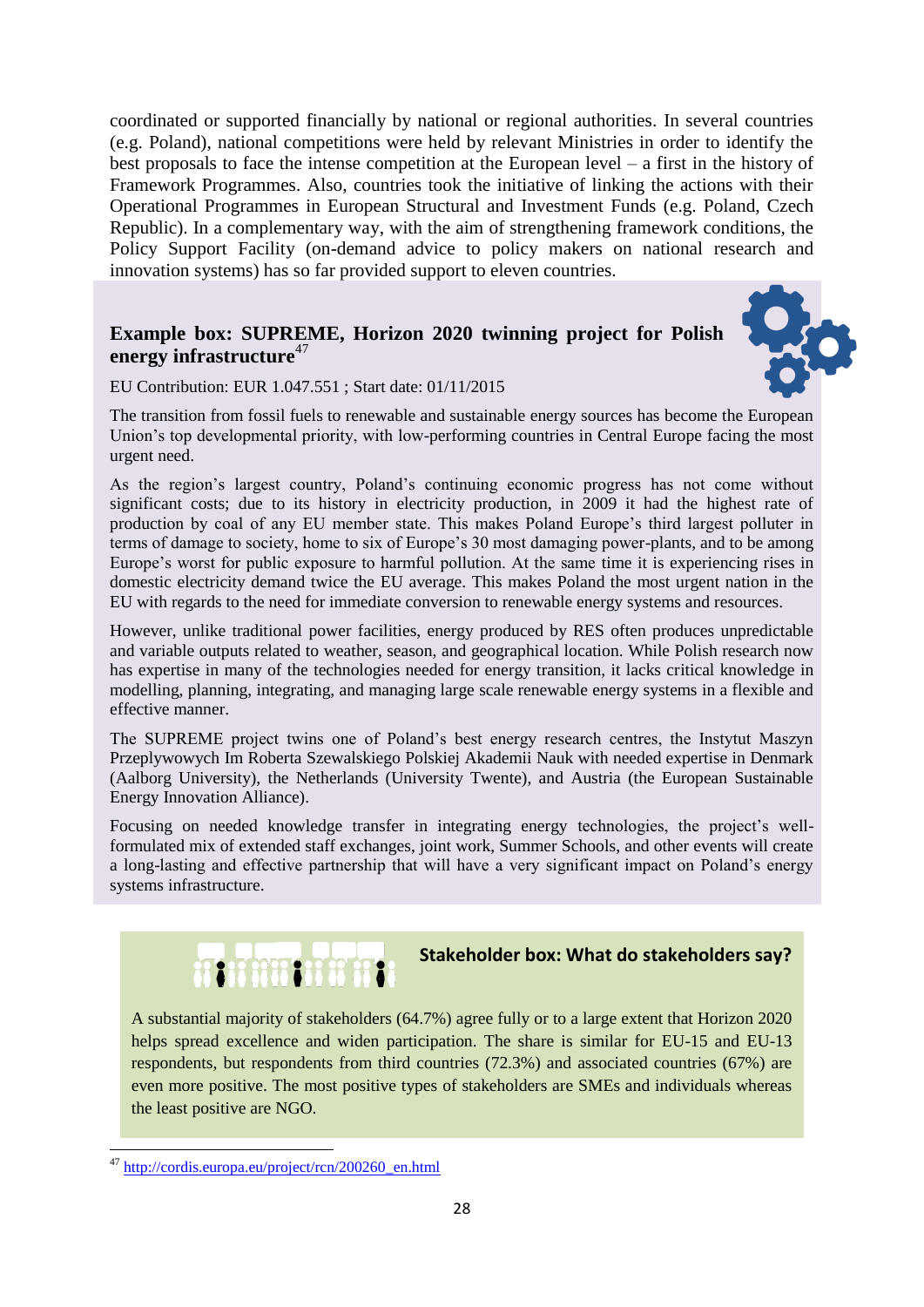#### **9.2. Progress towards achieving innovation and economic impact**

Compared to FP7 Horizon 2020 is providing a **stronger emphasis on supporting closer to market applications and innovation**. It is expected that this will lead to a reinforcement of EU industrial leadership and competitiveness; improve the innovation capability of EU firms; and generate jobs, growth and investments through the diffusion of innovation in the economy. Early signs show that progress is being made towards achieving this objective.

These changes are expected to depend on the advancement of knowledge and technologies, IPR and knowledge transfer (reinforcement of research and innovation capabilities of companies, knowledge flows and collaborations), on the reinforcement of framework conditions for research and innovation (leveraged investments and leveraged demand for future solutions) and the delivery of close to market outputs and diffusion of innovation in products, services and processes (standardisation, demonstration activities, innovation on the markets, growth of participating companies).

#### **Summary box: Key conclusions on the progress towards innovation and economic impact**



- $\triangle$  More than FP7, Horizon 2020 succeeds in attracting and involving the private sector, a necessary precondition for the achievement of innovation and economic impact.
- $\cdot$  More than FP7, Horizon 2020 succeeds in attracting and involving SMEs, the backbone of the European economy and necessary partners for achieving innovation and economic impact.
- Horizon 2020 is creating networks between businesses, and between the business sector, universities and research institutions, which is key for bringing knowledge quickly to market and gaining industrial leadership.
- Horizon 2020 provides companies, and in particular SMEs, with access to risk finance to carry out their innovation projects, thereby addressing an important market failure.
- $\cdot$  Horizon 2020 invests in demand-driven innovation through innovative instruments including procurement and prizes but with low levels of take-up so far.
- Horizon 2020 already generates large numbers of high quality, commercially valuable patents and other intellectual property rights.
- Horizon 2020 already generates proofs of concept and demonstrators and supports the deployment of innovative solutions supporting the commercialisation and diffusion of innovation.
- Horizon 2020 projects already produce new knowledge, strengthen capabilities, and generate a wide range of innovation outputs including new technologies, products and services.
- Horizon 2020 supported projects already demonstrate potential in terms of generating breakthrough, market-creating innovation but such support can be strengthened substantially.
- $\div$  Overall over half of all stakeholders (53%) think that Horizon 2020 is fully or to a large extent helping foster European industrial leadership, business being the most positive.

**More than FP7, Horizon 2020 succeeds in attracting and involving the private sector, a necessary precondition for the achievement of innovation and economic impacts**. In FP7, the private sector received 24.5% of the total EU financial contribution while in Horizon 2020, the private sector has so far received 27.7% of the total EU financial contribution. In FP7, the private sector accounted for 30.4% of all participations while in Horizon 2020, the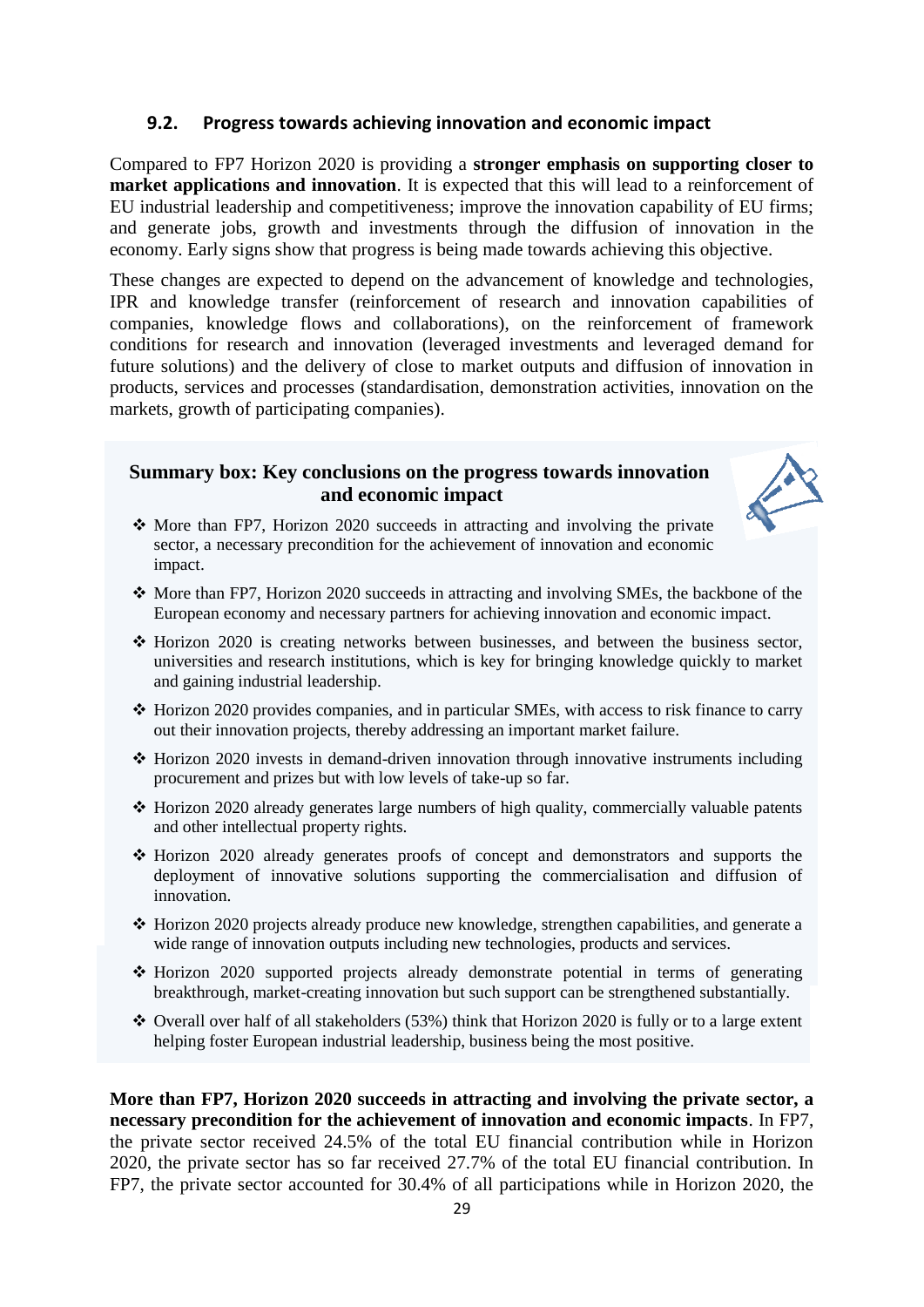private sector so far accounts for 33.2% of all participations. The share of the private sector is even higher in the 'Leadership in enabling and industrial technologies' and 'Societal challenges' parts where also two different types of Public-Private Partnerships (PPPs) are implemented, the Joint Undertakings (JUs) and contractual PPPs in industrial research and technological research and innovation at European level. Both pursue specific objectives through ambitious roadmaps, and assemble key players (with private sector participation of up to 60%) while demonstrating openness by a strong participation of non-members and SMEs.

**Horizon 2020 succeeds in attracting and involving SMEs, the backbone of the European economy and necessary partners for achieving innovation and economic impacts**. In FP7, SMEs accounted for 18.6% of the total number of participations and 14.6% of the total EU financial contribution. In Horizon 2020, focusing specifically on the key programme components 'Leadership in enabling and industrial technologies' and 'Societal challenges', SMEs so far account for 26.9% of the total number of participations and 23.9% of the total EU financial contribution.

**Horizon 2020 is creating networks between businesses, and between the business sector, universities and research institutions, which is key for bringing knowledge quickly to market and gaining industrial leadership**. Horizon 2020 generates industrial and crosssectoral knowledge creation and knowledge diffusion networks. Through its projects, Horizon 2020 creates partnerships that promote the flow of knowledge between different stakeholder communities, and the transfer of technology, data and information between participants and with the broader community, which is key for the creation and diffusion of innovation. The main collaborations in Horizon 2020 occur i.e. between the higher education sector and private firms (2,355 collaborative projects) and between the private-for-profit sector and research organisations (2,169 collaborative projects).

**Horizon 2020 provides companies, and in particular SMEs, with access to risk finance to carry out their innovation projects, thereby addressing an important market failure**. Under the Access to Risk Finance programme, 5,700 organisations have been funded – which is above the target of 5,000 - and EUR 13,235 million of private funds have been leveraged – the target being EUR 35 billion. The total investment mobilised via debt financing amounts to EUR 29 600 million, which is above the target of EUR 25 billion<sup>48</sup>. Out of the 2,236 SMEs taking part in the SME Instrument by end-2016, 88 companies secured a total of EUR 481 million venture capital during or after the project. SME Instrument funding (Phase 2) creates a leverage effect in the form of private co-funding of the innovation project of approximately EUR 800,000 per SME.

70% of surveyed Horizon 2020 project coordinators expect to secure additional R&D funding from private/industrial sources. Project coordinators based in the EU-13 expected to secure additional own and public national/regional funds less frequently than the EU-15 beneficiaries. Only a relatively small number of firms receiving grants under Horizon 2020 benefitted from financial instruments under Horizon 2020. This points to a potential lack of integration/interconnection between the grant and non-grant based instruments available to firms at different stages of the innovation cycle. This may hinder the scaling up to the European level of young innovative firms.

**<sup>.</sup>**  $48$  For underpinning evidence see Annex 2 Part H dedicated to the financial instruments of Horizon 2020.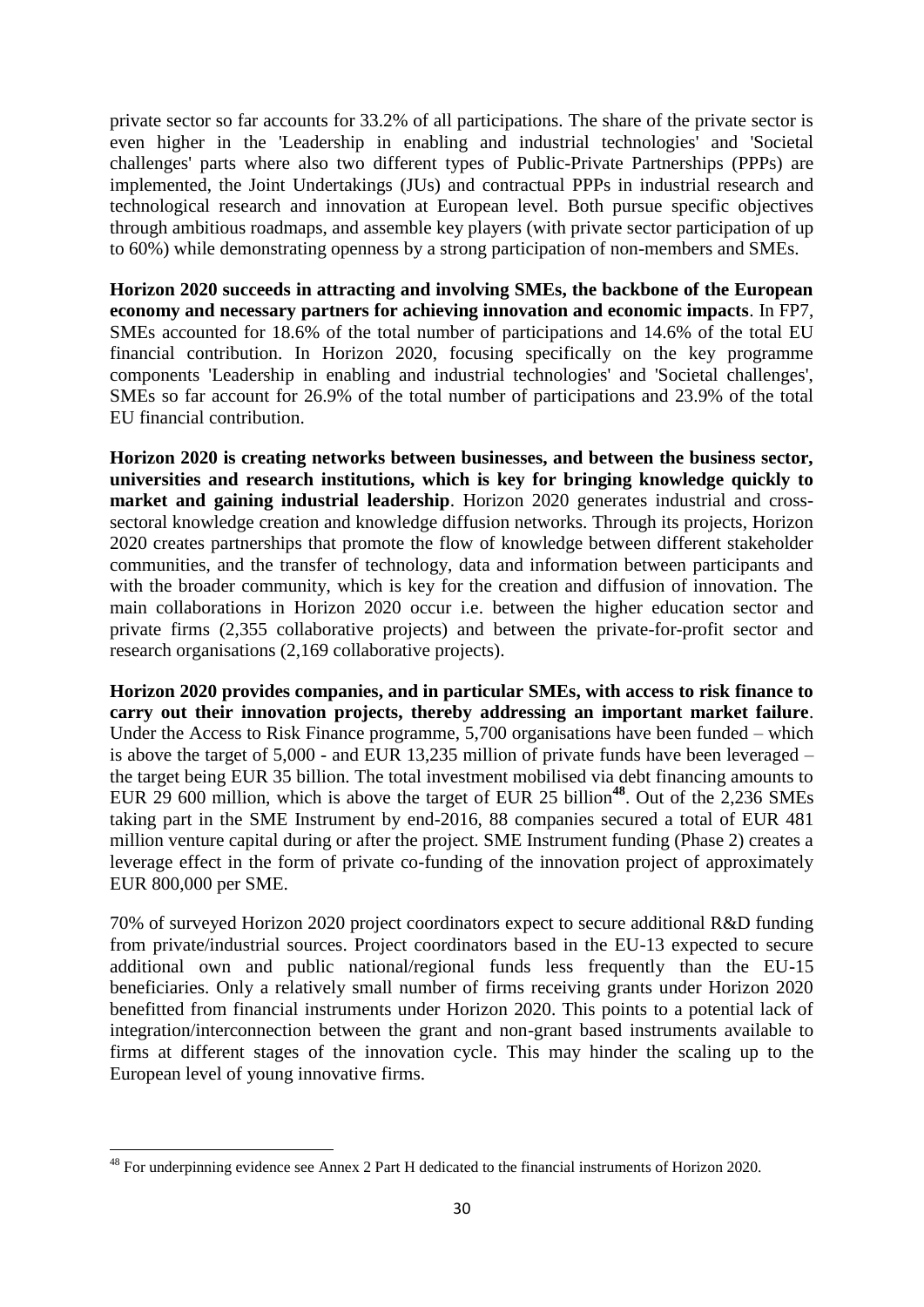**Horizon 2020 invests in demand-driven innovation through innovative instruments including procurement and prizes but with low levels of take-up so far**. The use of new instruments such as pre-commercial public procurement, public procurement for innovation and inducement prizes clearly aims at leveraging the demand for future solutions. However given the small scale of the procurement actions so far, the main type of action supporting more user-driven innovation and leveraging demand for future solutions in Horizon 2020 comes from the inducement prizes. Overall, more could be done to support the demand for innovative solutions and user-driven innovation.

**Horizon 2020 already generates large numbers of high quality, commercially valuable patents and other intellectual property rights**. Beneficiaries of Horizon 2020 projects have so far declared 187 applications for intellectual property rights, of which 69 have been awarded. These numbers are expected to increase substantially in the years to come<sup>49</sup>. The vast majority of these consist of patents (153 applications; 39 awards) and trademarks (24 applications; all awarded). Two thirds of patent and trademark applications derive directly from SME instrument (Phase 2) projects, which can be explained by the higher technology readiness levels supported and the shorter duration of projects compared to other parts of the Horizon 2020 programme. 34 patent applications resulted from European Research Council's 'Proof of Concept' projects.

It is likely that applications for intellectual property rights deriving from projects in Innovation Actions and Research and Innovation Actions will take a more significant share in the near future. According to an external study based on a counterfactual analysis, EU-funded research teams are around 40% more likely to be granted patents or produce patent applications (25% of respondents produced at least one intellectual property right in 2015) than non-funded teams (18%). The data also show that the patents produced in the Framework Programmes are of higher quality and likely commercial value than similar patents produced elsewhere.

## **Example box: Nanopilot, a Horizon 2020 project on nanopharmaceuticals**

Nanotechnology applied to medicine (nanomedicine) promises more effective and better targeted drugs, with reduced side effects for patients, but these nanopharmaceuticals are still at a very early stage of development.



The aim of NanoPilot (RIA; 6.3 million EUR; January 2015 – December 2018). is to establish a flexible and adaptable pilot plant for nanopharmaceuticals. It will provide specific tools and services to SMEs and researchers to validate their technologies and to be able to produce nanopharmaceuticals of sufficient quantity and quality to enter clinical testing. Not only does this help to overcome R&D challenges, but it also offers a solution to the high cost of manufacturing (e.g. clean rooms and special equipment), as well as compliance with regulatory requirements.

Three different applications show the flexibility of the planned facility: the treatment of dry eye syndrome, a HIV nanovaccine and a drug for the treatment of painful bladder syndrome. The pilot line will be validated in the project and will continue its certified services after the project, for further drugs and diseases. The consortium includes the operator of the pilot line, an SME, two university institutes which develop the nanopharmaceuticals, and a specialist institute on nanosafety.

**<sup>.</sup>**  $49$  The bulk of patents are expected to come in from 2018 onwards, as the usual project lasts four years.

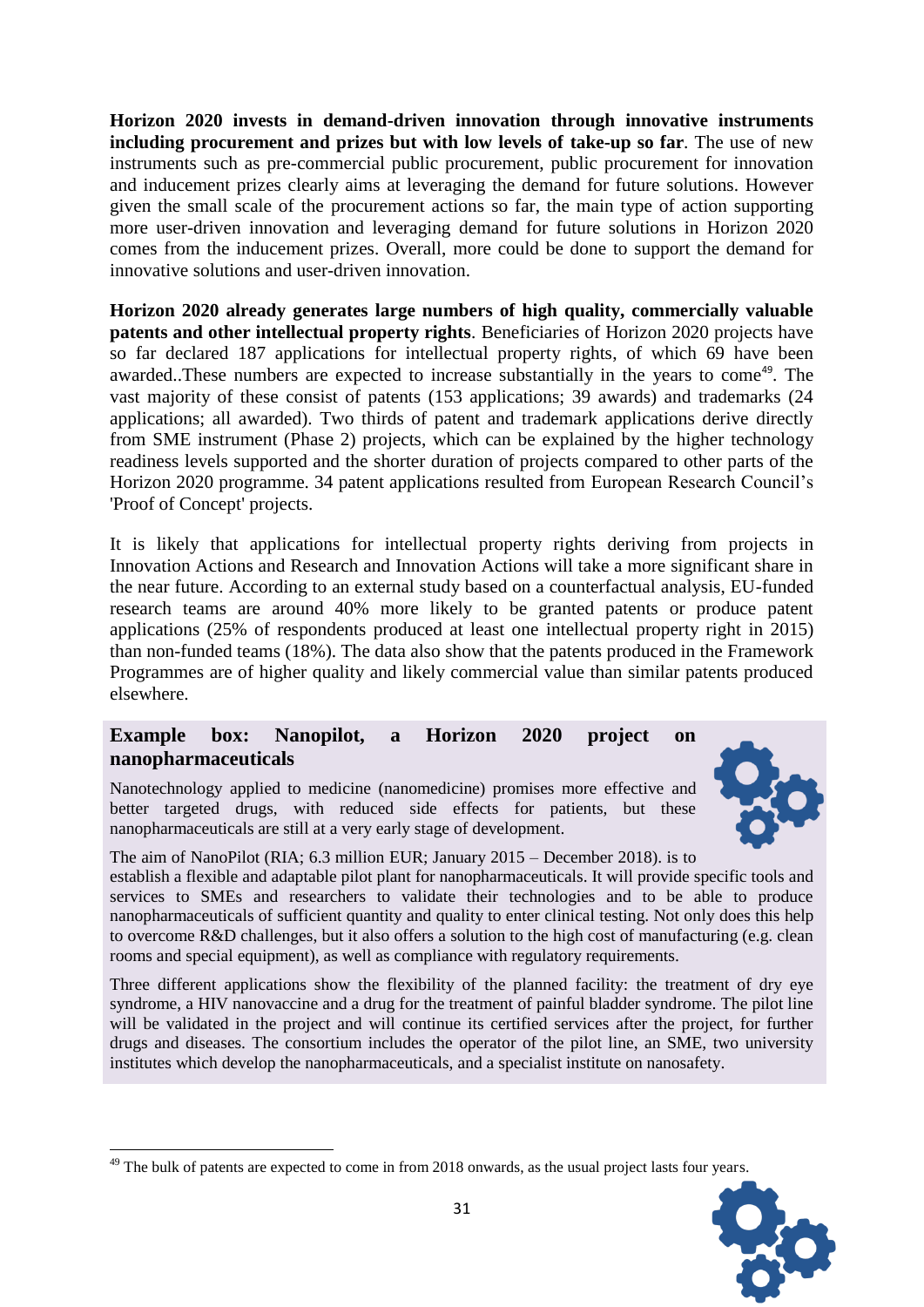**Horizon 2020 already generates proofs of concept and demonstrators and supports the deployment of innovative solutions supporting the commercialisation and diffusion of innovation**. 87% of the funding in innovation actions is allocated to demonstration actions and 8% to first-of-a-kind activities. The projects under the Leadership in Emerging and Industrial Technologies programme part are on track to deliver innovations (output involves demonstrators and pilots; an increase in technology readiness levels is visible) and bring clear market orientation. So far, the SME instrument (Phase 2) has produced more closer to market outputs per EUR 100 million compared to other types of action, followed by innovation actions: 3.6% of participating SMEs introduced innovations new to the market and 3.0% innovations new to the company. The integral coaching system of the innovation in SMEs programme has been an important enabling factor for these positive developments.

#### **Example box: Proof of concept, demonstration and diffusion in Horizon 2020**

The **European Research Council's Proof of Concept Grant** aims to explore the commercial and social potential of ideas arising from European Research Council grants. Since 2011 there have been around 540 Proof-of concept projects supported and 180 concluded. Of the first 140 projects around 20% of them spun-out a new venture. In November 2015 the European Business Angels Network awarded its first-ever prize for "Innovation in Science Venture Finance" to the European Research Council as recognition of its efforts to bring frontier research closer to the market. $50$ 

**LEIT ICT projects** aim at translating R&I into commercially viable undertakings, thus helping bridge the gap between research and the market. Ongoing projects include Demonstrating/Piloting Activities primarily relating to areas such as Content Technologies and Information Management, Robotics and Future Internet, Micro-and Nanoelectronics and Photonics. The **Innovation Radar** identified 274 innovations in Horizon 2020 Information and Communication Technologies projects<sup>51</sup>, the majority of which are significantly improved products or new products which are going to be exploited either commercially (170 innovations) or internally by the organisations (61). For some of them (53) there are no plans for exploitation yet.

According to the assessment **of the programme part dedicated to industrial leadership in Nanotechnologies, Advanced materials, Biotechnology and Advanced manufacturing and processing (NMBP)**, 75% of the projects aim at developing a new product; 60% a new process; 24% a new service<sup>52</sup>, and 4% an organisational or business model innovation. Particularly relevant are demonstrators on technology integration in an industrial environment, for example those from the dedicated Pilot Lines call, which include also open access pilot lines for SMEs. A total of 77 pilot lines have been developed so far. The work programme has set out specific requirements with regard to an initial description of the business plan already at proposal stage. This requirement stems from evidence that dealing with business plans at the end of the projects would be too late to be effective.

**The Future and Emerging Technologies Innovation Launchpad** is modelled after the European Research Council's Proof-of-Concept scheme and seeks to give innovators and entrepreneurs freedom and flexibility to innovate from results of previous or ongoing projects funded under the Future and Emerging Technologies programme part. In order to create a wider and more diverse support base from which to take these innovations forward, the participation of new actors and of young and highpotential researchers and high-tech innovators is further encouraged in the Work Programme 2016-17 (already with success in 2014-15).

Under **Societal Challenge 2** flagship projects are expected to create direct and indirect employment in some of the lagging regions of Europe. For example, the FIRST2RUN project is a flagship demonstration of an integrated biorefinery which is expected to revitalise local economies across Europe by reconverting old industrial sites and creating skilled jobs: an estimated 60 new skilled jobs

1

<sup>&</sup>lt;sup>50</sup> <http://www.eban.org/eban-winter-university-2015-in-copenhagen-highlights>

<sup>&</sup>lt;sup>51</sup> Data up to July 2016.

 $52$  Indicating that these will play a role in the current tendency of European industry to introduce services.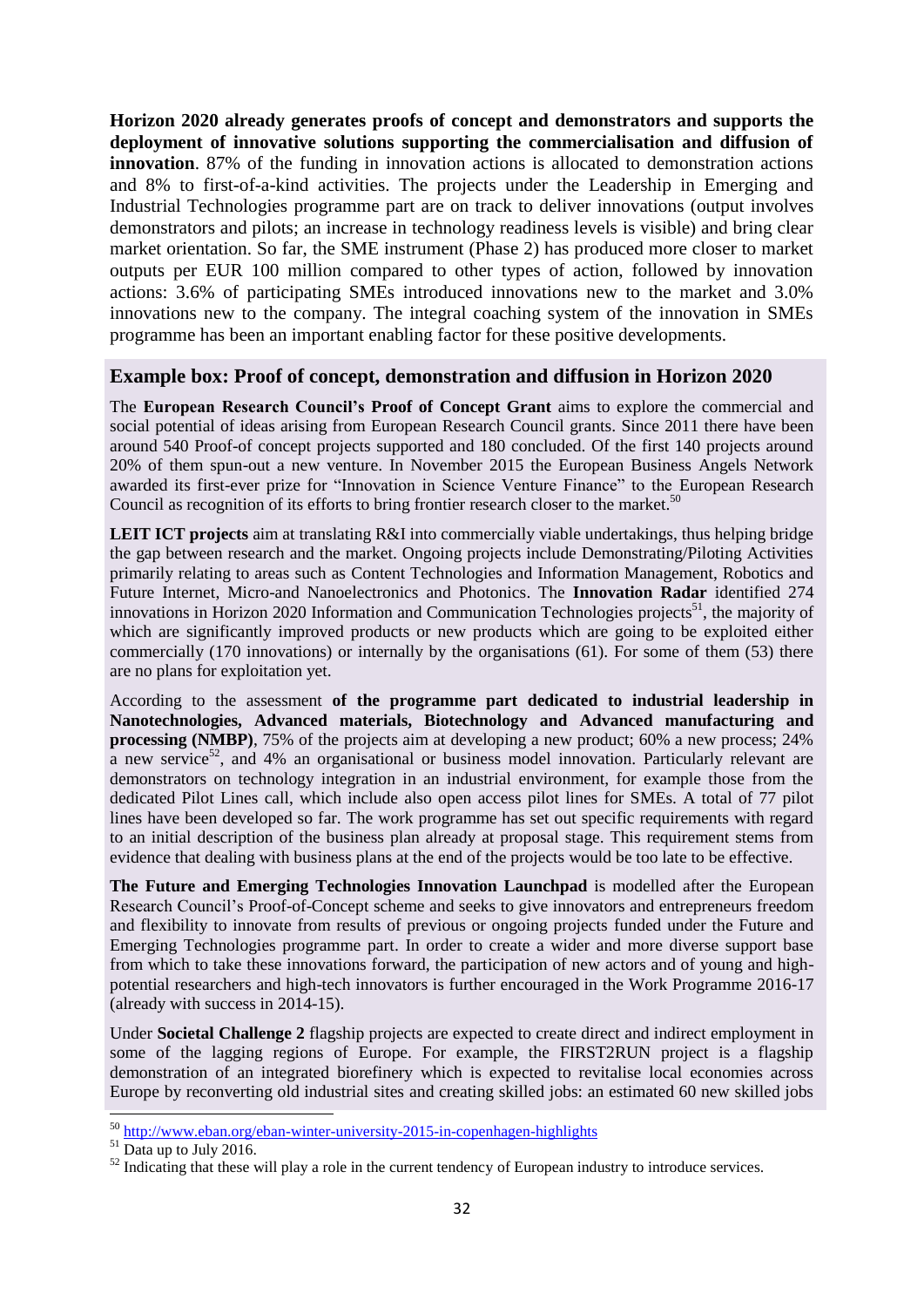will be created for every kiloton of bioplastics produced, taking into account the whole value chain, from agriculture to the end life of the final products.

Under **Societal Challenge 7** the C-Bord project intends to develop and test a comprehensive and costeffective solution for the inspection of containers, and large-volume freight, in order to protect EU borders, These are tested by live field trials under real conditions at different border control points

**Horizon 2020 projects already produce new knowledge, strengthen capabilities, and generate a wide range of innovation outputs including new technologies, products and services**. The thematic assessments show that the portfolio of currently on-going projects is expected to produce, in addition to publications, new technologies, prototypes, tools, methods, databases, models, input into the development of industry norms and standards, new products, and new services. In all programme parts, the development of new knowledge and related learning effects are amongst the most frequent outputs expected from the projects. For private partners, and even more for SMEs, acquiring new knowledge and building research and innovation capacity are decisive.

**Horizon 2020 is expected to increase the competitiveness of beneficiaries**. This is a finding across the thematic assessments. The expected improvement mainly relates to access to new markets and the competitive position of partners internationally. There are clear indications that SME Instrument beneficiaries realise faster growth paths than control groups and the scale-up of their activities is more likely and/or more significant. The SME Instrument is intensively used by start-ups, especially the Phase 1 strand. However, the characteristics of Phase 2, in terms of e.g. Time-to-Grant and cash flow, discourage start-ups from participating.

**Horizon 2020 has potential in terms of generating breakthrough, market-creating innovation.** Innovation actions are some of key new actions introduced in Horizon 2020 to help bringing discoveries to the market. Initial findings indicate that a quarter of innovation actions have breakthrough, market-creating potential, and that companies and research institutions play a leading role in these initiatives. The SME Instrument focusses especially on product innovations, product performance innovations, and business model innovation. Service innovations, network innovations, and customer engagement innovations are less supported by the SME Instrument. More than half (53%) of Phase 2 beneficiaries report already having reached the market, or expect to do so in less than one year.

## **Example box: The Open Disruptive Innovation (ODI) scheme in the Horizon 2020 SME instrument<sup>53</sup>**

The Open Disruptive Innovation scheme is the most popular topic within the SME instrument (one-third of proposals submitted). According to project participants, it contributes to the growth of highly innovative SMEs including start-ups. The most popular innovation fields of applicants include health, photonics and cloud computing. The case study interviews and desk research indicated that projects which

1



implemented at least one Phase of the Open Disruptive Innovation scheme gradually increased their turnover and number of employees. Phase I supported in developing business market strategy which helped to expand their innovative product further. The turnover already increased slightly and the participants are expecting a gradual increase in the following years.

<sup>&</sup>lt;sup>53</sup> Source : CARSA (forthcoming), Support study for the interim evaluation of Horizon 2020 DG CONNECT activities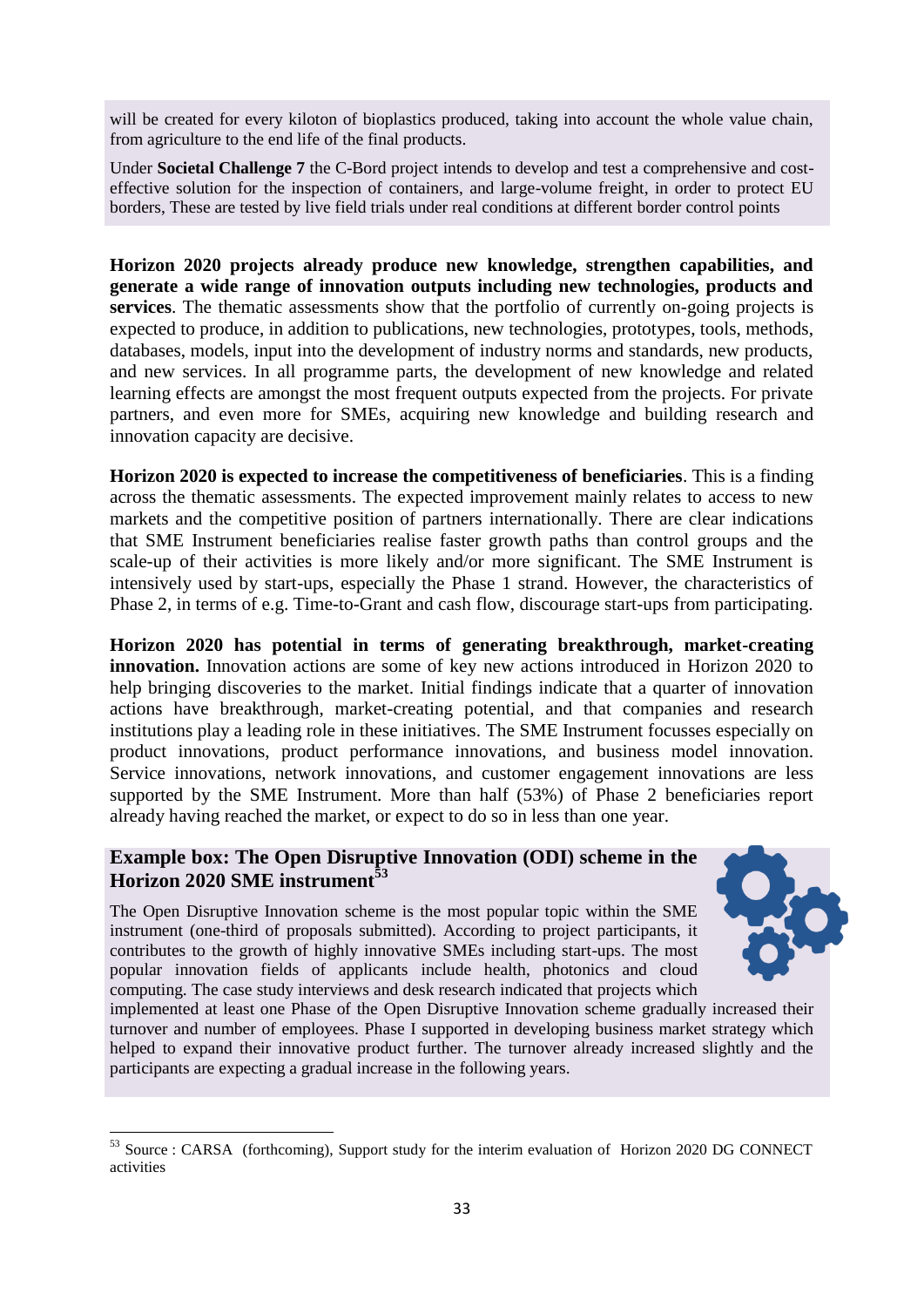Many disruptive innovation products and services implemented under the Open Disruptive Innovation scheme have been commercialised and put to widespread use. For instance, after Phase I Global PERES, which offers an innovative device and mobile application designed to detect freshness of product and a risk of food poisoning, became popular in Europe and in the USA.

Project participants indicated that the Open Disruptive Innovation scheme supported their disruptive innovation to be further developed and expanded. Particularly Phase I was pointed out as essential. It supported SMEs to gain more knowledge and experience of entering to new markets and further helped to build a contact network for new potential clients. Project participants indicated that throughout the Phase I they all have established good networks in Europe.

Overall, the scheme is highly selective with a funding rate of 5,3% of the total submissions in Information and Communication Technologies. According to desk research unsuccessful proposals often fail due to the lack of a) market analysis to assess the competition and b) a robust and realistic emphasis on the commercialisation at the end of the project.<sup>54</sup> There is only a small amount of projects which received grants for Phase II after the implementation of Phase I.

**Support for breakthrough, market-creating innovation can be further enhanced**. The programme has yet to make a significant outreach to young and fast growing innovative companies. A Commission call for ideas revealed that many stakeholders consider that important gaps still exist in EU support for disruptive, market-creating innovation. There is evidence that the programme should be able to better identify and support SMEs that are developing breakthrough technologies that cut across the boundaries between different sectors, or support companies to scale up rapidly at EU level..<sup>55</sup>

The factors that have been identified as impeding full effectiveness in terms of fostering innovation with respect to market uptake and commercialisation are mainly technological, but relate also to the capacity of innovation ecosystems to address a range of issues, particularly for SMEs, from regulation and standards to technicalities such as the lack of a methodology to identify the dual-use potential of project results with a view to increase and diversify their market potential and access to finance, as well as a lack of customer acceptance of new solutions and a lack of access to a sufficient pool of end-users.



## **Stakeholder box: What do stakeholders say?**

Overall over half of all stakeholders (53%) think that Horizon 2020 is fully or to a large extent helping foster European industrial leadership, business being the most positive. A comparatively low number of respondents (17%) agreed fully with this statement.

## **9.3. Progress towards achieving societal impact**

Whereas FP7 was focused on specific domains, Horizon 2020 puts **more emphasis on societal impact** and aims at contributing through research and innovation to tackling the major societal challenges Europe and the world are facing. This means bringing together different technologies (including key enabling technologies such as digital), sectors, and

**<sup>.</sup>** <sup>54</sup> European Commission (2015), SMEs Instrument: ODI – Information Communication Technology – Implementation Update and Next steps. Presentation made by DG Connect

<sup>&</sup>lt;sup>55</sup> For supporting evidence, see section 8.2.3 of the In-depth Interim Evaluation of Horizon 2020, and Annex 1, Part K (Fast Track To Innovation) and Annex 2, Part B (FET), I (SME Instrument).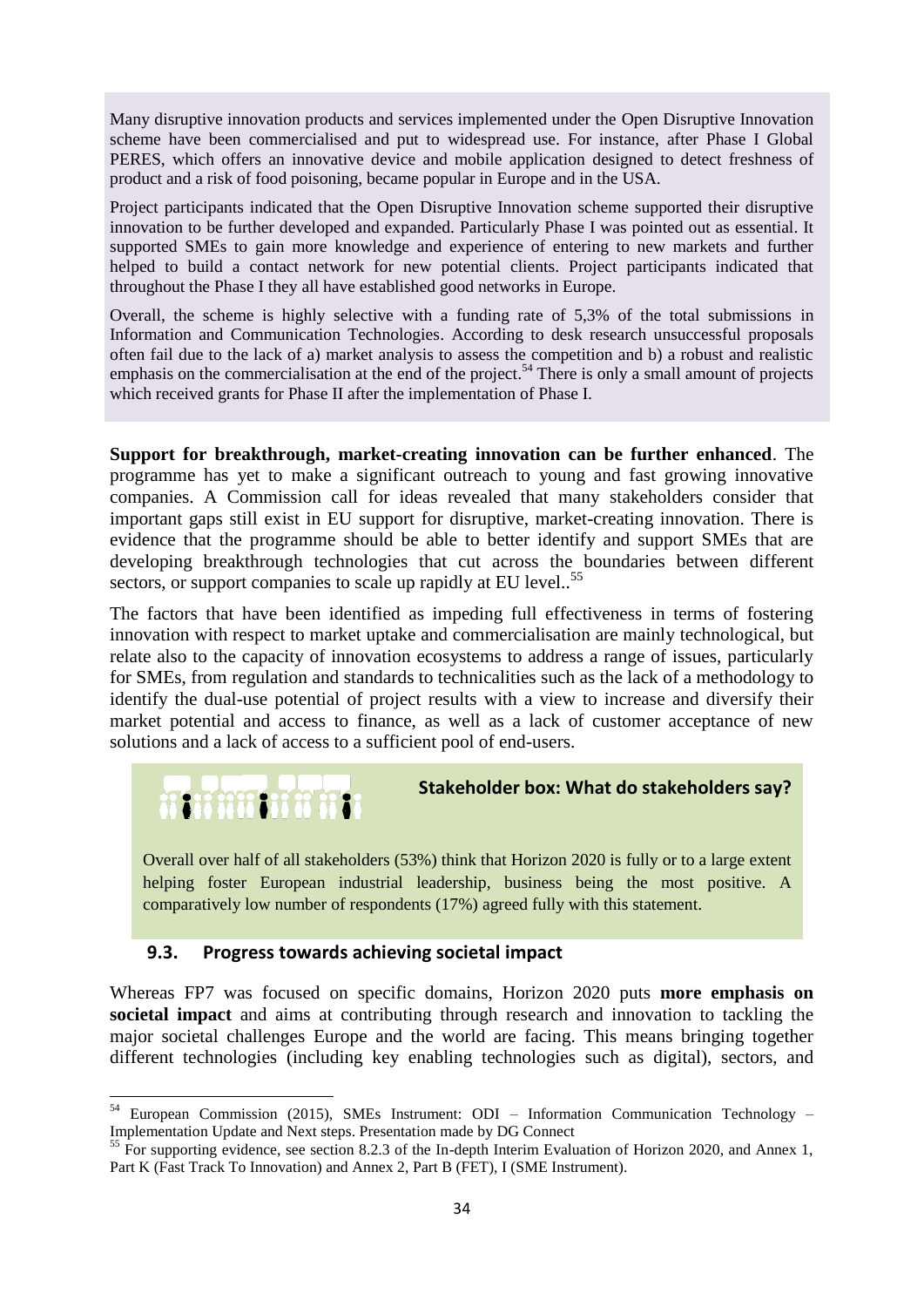scientific disciplines to find new solutions to these challenges but also taking on a stronger role at global scale for tackling these challenges. Progress is expected to depend on the typical results of research and innovation projects (e.g. scientific outputs, innovations) in domains of societal relevance.

As a **continuation to the Science in Society programme** in FP7, a dedicated programme part on "Science with and for society" is also included in Horizon 2020. The overall aim is to build effective cooperation between science and society, to recruit new talent for science and to pair scientific excellence with social awareness and responsibility. In parallel, gender equality, responsible research and innovation, and social sciences and humanities became cross-cutting issues promoted throughout the programme.

## **Summary box: Key conclusions on the progress towards achieving societal impact**



- Most Horizon 2020 projects, not only from the 'Societal challenges' pillar but also from the 'Excellent science' and 'Industrial leadership' pillars, are expected to generate key discoveries and technologies and cross-cutting societal impacts.
- The portfolio of Horizon 2020 projects selected under the 'Societal challenges' pillar and their progress are so far in line with the objectives set.
- Horizon 2020 projects already produce numerous results like publications, patents, prototypes, products, processes and methods in domains of societal relevance.
- $\cdot$  Horizon 2020 has not vet met the targets for expenditure on sustainable development and climate action but it is expected that they will be achieved by the end of the Programme through decisive action in the remaining Work Programme 2018-2020.
- Stakeholders are less convinced about the role of Horizon 2020 in the resolution of societal challenges than in the achievement of knowledge-related objectives, which seems to call for better involvement of end-users and communication with citizens on the contribution that research and innovation can make to tackling societal challenges.
- $\hat{\cdot}$  Progress is made with respect to promoting gender equality under Horizon 2020 but data quality concerns remain.
- Results are encouraging in terms of the embedding of social sciences and humanities and Responsible Research and Innovation in Horizon 2020, even if highly uneven across the programme.
- $\triangle$  A substantial majority of stakeholders (70.1%) agreed fully or to a large extent that Horizon 2020 is helping to support science with and for society.

**Most Horizon 2020 projects, not only from the 'Societal challenges' pillar but also from the 'Excellent science' and 'Industrial leadership' pillars, are expected to generate key discoveries and technologies and cross-cutting societal impacts.** Whereas projects under the 'Health' Societal Challenge are rather challenge-specific, projects in other Societal Challenges and also LEIT are expected to generate more cross-cutting impacts. Project coordinator's survey data point to strong relevance of bioeconomy projects for the achievement of environmental objectives, to strong complementarity between energy and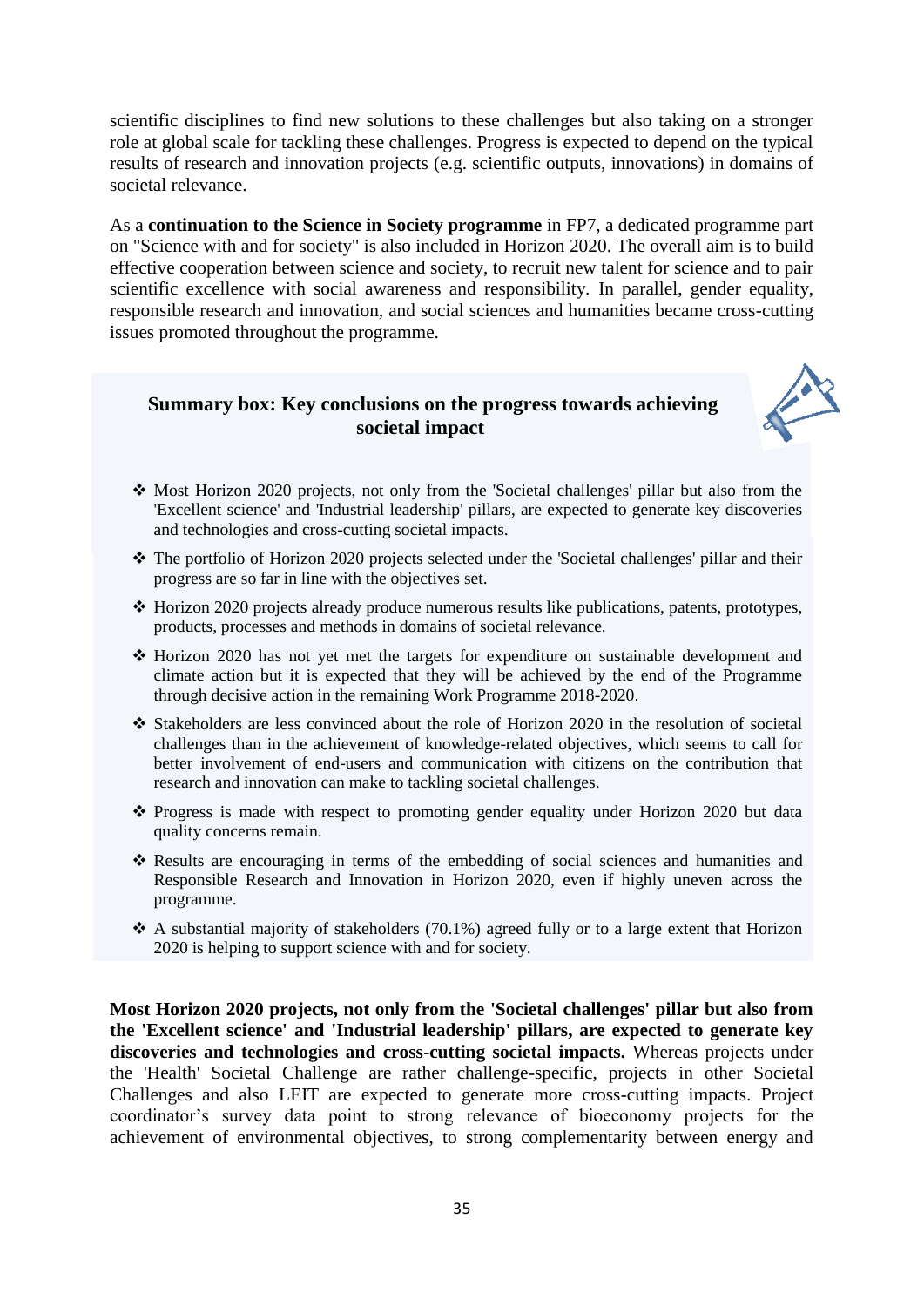transport projects, and to strong relevance of health projects for the achievement of social objectives.<sup>56</sup> The expected contribution of 'Excellent science' and 'Industrial leadership' projects to the societal challenges is strong and evenly spread, with many technologies developed with a view to provide solutions to a set of challenges.<sup>57</sup>

**The portfolio of Horizon 2020 projects selected under the 'Societal challenges' pillar and their progress are so far in line with the objectives set.** Detailed assessments of progress for each Societal Challenge indicate that the portfolio of projects selected and their progress are in line with the expectations set in the Work Programmes in accordance with the legal base.<sup>58</sup>

The main focus of funding so far under each area has been, respectively: the treatment and management of diseases; sustainable and resilient production and consumption systems and rural empowerment; low-cost, low-carbon energy supply; resource-efficient transport that respects the environment; the protection of the environment, sustainable management of natural resources, water, biodiversity and ecosystems and a sustainable supply of raw materials; inclusive, innovative and reflective societies, migration, societal polarisation and culture; and improved cyber security. More detailed information and specific examples of how Horizon 2020 projects contribute to tackling societal challenges can be found in the Indepth Interim Evaluation and the thematic annexes (Annex 1).

**Horizon 2020 projects already produce numerous results like publications, patents, prototypes, products, processes and methods in domains of societal relevance**. The projects funded under the 'Societal challenges' pillar have so far generated 809 peer-reviewed publications<sup>59</sup>, mostly from the health, food/bioeconomy, energy and environment domains. The majority of the 76 patent applications by, and 23 patents already awarded to, Horizon 2020 projects under the Societal Challenges pillar<sup>60</sup> is coming from the energy domain, followed by health and transport. More than half of the 600 prototypes and testing activities developed are also coming from energy projects, which are also the strongest contributor to the launch of 106 new products, processes and methods into the market.

# **MARKHANNEL**

#### **Stakeholder box: What do stakeholders say?**

Views from the stakeholder consultation suggest that Horizon 2020 is perceived as contributing less to addressing major societal challenges than to other objectives like supporting growth and jobs. When looking at each Societal Challenge, more stakeholders were of the opinion that Horizon 2020 is helping to foster a greater understanding of Europe, providing solutions and supporting inclusive, innovative and reflective European societies (SC6) (79% of agreement at least to some extent) and to improve the lifelong health and wellbeing of all (SC1) (78% agree to some extent, but also 18% think the programme is not

**.** 

<sup>56</sup> For underpinning evidence, see Part K of Annex 2.

<sup>&</sup>lt;sup>57</sup> For underlying evidence, see section 8.3 of the In-depth Interim Evaluation of Horizon 2020.

<sup>58</sup> See section 8.3 of the In-depth Interim Evaluation of Horizon 2020.

<sup>&</sup>lt;sup>59</sup> Given the low number of project completed so far and the length of the peer-review, publication and indexing processes, this number is expected to increase strongly in the following years of Horizon 2020.

 $60$  Almost all patent applications (71) and patent awarded (22) in the Societal Challenges derive from SME-Instrument projects.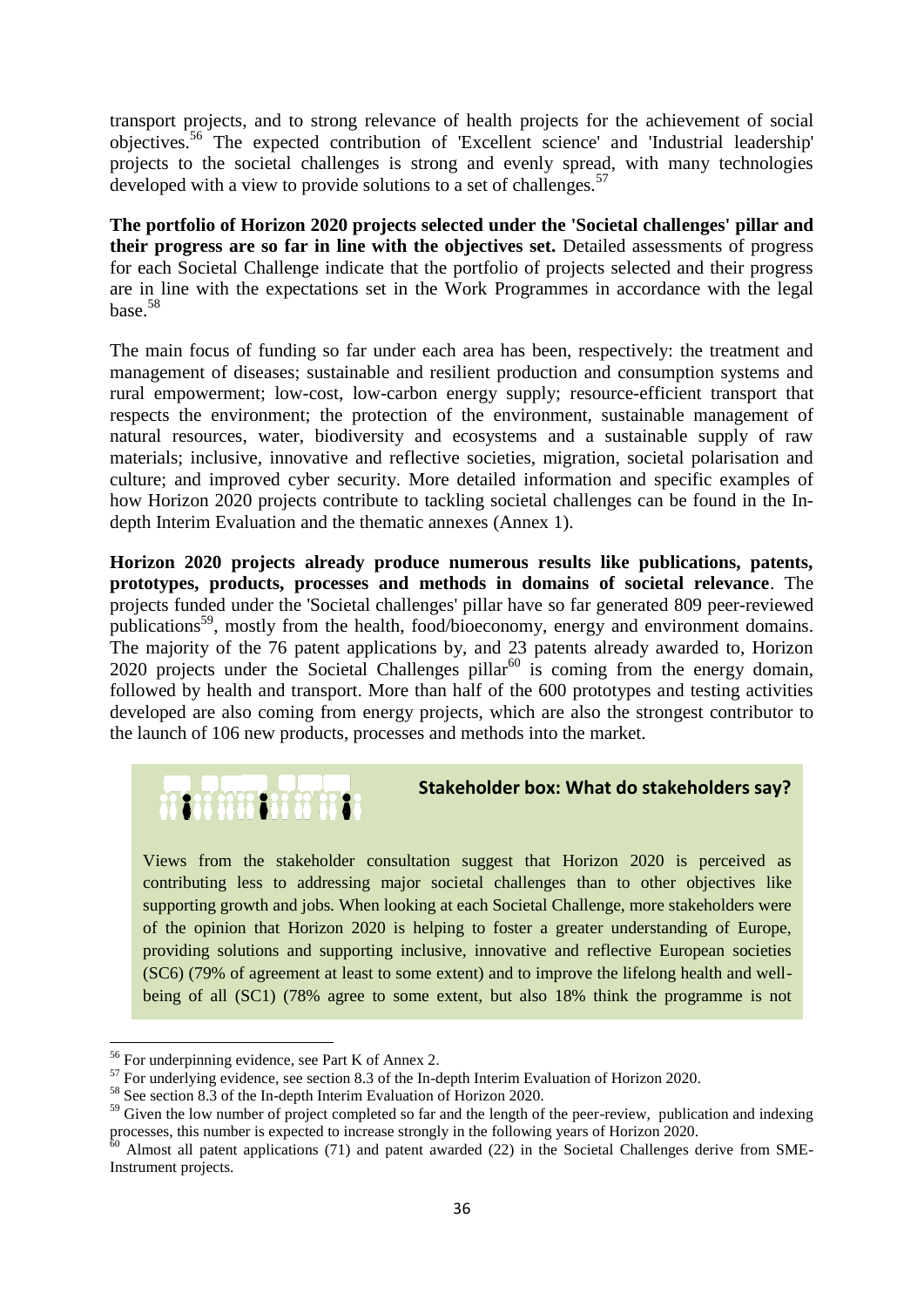helping at all). For all the other challenges, around 30% of the respondents do not know. which is not surprising given the early stage of implementation.

**Horizon 2020 has not yet met the targets for expenditure on sustainable development and climate action but it is expected that they will be achieved by the end of the Programme**. Results of Horizon 2020 expenditure tracking for sustainable development and climate action show that in the first three years of activity, the amounts spent did not reach the targets. For climate action, expenditure amounted to 27% against a target of 35% for the whole period of Horizon 2020. For sustainable development, expenditure amounted to 53.3 % against a target of 60 %.

Those figures represented a considerable increase in budget spent on research in those areas compared to FP7, however. For example, the 'Cooperation' Specific Programme of FP7 is estimated to have contributed EUR 2.4 billion to projects related to climate action, whereas for only the first three years of Horizon 2020 the equivalent figure (i.e. LEIT and Societal challenges together) is EUR 4.2 billion. The application of the OECD 'Rio Markers' methodology to bottom-up and thematic research funding still requires further optimisation and fine-tuning. A better alignment of the climate action and sustainable development tracking methodology with the Sustainable Development Goals (SDGs) would facilitate implementation by clarifying the scope of climate action and sustainable development in relation to globally-recognised goals. It is expected that the target will be achieved by the end of the Horizon 2020 through decisive action in the remaining Work Programme 2018-2020.

**Progress is made with respect to promoting gender equality under Horizon 2020 but**  data quality concerns remain. Gender equality is implemented as a cross-cutting issue in Horizon 2020. One of the objectives of promoting gender equality is to ensure gender balance in decision-making. This is close to being achieved with 53% in advisory groups (33% in FP7) and 36.7% in evaluation panels. In addition, 6,022 experts (3,904 women and 2,118 men) declared having gender expertise in the Commission expert database in December 2016. Concerning the integration of gender into research and innovation content, the gender-flagged topics increased from 99 out of 610 topics in Work Programme 2014-2015 to 108 out of 568 topics in Work Programme 2016-2017.

Concerning the workforce, women represent 31% of projects' coordinators, including 24.5 % of ERC Principal Investigators, 42.2% of MSCA Fellows and 26.9 % of scientific coordinators in other Horizon 2020 activities. It represents an increase compared with FP7, where women represented overall 28.5% of projects coordinators, 20% of ERC Principal Investigators, 36.5% of MSCA Fellows and 20% of contact persons for scientific aspects in other FP7 activities.

A qualitative analysis carried out by a dedicated Expert Group of a subset of 111 projects from gender-flagged topics showed that 53% of them included the gender dimension well or in part. Overall, there is room for improvement in the understanding of the notion of 'gender in research content' at applicant level, among evaluators and among Commission and Agency personnel. Among the 61 projects considered by project officers as having a gender dimension, only 35 projects actually included it. None of the 111 projects included gender training (eligible for funding in Horizon 2020) indicating that offering the possibility of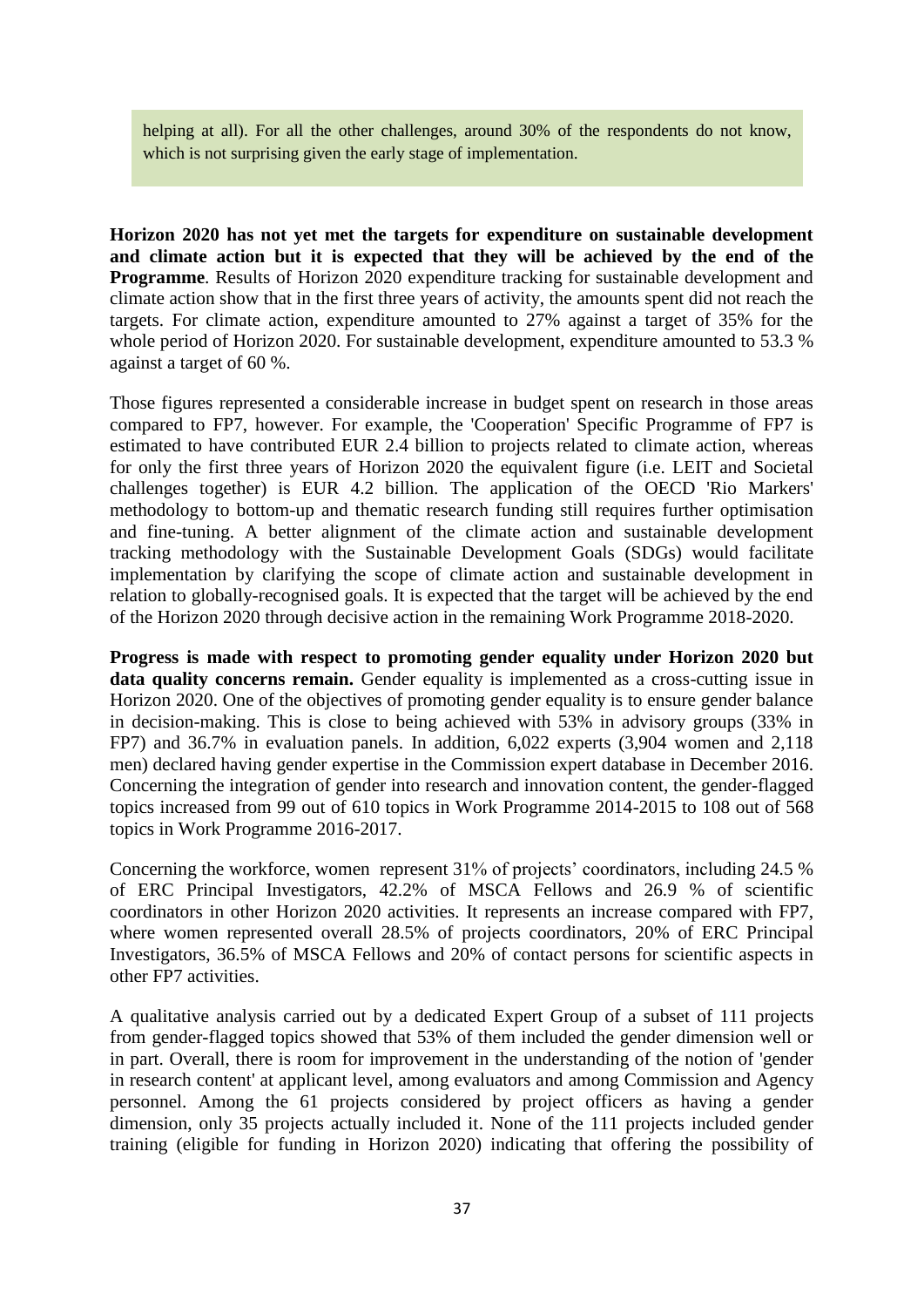having gender training as an eligible cost is not sufficient to generate take-up. Implementing gender in research content is challenging and calls for a better understanding of gender issues.

**Results are encouraging in terms of the embedding of social sciences and humanities (SSH) in Horizon 2020, even if highly uneven across the programme.** The integration of social sciences and humanities (SSH) is a cross-cutting issue that should be promoted throughout the whole Horizon 2020 programme. The quality of SSH integration is highly uneven across projects but almost half of the projects funded under SSH flagged topics show good or fair integration of SSH in terms of share of partners, budget allocated to them, and variety of disciplines involved. Societal Challenge 6 and its calls and topics attract many of the SSH disciplines. In the 2014-15 Horizon 2020 Work Programme, 37% of the topics have been identified as relevant for SSH researchers, and 41% in the Horizon 2020 Work Programme 2016-2017.

Contributions from economics, sociology, political science and public administration are well integrated while many other SSH disciplines are underrepresented, especially geography/ demography and philosophy/anthropology. The low participation of the humanities and the arts remains a challenge. Overall, EUR 433 million went to SSH partners in SSH flagged topics, representing 22% of the estimated total budget for the SSH flagged topics. In terms of countries represented, the SSH partners and coordinators in projects flagged as SSH relevant come predominantly from a group of 5/6 EU Member States. In the seven completed ERC frontier research grants calls under Horizon 2020, which operate on a 'bottom-up' basis without predetermined priorities, 1006 grants were awarded with 465 (21%) in the SSH domain, representing funding of over EUR 700 million**.**

The effectiveness of support to Science With And For Society has been limited due to the scale of the ambition, the relatively small budget allocation (less than EUR 450 million over 7 years) and the range of activities that are funded. Moreover, just a handful of projects are funded per topic, which spreads resources rather thinly, and there is an insufficient focus on areas where the greatest impacts are expected and on implementing sustainable institutional changes. Lastly, so far there has been a lack of clear objectives defined for all topics and projects; the under-representation of civil society and private companies in the funded actions; and the lack of focus on operationalizing 'institutional change', except for the gender equality lines (as an ERA priority).

# ni imani ii h

#### **Stakeholder box: What do stakeholders say?**

A substantial majority of stakeholders (70.1%) agreed fully or to a large extent that Horizon 2020 is helping to support science with and for society. 21.4% agree to some extent and 3.3% not at all. The most positive respondents are businesses and research organisations, whereas the least positive are NGO and public authorities.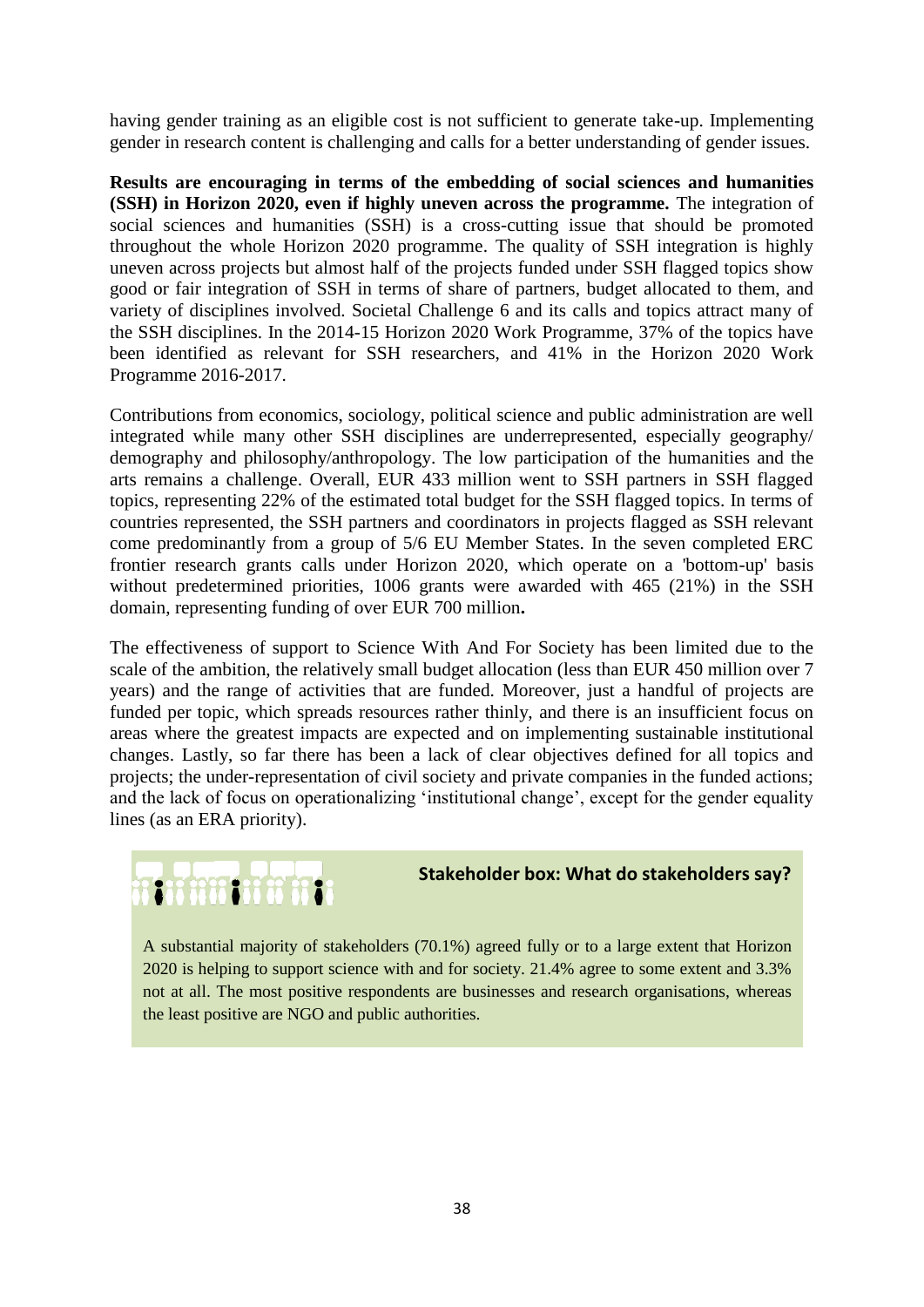## **9.4. Progress towards achieving Horizon 2020's general objective**

## **Summary box: Key conclusions on progress towards Horizon 2020's general objective**



- $\cdot \cdot$  Horizon 2020 is contributing to the creation of jobs and growth and the achievement of the priorities of the Juncker Commission.
- Through its focus on scientific, economic and societal impact,Horizon 2020 is projected to produce large-scale economic impacts.
- Horizon 2020 contributes to the achievement of a Digital Single Market.
- Horizon 2020 contributes to improved resource efficiency, a key vector of the Energy Union and climate Commisison priority.
- \* Horizon 2020 reinforces the European Research Area.

**Through its focus on scientific, economic and societal impacts, Horizon 2020 is contributing to the creation of jobs and growth and the achievement of the priorities of the Juncker Commission**. By pursuing its general objective of building a society and an economy based on knowledge and innovation, Horizon 2020 contributes to growth and jobs, to the implementation of the Europe 2020 strategy, to the priorities of the Juncker Commission and to other Union priorities. Having marked a definite shift towards innovation, Horizon 2020 has contributed significantly to the Innovation Union flagship, by improving and strengthening the framework conditions and facilitating access to risk finance for research and innovation.

**Horizon 2020 is projected to produce large-scale economic impacts**. It is difficult to assess the extent to which Horizon 2020 - which only represents a small proportion of total public R&D spending in the EU - is contributing to key performance indicators set to measure progress against the general objective (the 3% GDP target, innovation output indicator and share of researchers as part of the active population). Based on new macro-economic modelling results<sup>61</sup>, Horizon 2020 is nevertheless expected to have a significant economic impact in the medium to the long term. On average, the gain in terms of Gross Domestic Product compared to the reference scenario is estimated to amount to between EUR 24 and 35 billion per year during 2014-2030. The total gain in terms of Gross Domestic Product is between EUR 400 and EUR 600 billion: each 1 EUR of Horizon 2020 investment brings an increase in Gross Domestic Product of between EUR 6 and 8.5. In terms of employment creation, on average, during the period 2014-2030, the EU contribution through Horizon 2020 would increase the level of employment by between 110,000 and 179,000 units, including up to 35,000 more jobs in research compared to the reference scenario.<sup>62</sup>

Horizon 2020 contributes to the achievement of the Innovation Union and a Digital Single Market. Having marked a definite shift towards innovation, Horizon 2020 contributes to the

 $\overline{a}$ 

 $61$  See section 8.4 of the In-depth Interim Evaluation of Horizon 2020

 $62$  See section 8.4 of the In-depth Interim Evaluation of Horizon 2020. This section also contains a comparison with the projections of the ex-ante impact assessment.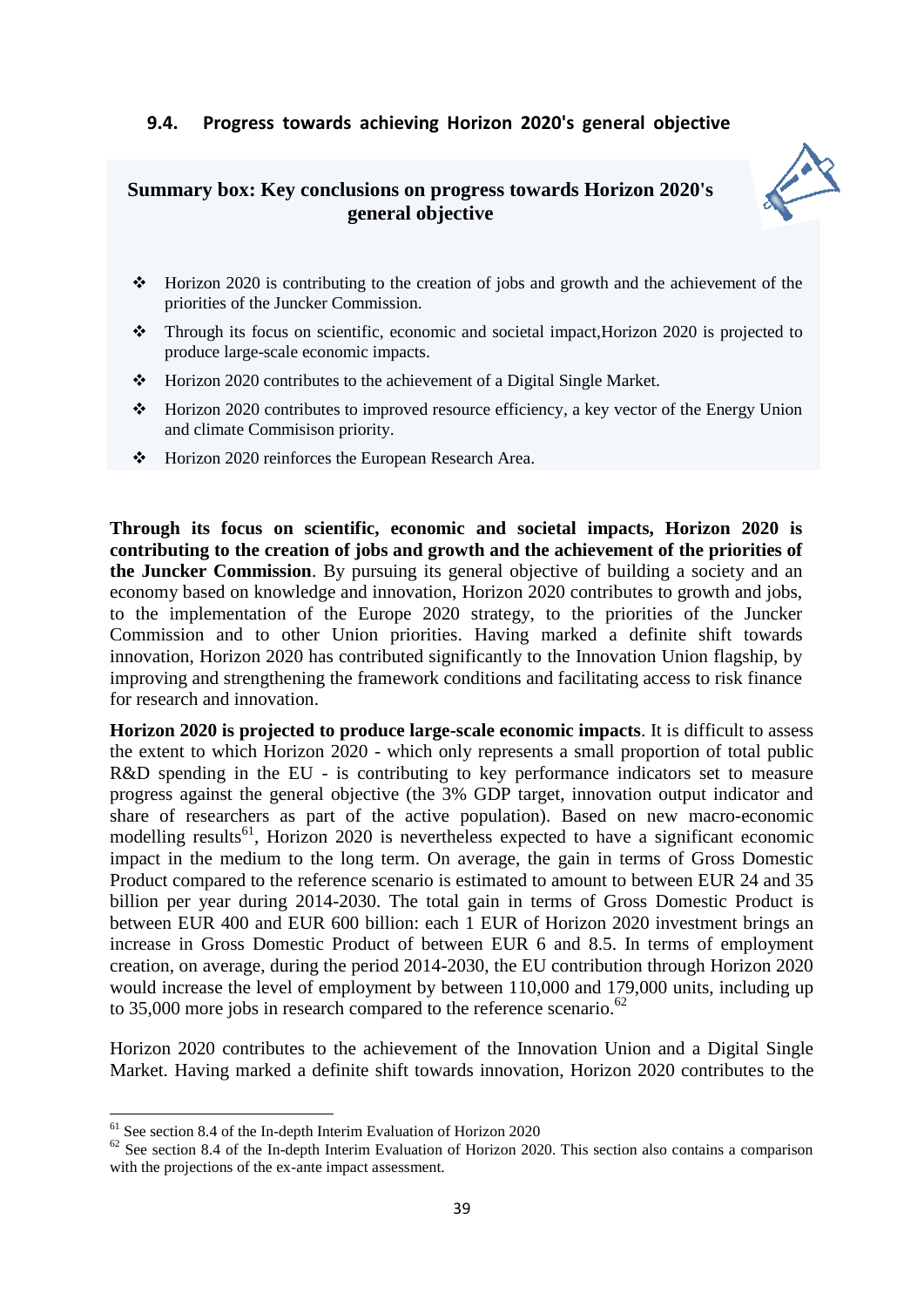Innovation Union flagship, by improving and strengthening the framework conditions and facilitating access to risk finance for research and innovation. About 30% of the Horizon 2020 budget so far has gone to actions promoting to some extent research and innovation in information and communication technologies in line with Digital Single Market Strategy for Europe<sup>63</sup>, thus showing the enabling nature of such technologies, e.g. in helping address the Societal Challenges.

H**orizon 2020 contributes to improved resource efficiency, a key vector of Energy Union and climate Commission priority**. Resource efficiency is being supported in almost all Societal Challenges and benefits from the large investment in sustainable development and climate, even if the respective expenditure target have not yet been achieved.

**Horizon 2020 reinforces the European Research Area**. It encourages the development of framework conditions to help European researchers remain in or return to Europe (e.g. through the provision of research infrastructures), to attract researchers from around the world (e.g. through the European Research Council and Marie Skłodowska-Curie Actions), to make Europe a more attractive destination for the best researchers (Euraxess, Resaver pan-European pension scheme, international cooperation), and to promote gender equality in research. Horizon 2020 also provides support to Member States and the main stakeholders in implementing the European Research Area reform agenda (e.g. through the Policy Support Facility).

# **10. HOW COHERENT HAS HORIZON 2020 BEEN INTERNALLY AND WITH OTHER (EU) ACTIONS SO FAR?**

This question involves looking at the extent to which Horizon 2020 actions work together, internally and with other EU interventions/policies. This section summarises the key findings on coherence. The supporting evidence for the key findings can be found in section 8 of the In-depth Interim Evaluation of Horizon 2020; specific assessments of the coherence of individual Horizon 2020 programme parts can be found in the thematic annexes (Annex 1).<sup>64</sup>

## **Summary box: Key conclusions on coherence**



- The integration of research and innovation, the three pillar structure, the challenge-based approach, and the use of focus areas contribute to greater internal coherence of Horizon 2020 compared to FP7.
- Outside the 'Excellent science' pillar, Horizon 2020 is increasingly focused on research and innovation at higher Technology Readiness Levels, demonstration and deployment.
- $\cdot \cdot$  The large number of European research and innovation funding instruments is difficult to understand for potential applicants and may lead to overlaps.

 $\overline{\phantom{a}}$ 

<sup>63</sup> See for instance the launch of the Cybersecurity contractual PPP, http://europa.eu/rapid/press-release\_IP-16- 2321\_en.htm

 $64$  See sections 6 of Annex 2 Parts A – R.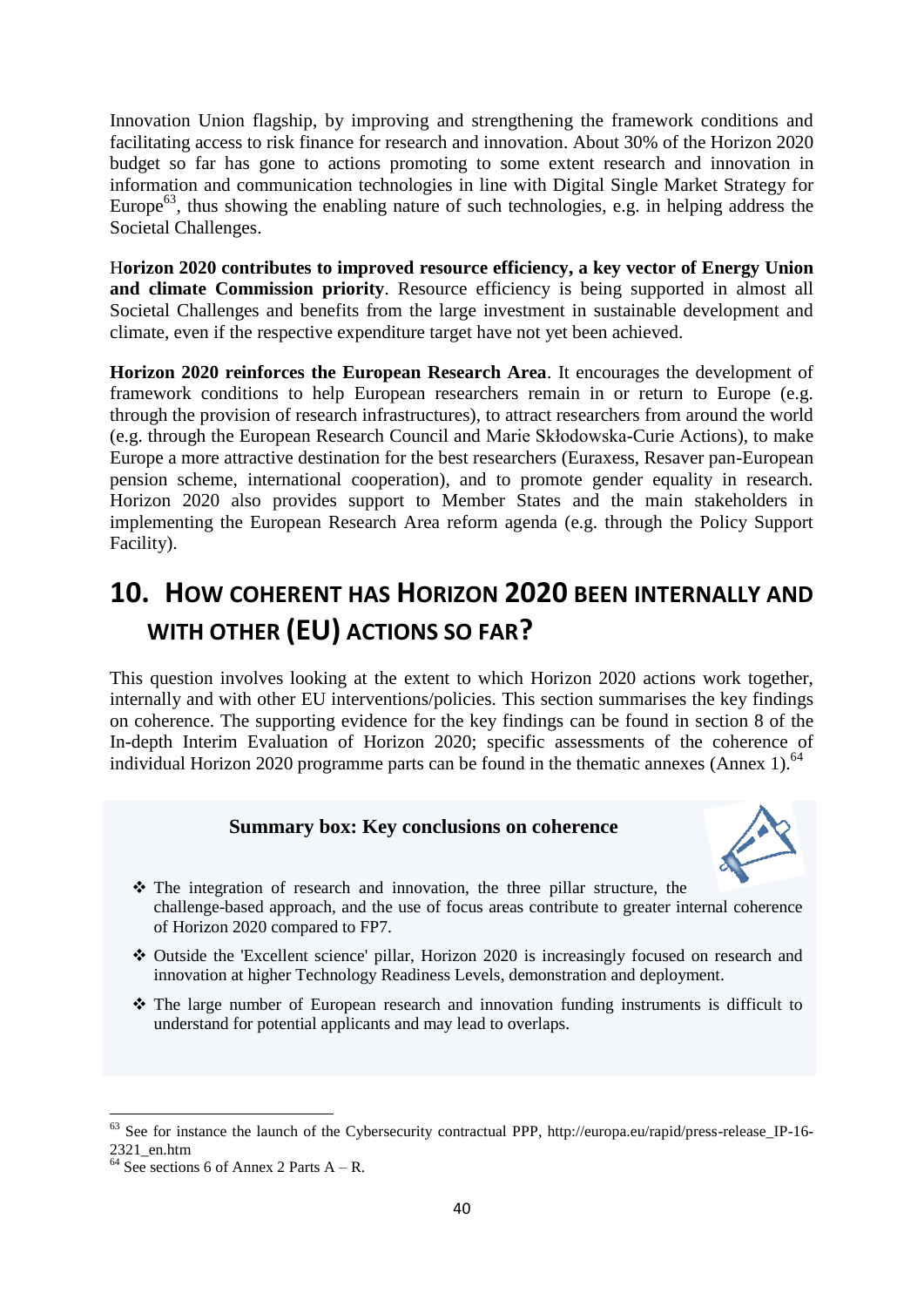- Compared to FP7, greater efforts have already been made to increase the synergies between Horizon 2020 and other programmes, notably the European Structural and Investment Funds but these can be strengthened further.
- The Seal of Excellence is a prime example of the synergies established between Horizon 2020 and the European Structural and Investment Funds.
- There is great scope for synergies with European Fund for Strategic Investments, but there are also risks involved.
- \* There is a strong coherence between Horizon 2020 and international obligations..
- Horizon 2020 specifically aims to establish synergies with national programmes through the creation of long lasting collaborations between funding agencies and capacity building but do not seem to really influence the alignment of national strategies and policies in their current format.

**The integration of research and innovation, the three pillar structure, the challengebased approach, and the use of focus areas contribute to the internal coherence of Horizon 2020**. The three pillar structure of Horizon 2020 and its focus on finding solutions to challenges (notably through focus areas promoting interdisciplinary solutions to multiple societal challenges) rather than being domain-oriented improved its internal coherence compared to FP7. The enabling nature of the LEIT part and the strategic roadmaps of cPPPs support underlying technologies for the next generation of solutions across societal challenges (health, energy, climate action, the circular economy). The Public Private Partnerships under LEIT-NMPB are specifically expected to have ambitious impacts with regard to energy and environment/climate. 71% of stakeholder consultation respondents agreed that combining different forms of support for research and innovation under one single programme better addressed stakeholder needs than having separate programmes. Internal coordination mechanisms are also put in place ensuring cross-fertilisation between services involved in the programme.

The use of focus areas (so-called cross-cutting activities) bringing together funding from the programme parts Leadership in Emerging and Industrial Technologies and Societal Challenges is particularly noteworthy and supported by stakeholders, allowing to channel funds into specific areas of interest for several parts of Horizon 2020 (e.g. Blue Growth, circular economy, Internet of Things, Smart and Sustainable cities, Digital Security) and increasing industrial competitiveness. However, some stakeholders are concerned that the use of too many focus areas leads to a complex reading and understanding of the Work Programme. In terms of actions, the newly introduced SME instrument is seen as being particularly complementary to other EU interventions through Horizon 2020, in particular Fast Track to Innovation and collaborative projects, providing a welcome addition to the Framework Programme toolbox.

Looking at the types of actions, approximately 75% of the funding goes to instruments facilitating collaborative research and innovation<sup>65</sup> bringing organisations across countries together. A quarter of the funding is allocated to single beneficiaries to support excellent science (European Research Council) or research and innovation projects of SMEs (SME Instrument). Based on data provided in the thematic assessments on Access to Risk Finance,

1

<sup>65</sup> Research and Innovation Actions, Innovation Actions, Marie Skłodowska-Curie Actions International Training Network, and Coordination and Support Actions.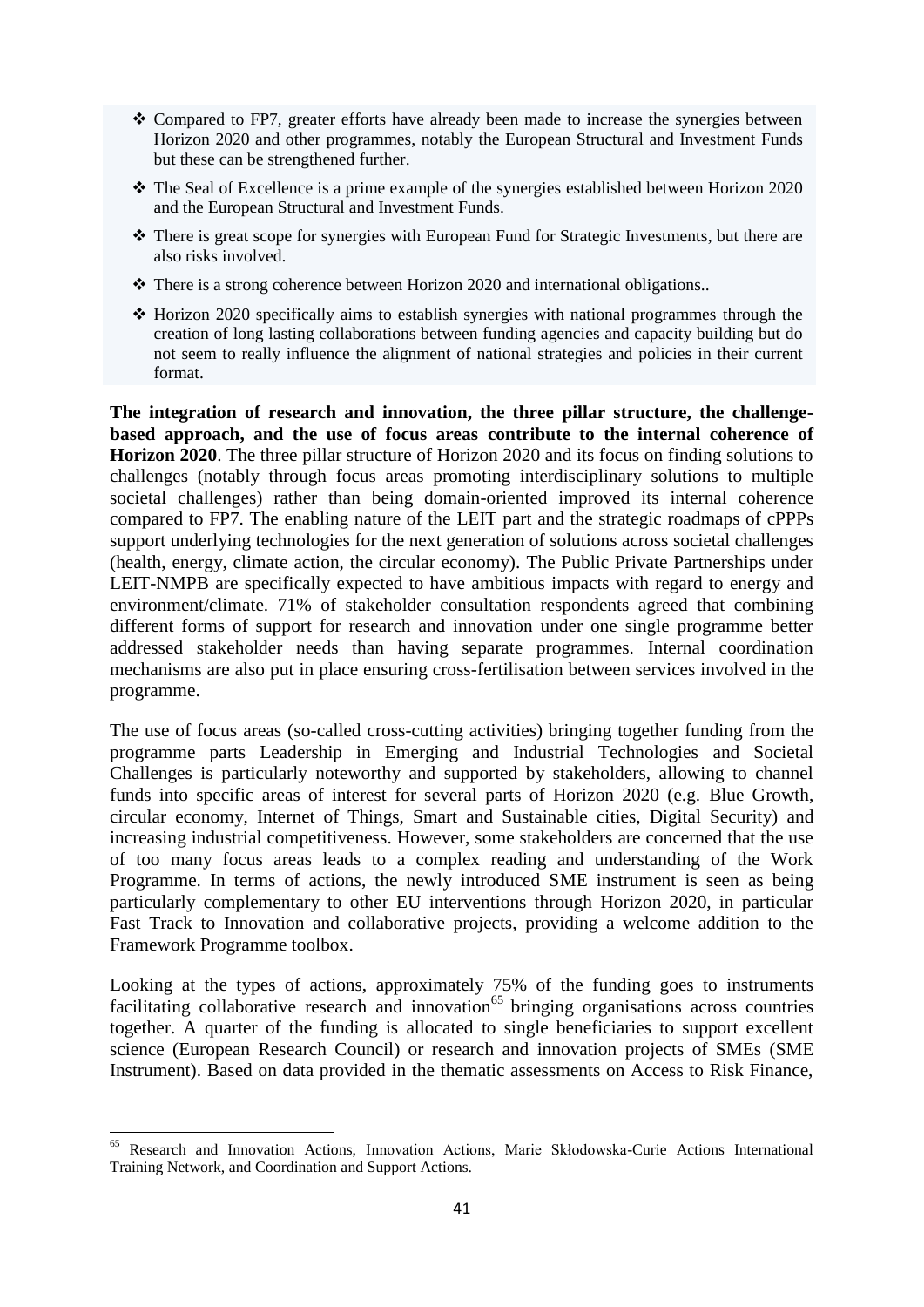Societal Challenge 1 and Societal Challenge 3, it is estimated that Horizon 2020 currently provides at least EUR 1 in financial instruments for every EUR 12 in grants.

**There is scope for further streamlining the Horizon 2020 funding landscape**. The Horizon 2020 funding landscape addresses the different objectives of the programme, but stakeholders point out that a large number of instruments and a complex funding architecture are difficult to understand and may lead to overlaps and prevent organisations from identifying the instruments that best meet their needs.<sup>66</sup>

**Outside the 'Excellent science' pillar, Horizon 2020 is increasingly focused on research and innovation at higher levels of technology readiness, demonstration and deployment<sup>67</sup>**. Whereas the 'Excellent science' pillar focuses on more fundamental research and, with the exception of e-Infrastructures, does not move beyond the stage of an experimental proof of concept, the rest of the programme is rather concentrated on higher levels of technological readiness, the majority of which are targeting product demonstration in both the Industrial Leadership and the Societal Challenges pillar.

The programme part dedicated to Future and Emerging Technologies plays a special role here, building new communities and innovation eco-systems and pushing new technologies up the scale of technology readiness towards innovation and impact. Different types of stakeholders regret that the programme parts related to Societal Challenges and Leadership in Emerging and Industrial Technologies do not invest more in lower levels of technology readiness for collaborative research, which is regarded as one key source of future breakthrough innovations, albeit longer-termed, in line with societal needs.

**Efforts have already been made to increase the synergies between Horizon 2020 and other programmes, in particular the European Structural and Investment Funds and the European Fund for Strategic Investments, and these can be further strengthened**. Both the Council and the European Parliament have highlighted the need for synergies and complementarities between EU funds for research and innovation, Cohesion Policy funds, and industrial competitiveness measures. Smart Specialisation strategies can provide a framework to develop complementarities through "upstream actions" to prepare regional research and innovation stakeholders to participate in Horizon 2020, and "downstream actions" to exploit and diffuse research and innovation results, developed under Horizon 2020 and previous programmes, into the market.

The Horizon 2020 and Cohesion Policy regulations now foresee the possibility to combine the funds in the same project, an alignment of rules for simplified cost options, and greater possibility to spend Cohesion Policy funding outside programme areas and the European Union. The Commission has produced guidance to relevant authorities on synergies and has proposed a further simplification to facilitate joint funding. Other initiatives to encourage further synergies include: (1) the Seal of Excellence (see below); (2) the Stairway to Excellence pilot project, which helps close the innovation gap between the EU regions by developing and exploiting the complementarities between Cohesion Policy, Horizon 2020 and other EU funding programmes; and (3) a Horizon 2020 Policy Support Facility Mutual

**.** 

<sup>66</sup> For more details, see Annex 1 Part B.

 $67$  Technology Readiness Levels are indicators of the maturity level of particular technologies. This measurement system provides a common understanding of technology status and addresses the entire innovation chain. The scale goes from TRL 1 – basic principles observed; to TRL 9 – actual system proven in operational environment.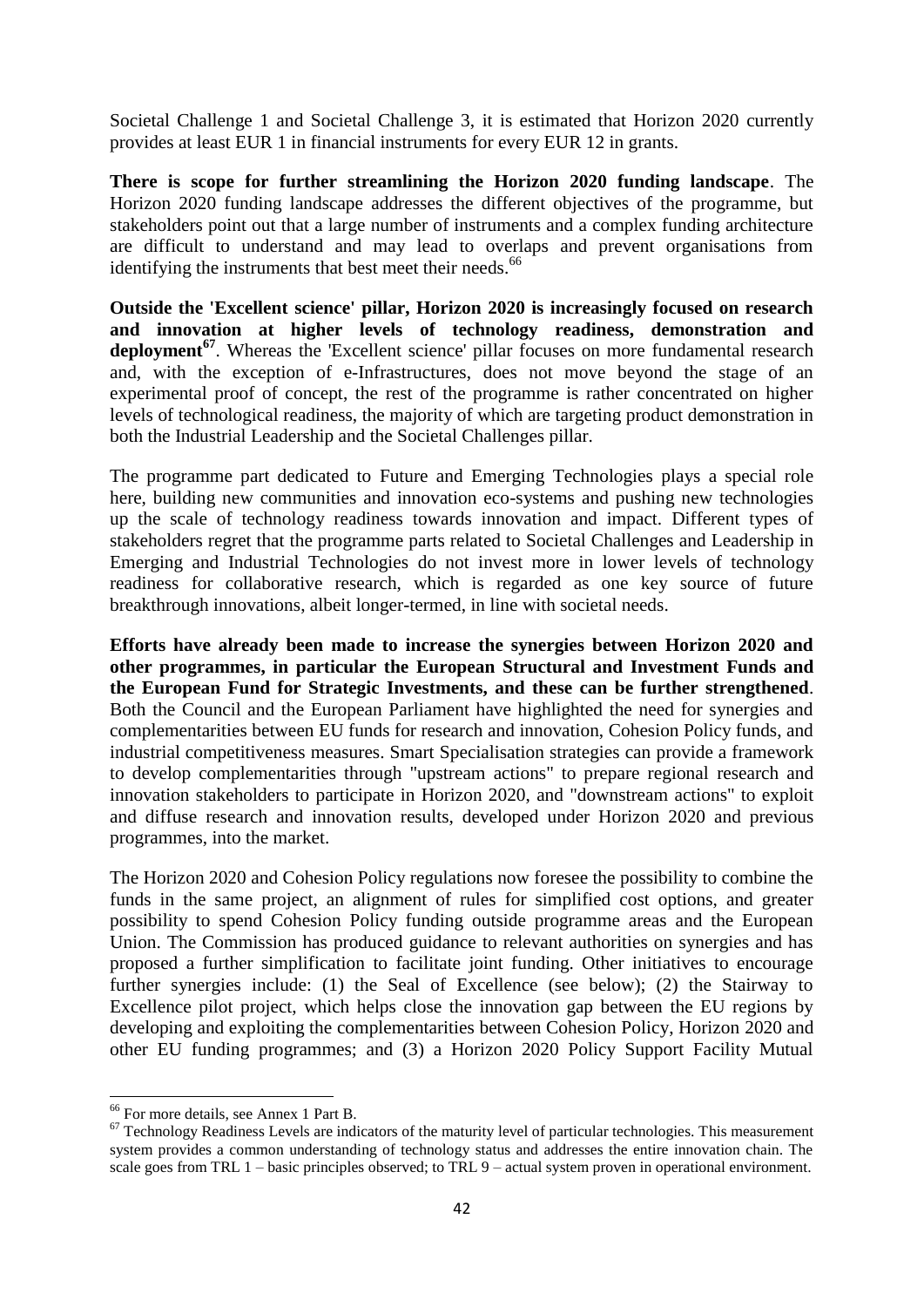Learning Exercise on Widening participation and ensuring synergies between the EU research and innovation programmes and Cohesion Policy.

**The Seal of Excellence is a prime example of the synergies established between Horizon 2020 and the Structural Funds**. In order to build upon the evaluations of high quality proposals under Horizon 2020 SME Instrument and Marie Skłodowska-Curie Actions, the Seal of Excellence initiative has been launched by the Commission to support synergies with national/regional initiatives by highlighting high quality projects that could not be funded by Horizon 2020. An increasing number of national and regional funding schemes are offering support to SME Instrument and Marie Skłodowska-Curie Actions proposals awarded with a Seal.<sup>68</sup> However, comprehensive data on exact number of proposals for which these quality labels allowed applicants to secure other sources of public or private is not yet available. It is recognised that the initiative has not yet achieved its full potential, which would be possible, subject to the alignment of rules to further smoothen implementation.

There is a clear strategic willingness to ensure complementarity and synergies between Horizon 2020 and the European Structural and Investment Funds. However, strong evidence is lacking on how far this has materialised in practice yet. At project level there remains a need for a greater clarity of roles, responsibilities and coordination. Many beneficiaries point to differences in the rules governing Horizon 2020 and Cohesion Policy expenditure, notably in relation to eligibility rules, procurement and state aid rules. Particular attention needs to be given to the sustainability of investment in research infrastructures. These challenges are magnified in the context of interregional projects where expenditure possibilities outside the programme area are limited within the Cohesion Policy. These issues need to be addressed to streamline implementation.

# **Example box: Examples of coherence between Horizon 2020 and the European Structural and Investment Funds (ESIF)**



In the programme part dedicated to **industrial leadership in Information and Communication Technologies (ICT)** a number of cases have been identified where research activities under national programmes act as stepping stones to Horizon 2020 projects and, conversely, where FP/Horizon 2020 projects have led to research being funded by national or regional sources. However, survey results suggest that respondents had limited knowledge or experience regarding the synergies that could be developed by combining Horizon 2020 and other sources of funding. Survey findings also suggest that participation in Horizon 2020 does not seem to offer any competitive advantage for securing funding from other sources.

An analysis of FP7 programme part dedicated to **industrial leadership in Nanotechnologies,**  Advanced manufacturing and processing areas<sup>69</sup> showed that most regions have participated as much as one would expect from their level of activity: regions with more R&D resources tend to participate more. The main factors for high performing regions are the track record and level of specialisation, but also the level of regional expertise. In this context, the creation of regional research centres, some of which were established in the 1980's and 1990's to diversify incentives to innovation, appears to pay off.

**<sup>.</sup>** <sup>68</sup> See footnote 318 of the In-depth Interim Evaluation of Horizon 2020.

<sup>&</sup>lt;sup>69</sup> Study "Mapping the regional embeddedness of the NMP programme", INNOVA et al., 2016. No significant differences between NMBP areas were detected, therefore these results are considered relevant also for Horizon 2020.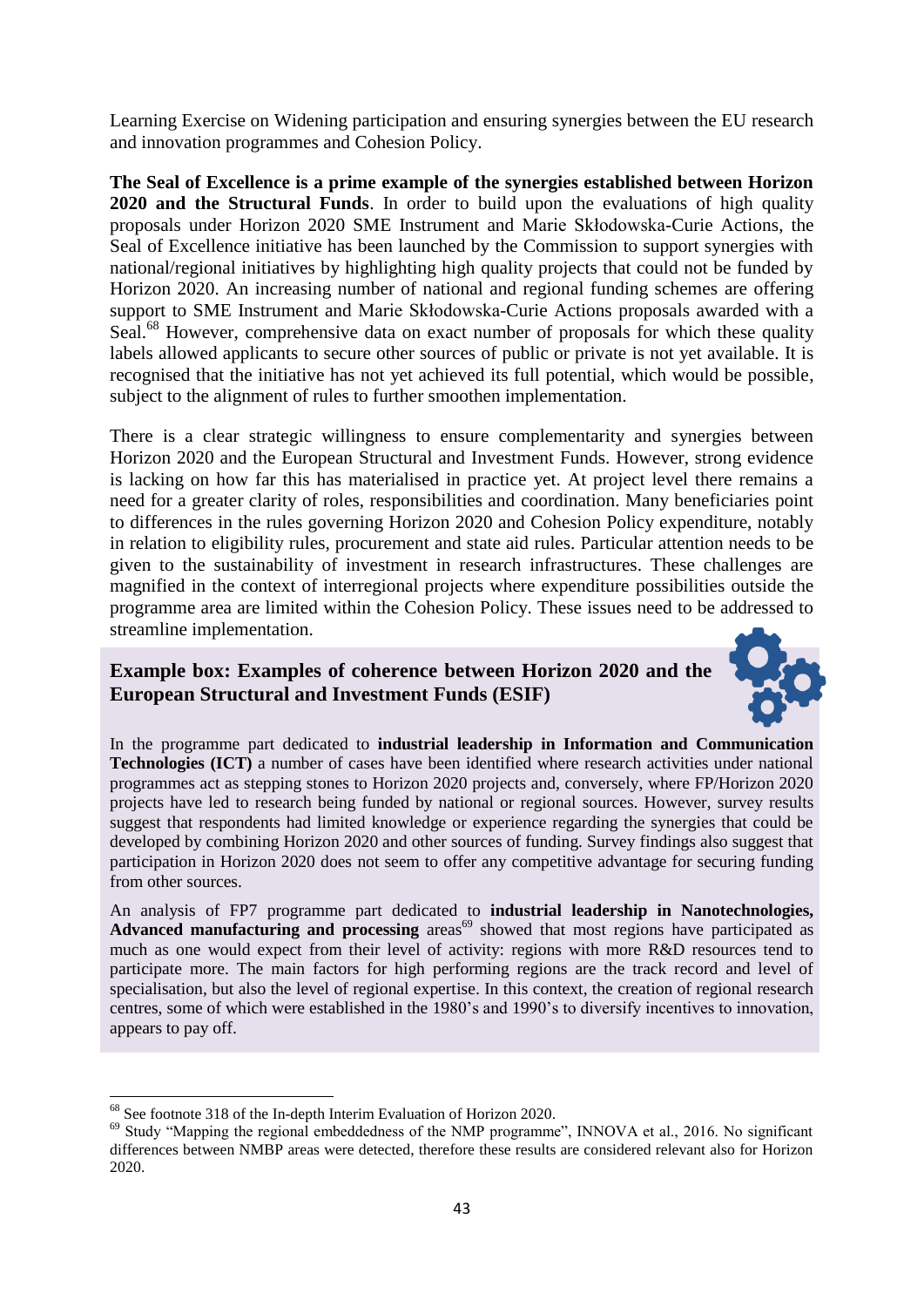In the case of **Spreading Excellence and Widening Participation** the design of the programme entails synergies with cohesion policy in particular for Teaming where applicants are obliged to ensure appropriate co-financing for the infrastructure and equipment component of the centres of excellence from the ESIF or other sources. Beyond the mere financial dimension, the programme is well aligned with the overall objectives of cohesion policy notably to help less developed European countries and regions in order to catch up and to reduce the economic, social and territorial disparities that still exist in the EU.

In **Marie Skłodowska-Curie Actions**, investments from the European Structural and Investment Funds can be in support of COFUND, for instance in the form of investment in infrastructures, large equipment (European Regional Development Fund) or training and networking (mainly European Social Fund).

**There is great scope for synergies with the European Fund for Strategic Investments, but there are also risks involved**. The evaluation of the European Fund for Strategic Investments found that while there is a risk of competition between the European Fund for Strategic Investments and certain financial instruments (like Horizon 2020 InnovFin Large Projects), other Horizon 2020 instruments provided a strong boost to EFSI's support for SMEs (e.g. InnovFin SME Guarantee, InnovFin Equity). Loans are no substitutes for, but complementary to, grants.

**There is a strong coherence between Horizon 2020 and international obligations**, such as the implementation of the Sustainable Development Goals, for which investing in research and innovation is seen as crucial.

**Horizon 2020 specifically aims to establish synergies with national programmes** by providing top-up funding through the ERA-NET Cofund instrument and supporting Article 185 initiatives. Member State support to public-public partnerships has significantly increased over the past years to more than EUR 700 million annually.<sup>70</sup>.

For ERA-NET Cofunds, based on the planning of actions resulting from the 2014-2016 Work Programme and past experience, an overall leverage effect on public investment of 3-5 can be expected (i.e. funding from Horizon 2020 is about EUR 280 million for pre-committed national budgets of about EUR 700 million, and additional calls without EU co-funding are planned).

The results of the ERA-NET Cofund evaluation highlight that the main added value of the ERA-NET scheme is the lasting collaboration between funding agencies. Capacity-building benefits are also perceived as very important, addressing not only research capacities, but also research approaches and improved research quality at national level. ERA-NET Cofund actions are relatively less perceived as strategic instruments that can influence national strategies and lead to the alignment of national policies among participating states and/or EU R&D policies. In addition, the coherence among ERA-NETs but also between the ERA-NETs and other joint initiatives is clearly underdeveloped and there is a lack of understanding of the financial aspects of the ERA-NET Cofund instrument.

As regards Joint Programming Initiatives, the overall level of ambition does not meet the initial expectations. The level of co-investment so far in joint calls and actions is no greater than for good ERA-NETs and the survey feedback does not indicate that this will increase

**<sup>.</sup>** <sup>70</sup> For more information, see Part H3 of Annex 2.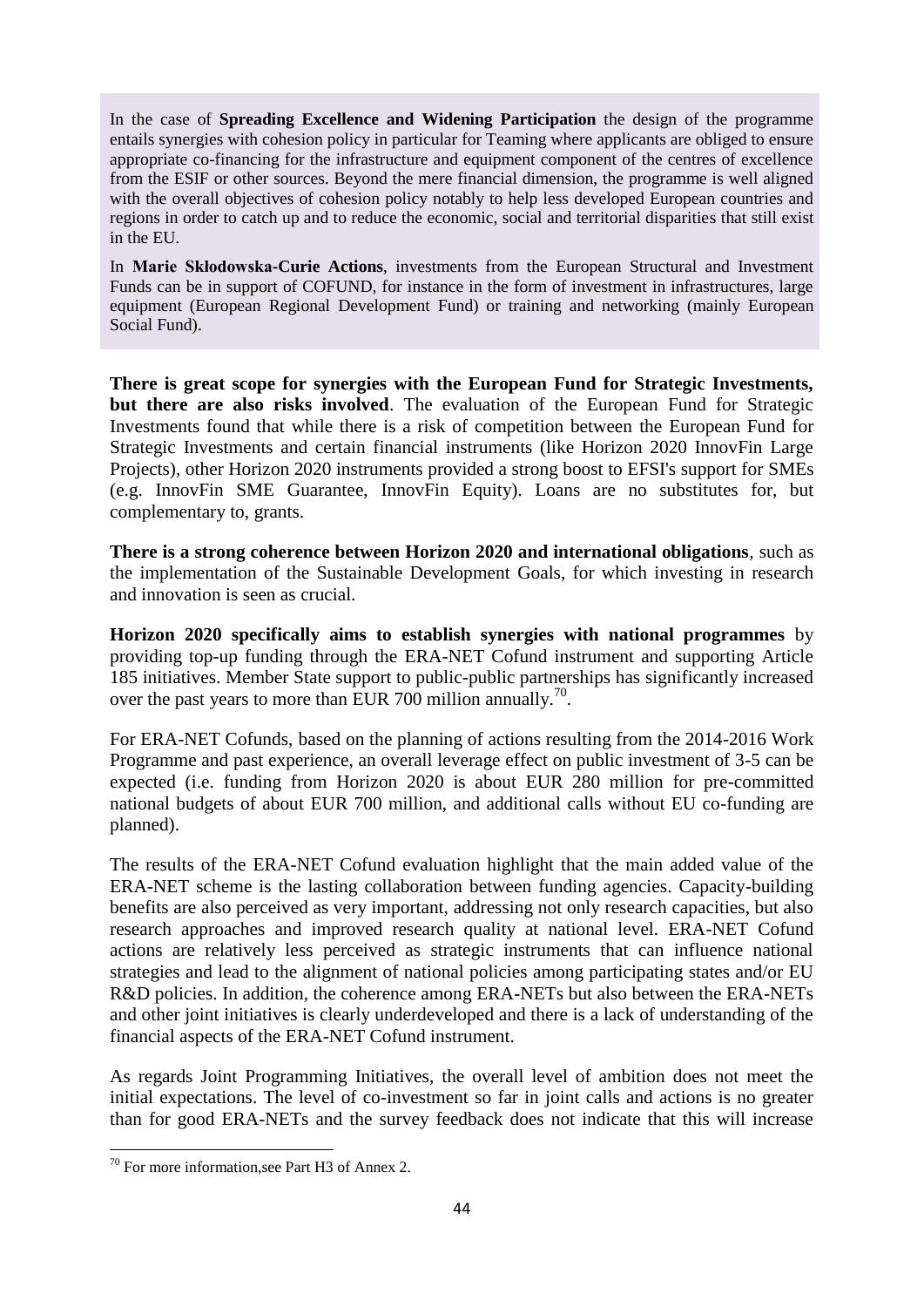significantly. Also, it seems that most countries are unwilling or unable to co-invest in the central executive resource that is needed to effectively implement the strategic agendas of the Joint Programming Initiatives. Whilst there are some notable exceptions, it seems that most countries are neither adapting their national research activities towards the strategic research agenda and its implementation plan nor the activities of the Joint Programming Initiatives.

An external study concludes that the Member State-led joint programming process is not sustainable, especially during times of severe economic austerity in many countries, without Union support; Member States often point out that, in the case of some countries (especially small), participation in an increasing number of Public-to-Public Partnerships causes difficulties mainly due to the lack of administrative capacity and available national funding. Their large number also makes it difficult to understand for potential participants and national authorities $^{71}$ 

# **11. WHAT HAS BEEN THE EU ADDED VALUE OF HORIZON 2020 SO FAR?**

This question aims to assess the value resulting from Horizon 2020 that is additional to the value that could result from interventions which would be achieved by Member States at national and/or regional levels. This section summarises the key findings on EU Added Value resulting from the interim evaluation. The underpinning evidence for the key findings can be found in section 9 of the In-depth Interim Evaluation of Horizon 2020. Specific assessments of the EU Added Value of individual Horizon 2020 programme parts can be found in the thematic annexes. $72$ 

## **Summary box: Key conclusions on European added value**



- Horizon 2020 produces demonstrable benefits compared to national and regional-level support to research and innovation in terms of scale, speed and scope.
- $\cdot$  Horizon 2020 increases the EU's attractiveness as a place to carry out research and innovation.
- $\triangle$  Horizon 2020 is seen as improving the competitive advantage of participants.
- $\cdot \cdot$  The additionality of Horizon 2020 is very strong support is given to fund distinctive projects, which are unlike those funded at national or regional level.
- $\div$  Stakeholders widely agree that Horizon 2020 has strong European added value.

**Horizon 2020 projects are characterised by high additionality, which means that there are no substitutes**. Horizon 2020 funds distinctive projects, which are unlike projects funded at national or regional level. Horizon 2020's additionality (i.e. not displacing or replacing national funding) is thus very strong. Survey results indicate that, on average, 83% of Horizon 2020 projects would not have gone ahead without Horizon 2020 funding. The figures are higher for Research Infrastructures (100%), Space (95%) and Future and Emerging Technologies (95%). The impacts of discontinuation of the programme are difficult to quantify, but are likely very large.

<sup>1</sup>  $71$  See Part H.6 of Annex 1.

<sup>&</sup>lt;sup>72</sup> See sections 7 of Annex 2 Parts  $A - R$ .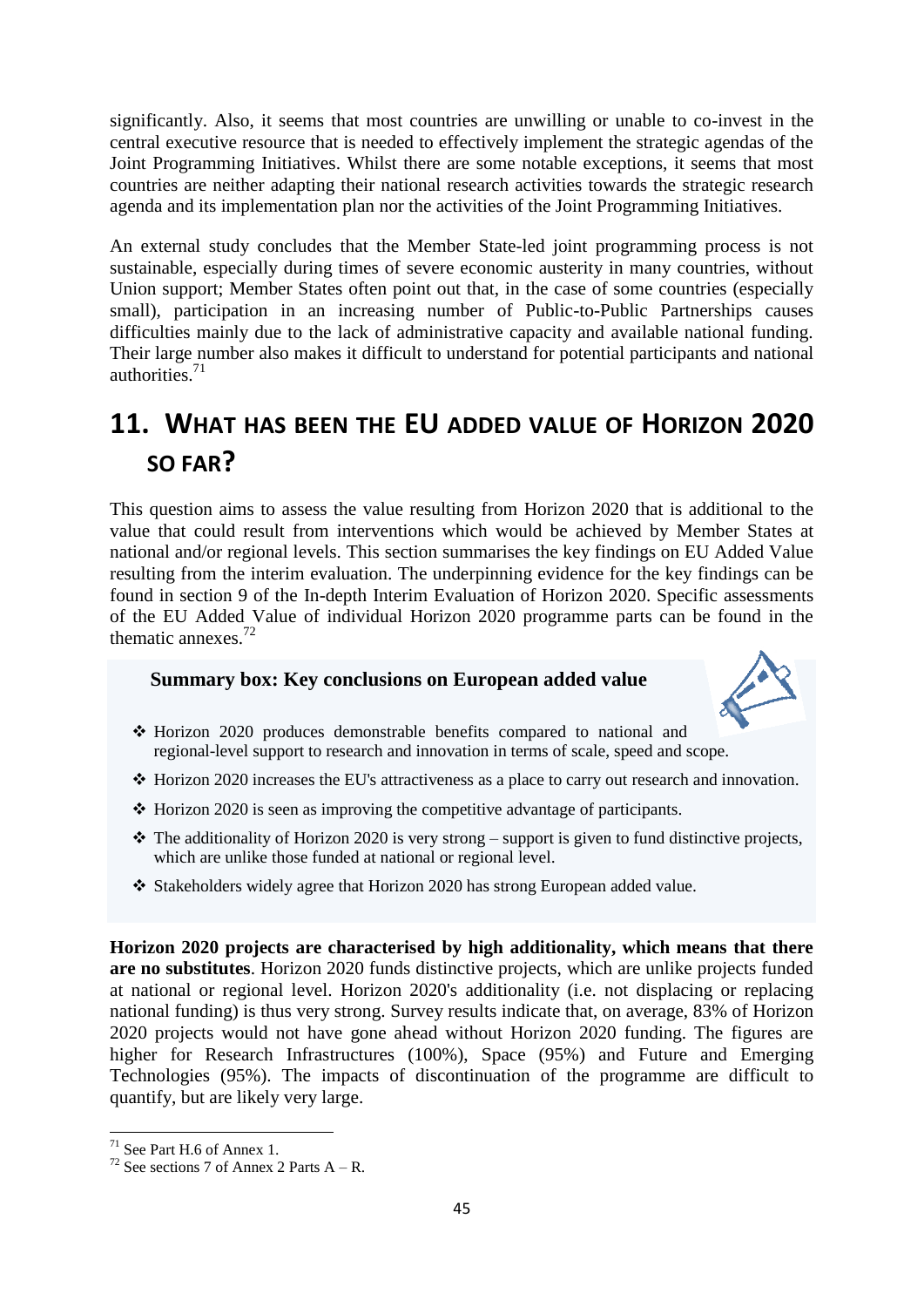**Horizon 2020's European added value derives from the economies of scale, scope and speed it delivers**. Horizon 2020 produces demonstrable benefits compared to national and regional-level support for research and innovation in terms of scale, scope and speed, notably through the organisation of competitions at continental scale, the creation of cross-border, multidisciplinary networks, and the pooling of resources and creation of critical mass to tackle global challenges. It thus increases the EU's attractiveness as a place to carry out research. The better network of Horizon 2020 supported European research units helped organisations attract more international talent.

Beneficiaries had more than twice as many researchers from other EU countries than similar non-funded teams. Moreover, beneficiaries' research capacities and scientific outputs would have significantly decreased had they received national funding instead (i.e. higher effectiveness). This decrease would have been especially large in terms of their ability to collaborate with industry and business, transfer of knowledge, the number of participations in scientific conferences and the knowledge in new areas. Horizon 2020 also helped achieve results faster in 45% of the projects compared to what could have been achieved at national level.

Pan-European competition adds an additional layer of European added value to monobeneficiary parts of Horizon 2020. In particular, the European Research Council is recognised as a global brand synonymous with research excellence, with substantial structuring effects in the Member States. The SME Instrument is providing support to Europe's potential highgrowth innovative SMEs that goes beyond the possibilities on offer through the innovation support measures of individual member states and regions. The combination with the Seal of excellence has been particularly appreciated, and a structuring effect on national and regional SME support schemes is emerging.

# **Example box: European Added Value in the fight against Anti-Microbial Resistance**



Antimicrobial Resistance (AMR) is the ability of microorganisms to resist antimicrobial drugs. Various pathogens, including bacteria, viruses, fungi and parasites

can evolve to be resistant to antimicrobial drugs due to gene mutations over time. Excessive and inappropriate use of antimicrobial medicines on humans and animals, and poor infection control practices, are both speeding up the evolution of resistant strains of microbes and transforming AMR into a worldwide public health threat. A subset of multidrug-resistant bacteria in Europe are responsible for about 25 000 of human deaths annually.<sup>73</sup>

In addition to the avoidable deaths, this also translates into extra healthcare costs and productivity losses of at least EUR 1.5 billion each year. In 2007, infections caused by antibiotic-resistant bacteria resulted in approximately 2.5 million extra hospital days, which translated into EUR 900 million hospital costs. According to a report commissioned by the UK Government in collaboration with the Wellcome Trust, 700 000 people die of resistant infections every year.<sup>74</sup>

In order to tackle Antimicrobial Resistance, the EU employed a "One Health" approach and also initiated coordination efforts between countries and international organisations. In 2011 the Commission adopted an action plan against the rising threats of Antimicrobial Resistance.<sup>75</sup> Through

**.** 

 $73$  EMEA and ECDC Joint Technical Report. The bacterial challenge: time to react. 2009.

<sup>&</sup>lt;sup>74</sup> Tackling drug-resistant infections globally: final report and recommendations. The review on Antimicrobial resistance chaired by Jim O'Neill. (2016).

 $75$  Communication from the Commission to the European Parliament and the Council - Action plan against the rising threats from Antimicrobial Resistance. COM (2011) 748 final.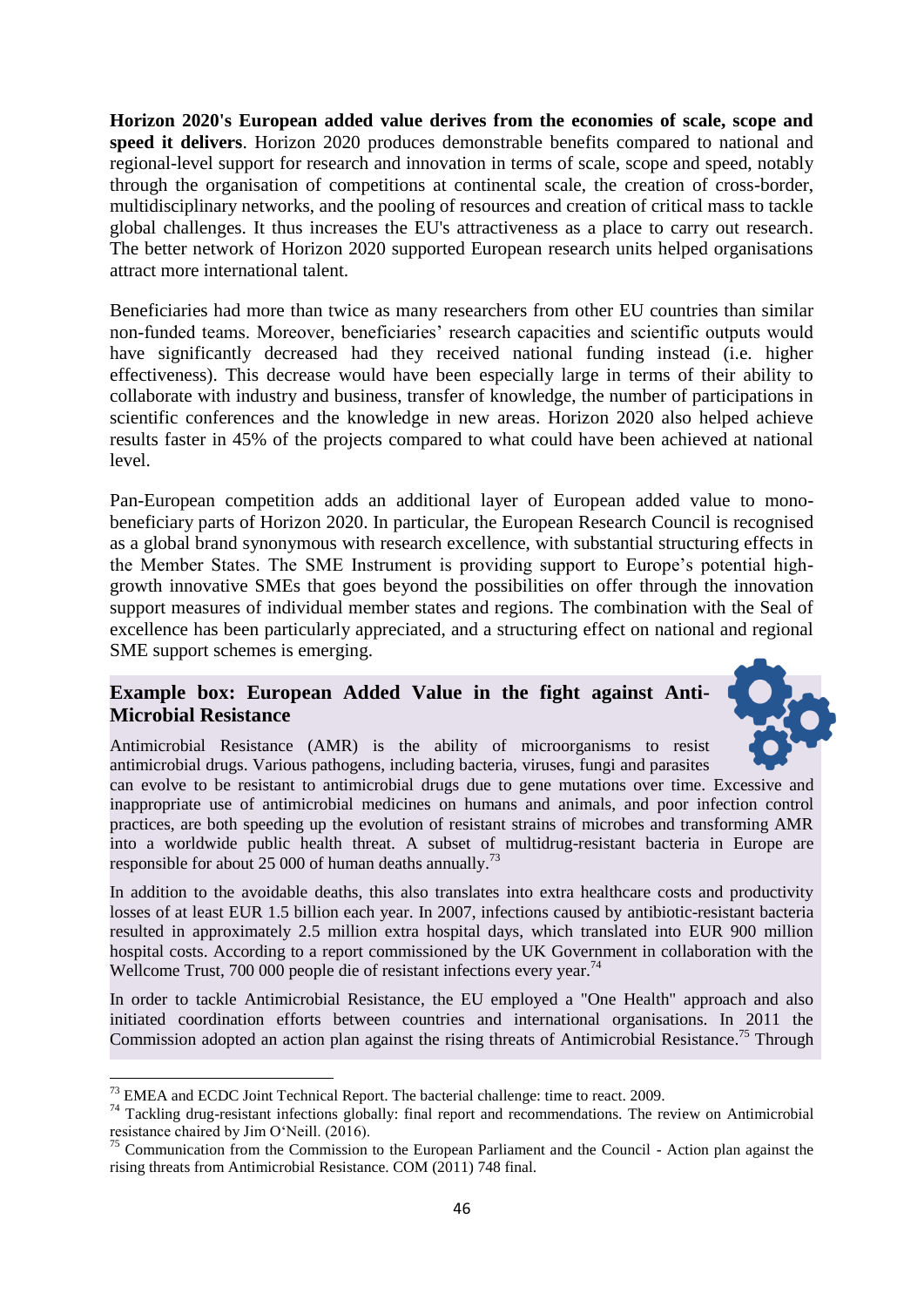its research framework programmes (e.g. FP7, Horizon 2020) the Commission contributed to several of these areas by funding research activities in the fields related to antimicrobial resistance.

Research projects directly or indirectly related to Antimicrobial Resistance were conducted under different themes, including Health, Nanosciences, Nanotechnologies, Materials & New Production Technologies (NMP), Knowledge Based Bioeconomy (KBBE), Information and communication technologies (ICT) and others.

In order to promote adequate use of antimicrobial drugs, the Commission launched in 2015 a EUR 1 million challenge prize to develop a rapid diagnostic test for upper respiratory tract infections that can be safely treated without antibiotics. The prize was awarded to MINICARE HNL for a finger prick test that can diagnose in less than ten minutes a bacterial infection and identify if a patient can be treated safely without antibiotics.

To foster the engagement of industry in antibiotic research, several Antimicrobial Resistance related projects were launched under the Innovative Medicines Initiative. The Innovative Medicines Initiative was launched in 2008 and is currently one of the largest public-private partnership between the EU and the European Federation of Pharmaceutical Industries and Associations. Overall, the EU has contributed more than EUR 1 billion towards combating Antimicrobial Resistance over the years.

## **Stakeholder box: What do stakeholders say?**

Stakeholders widely agree that Horizon 2020 has strong EU added value. Stakeholders find that Horizon 2020 has higher added value than other programmes and that a possible discontinuation of the programme would have strong negative impacts, which would extend far beyond a simple reduction of R&I funding for their organisations. The cost of discontinuation of the Programme was estimated to be in the order of over EUR 400 billion lost by 2030.

# **12. CONCLUSIONS**

**REFEREE OF PERSONS** 

The results of this interim evaluation will help improve the implementation of Horizon 2020 in its last Work Programme 2018 – 2020, provide input into the report of the High Level Expert Group on maximizing the impact of EU Research and Innovation programmes, and inform the design of future Framework Programmes. This section summarizes the key findings and outlines issues for future consideration. A full list of lessons learnt for both the remainder of Horizon 2020 and the successor Framework Programme can be found in the Indepth Interim Evaluation of Horizon 2020.<sup>76</sup>

## **12.1. Strengths**

The evidence presented in the Horizon 2020 interim evaluation has demonstrated that, overall, Horizon 2020 is an attractive and well performing programme. It has so far attracted more than 100,000 applications, representing a huge increase in the annual number of applications compared to FP7. It involves top level participants from the higher education, research and private sectors; from a wide range of disciplines and thematic fields; and from over 130

**<sup>.</sup>** <sup>76</sup> See section 12 thereof.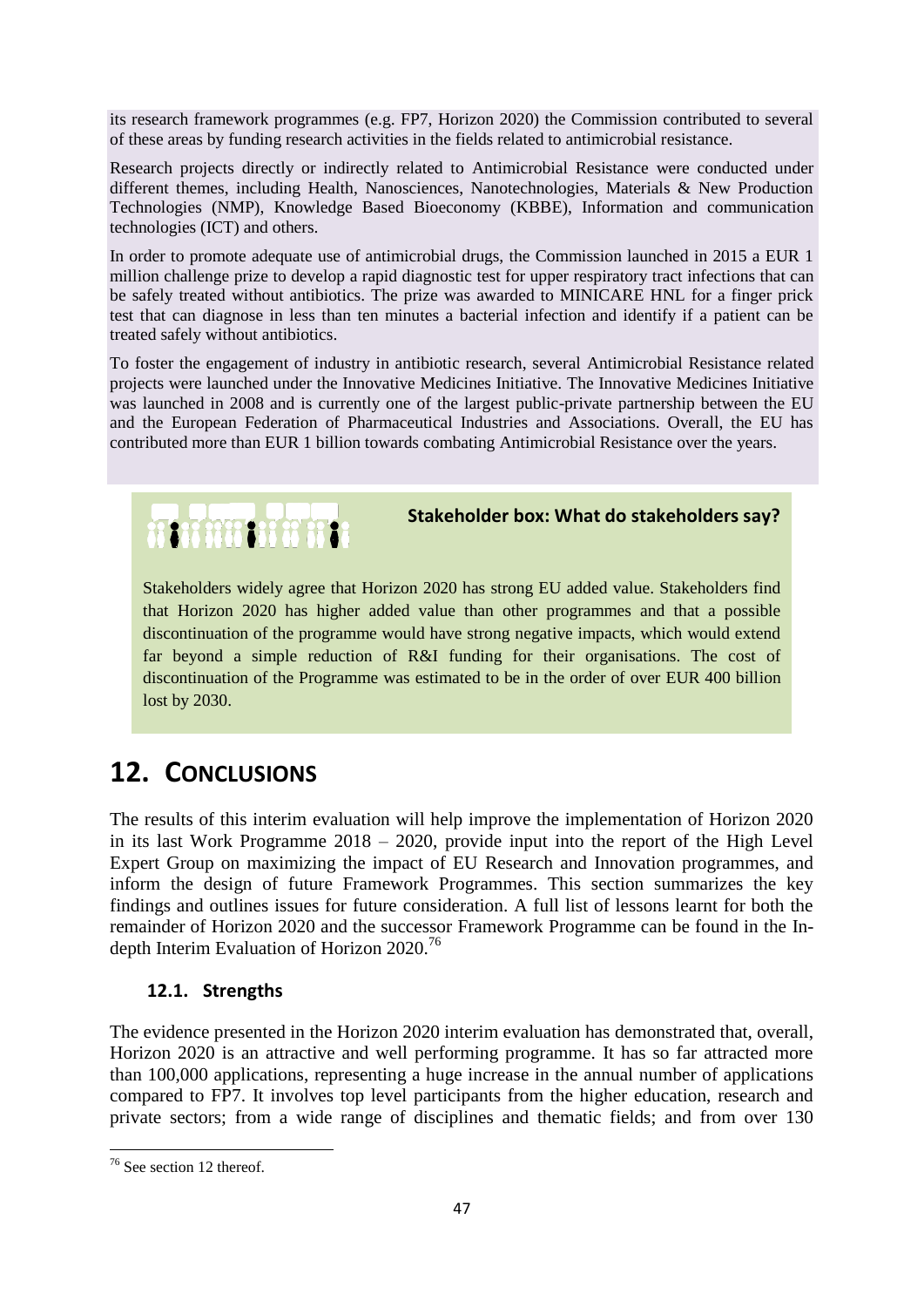countries. 52% of participants are newcomers. Industrial participation has increased compared to FP7. 23.9% of the budget for industrial and enabling technologies and societal challenges goes to SMEs, far exceeding the target. Stakeholders are generally very satisfied with the programme.

Horizon 2020's objectives and rationale for intervention remain highly **relevant** and have been validated by, and are fully consistent with, recent EU and global priorities, such as the Sustainable Development Goals. The programme has also proven that it is flexible and can respond to emergencies (e.g. Ebola, Zika) and emerging needs.

Horizon 2020 is on track to be **cost-efficient**, achieving a very low administrative overhead, thanks to the extensive externalisation of programme implementation, the creation of a Common Support Centre, and the large-scale **simplification** of the rules for participation, in particular the funding model, which has reduced time to grant and lowered costs for participants, to the satisfaction of stakeholders and without reducing the level of co-funding by beneficiaries.

In terms of **effectiveness**, through its focus on scientific, economic and societal impacts, Horizon 2020 is on track to contribute to the creation of jobs and growth and the achievement of the priorities of the Juncker Commission. It strengthens the science base by involving the EU's and world's best research institutions and researchers; by training large numbers of EUbased researchers; by producing large numbers of world class open access scientific publications and data; by producing scientific breakthroughs; and by building cross-sectoral, inter-disciplinary, intra- and extra-European research and innovation networks.

It fosters industrial leadership by successfully involving the private sector and SMEs; by creating networks between the business sector, universities and research institutions; by providing businesses and SMEs with risk finance to carry out their research and innovation projects; by investing in demand-driven innovation; by producing high quality, commercially valuable patents and other intellectual property rights; by generating proofs of concept and demonstrators and supporting the deployment of innovation solutions; by producing new knowledge, strengthening capabilities, and generating a wide range of innovation outputs including new technologies, products and services; and by increasing the competitiveness of beneficiaries. It addresses major societal challenges by producing publications, patents, prototypes, products, process and methods. It is successful in spreading excellence and widening participation through dedicated instruments and as a cross-cutting issue throughout the programme. It achieves encouraging results in terms of gender equality and the integration of the social sciences and humanities.

Compared to FP7, Horizon 2020 is an internally more **coherent** programme. Synergies with other programmes and instruments are being strengthened.

Horizon 2020 has clear **European added value** in terms of speed, scale and scope and a strong additionality: 83% of funded projects would not have gone ahead without EU funding.

## **12.2. Challenges**

At the same time, it is clear, however, that in the last three years of Horizon 2020, as well as in the next Framework Programme, efforts will need to be made to address a number of challenges that have been identified. The most important ones would appear to be the following: